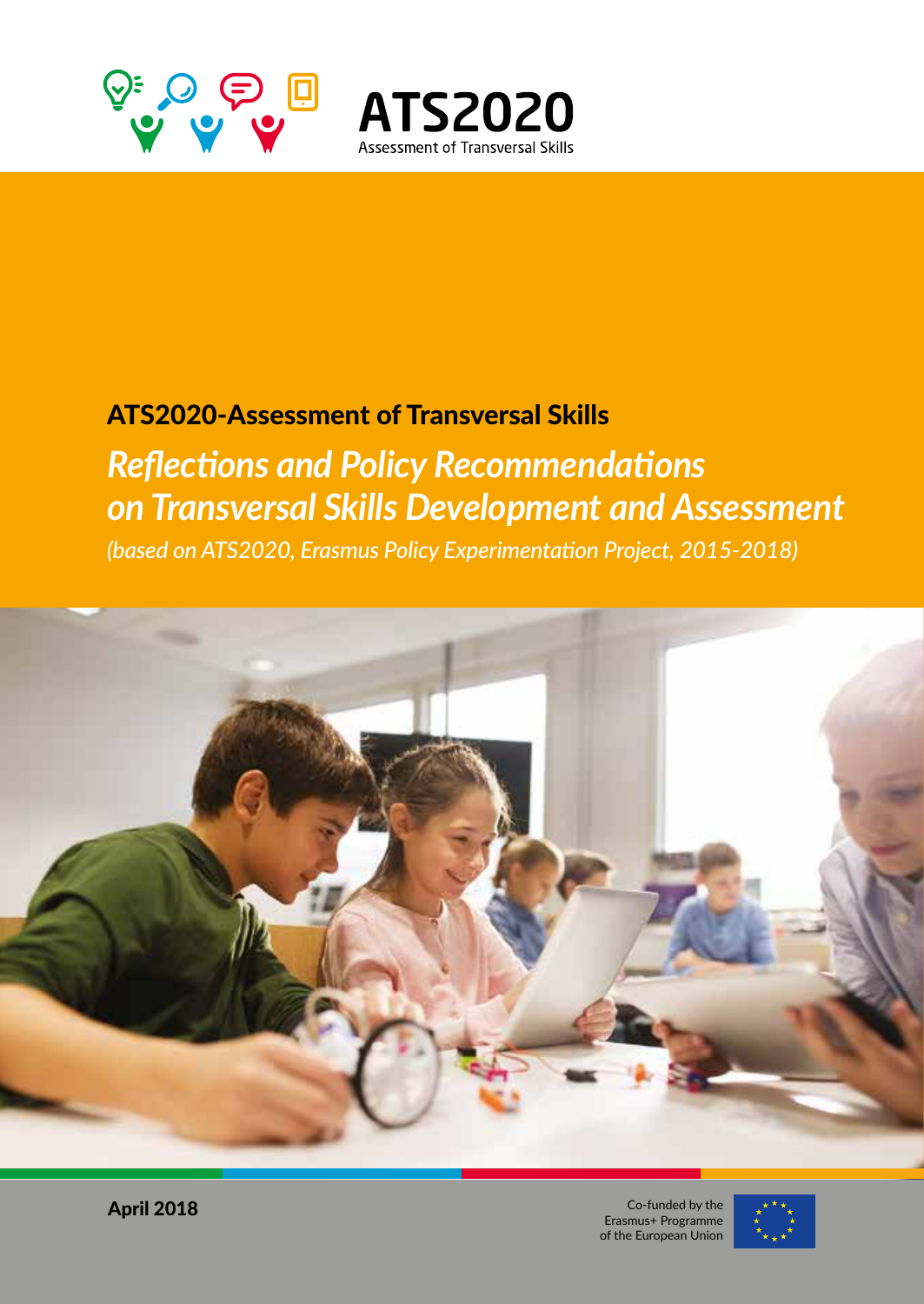





**Reflections and Policy Recommendations on Transversal Skills Development and Assessment** (based on ATS2020, Erasmus Policy Experimentation Project, 2015-2018)

Anastasia Economou, Cyprus Pedagogical Institute

*Acknowledgments:*

All the ATS2020 partners provided their insights and suggestions during the "Constructive Dialogue" activity on the experimentation evaluation results, conclusions and policy recommendations that took place during the 7th Project Partner Meeting at Santiago de Compostela, (Spain), 3rd-5th October 2017.

The WP5 leaders (CERE and ERI) guided the quantitative and qualitative evaluation of the experimentation.

Partners reviewed and provided comments on the text: Eva Klemenčič and Plamen Mirazchiyski (ERI), Sinéad Tuohy (JCT), Thanasis Hadzilacos (external reviewer).

*Design and layout:* Theodoros Kakoullis (CPI)





Cyprus Pedagogical Institute, Ministry of Education and Culture Nicosia, April 2018



Co-funded by the Erasmus+ Programme of the European Union

Under Erasmus+ Key Action 3: Support for policy reform - Initiatives for policy innovation - European policy experimentations

This publication reflects the views only of the authors, and the Commission cannot be held responsible for any use which may be made of the information contained therein.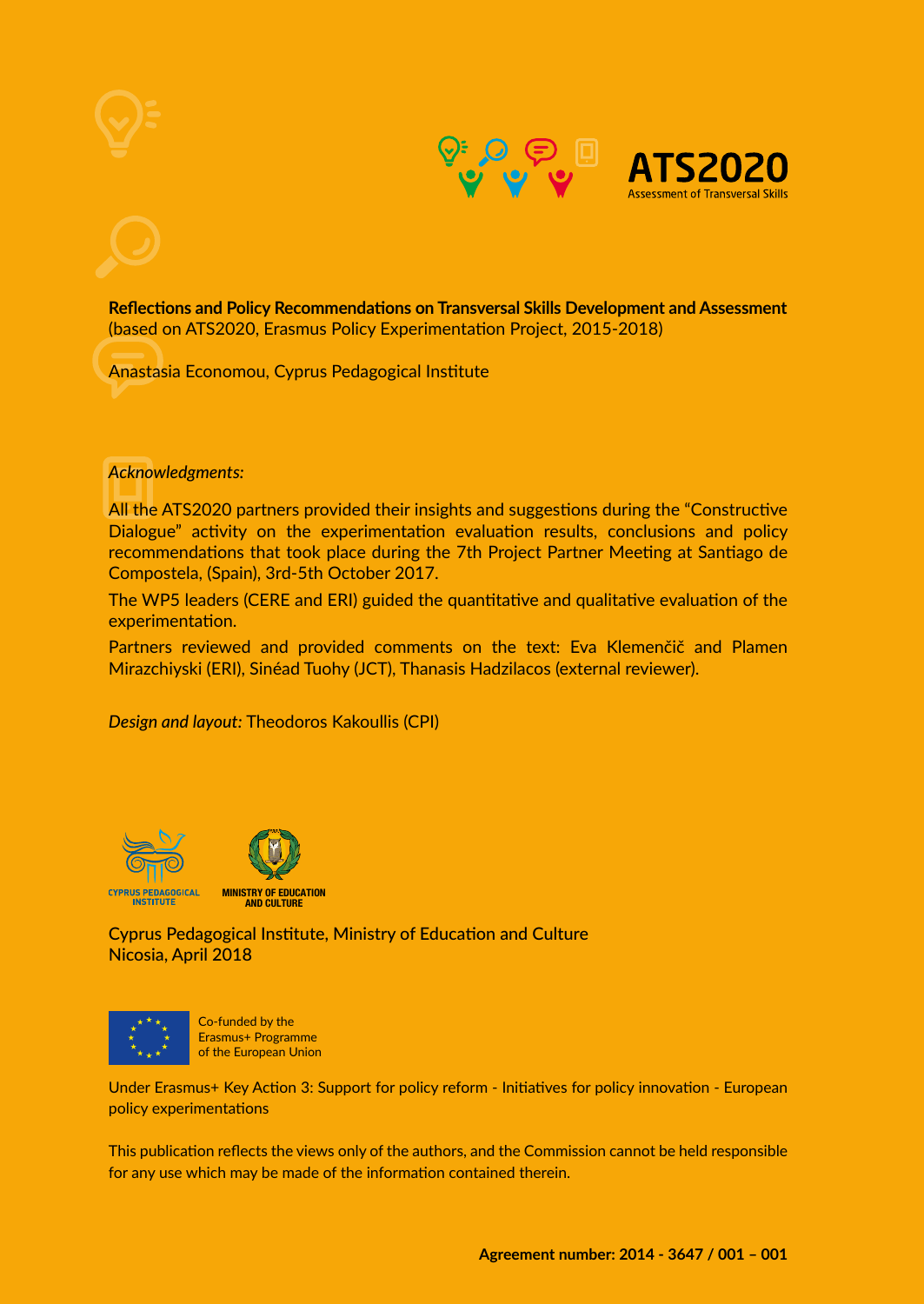## ATS2020-Assessment of Transversal Skills

*Reflections and Policy Recommendations on Transversal Skills Development and Assessment (based on ATS2020, Erasmus Policy Experimentation Project, 2015-2018)*



Attribution-NonCommercial-ShareAlike CC BY-NC-SA

*2018, ATS2020 (Assessment of Transversal Skills) Consortium*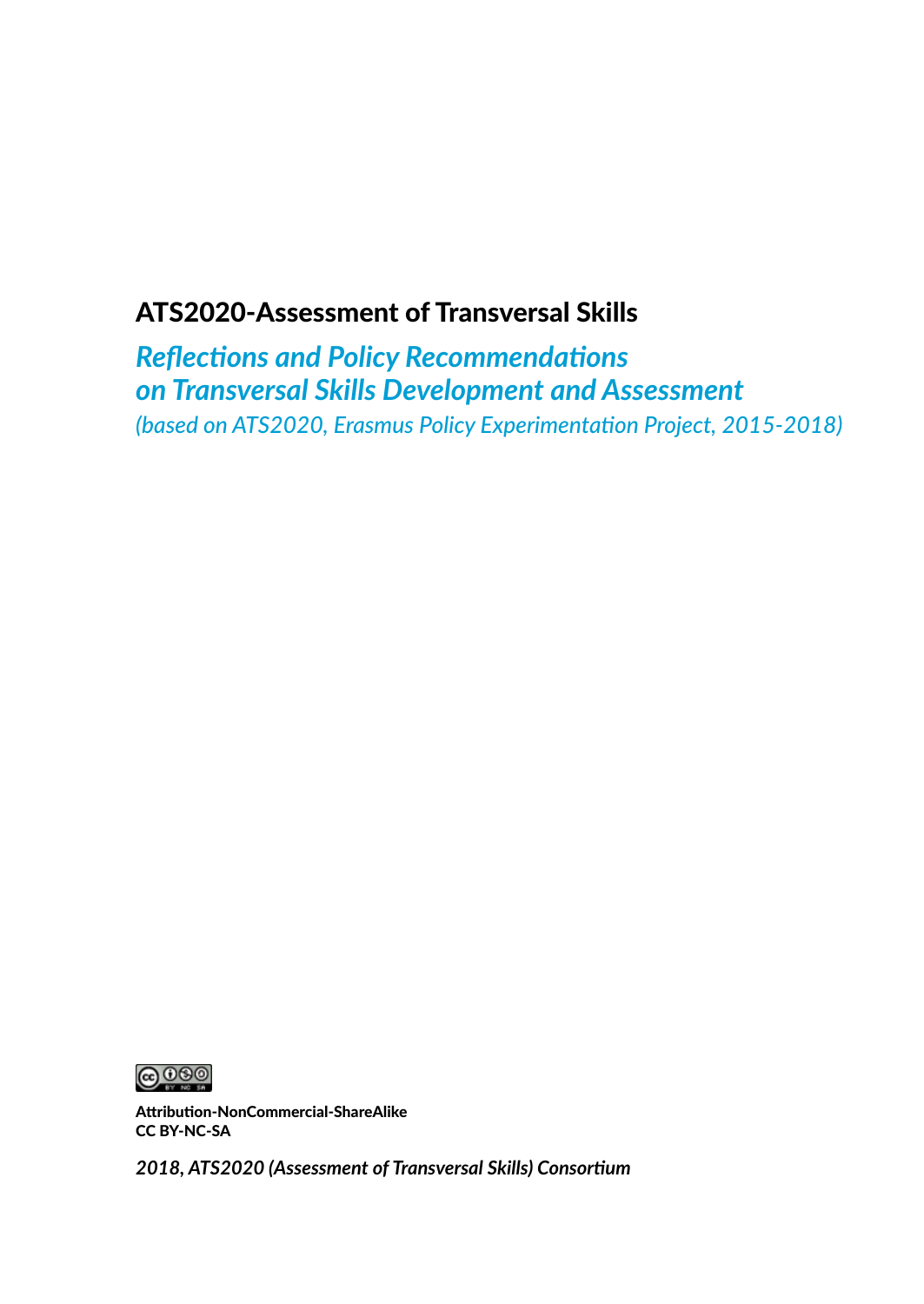## **Contents**

### Key Terms Used

|                                                                  | <b>Introduction</b>                                                | 1  |  |
|------------------------------------------------------------------|--------------------------------------------------------------------|----|--|
| ATS2020 - Assessment of Transversal Skills Project in a Nutshell |                                                                    |    |  |
| 1.                                                               | The ATS2020 Experimentation Project                                | 5  |  |
| 2.                                                               | The ATS2020 Learning and Assessment Model                          | 6  |  |
|                                                                  | 3. The ATS2020 Learning and Assessment Model Basic Elements        | 8  |  |
|                                                                  | 3.1. Transversal Skills                                            | 8  |  |
|                                                                  | 3.2. ePortfolio                                                    | 9  |  |
|                                                                  | 3.3. My Learning Journal                                           | 9  |  |
|                                                                  | 3.4. Assessment                                                    | 10 |  |
|                                                                  | 3.5. Online Learning Environments                                  | 11 |  |
|                                                                  | 3.6. Learning Design for Technology-Enhanced Teaching and Learning | 11 |  |
|                                                                  | 3.7. Innovation and Change Management                              | 12 |  |
|                                                                  | <b>ATS2020 - Reflections</b>                                       | 13 |  |
|                                                                  | 4. ATS2020 Transversal Skills Framework                            | 15 |  |
|                                                                  | 4.1. The Process                                                   | 15 |  |
|                                                                  | 4.1.1. Refining the ATS2020 Transversal Skills Framework           | 17 |  |
|                                                                  | 4.2. Reflections on the ATS2020 Transversal Skills Framework       | 18 |  |
|                                                                  | 5. ATS2020 Implementation                                          | 19 |  |
|                                                                  | 5.1. The process                                                   | 19 |  |
|                                                                  | 5.2. Reflections                                                   | 21 |  |
|                                                                  | 5.2.1. Transversal Skills                                          | 22 |  |
|                                                                  | 5.2.2. Model                                                       | 22 |  |
|                                                                  | 5.2.3. ePortfolio                                                  | 23 |  |
|                                                                  | 5.2.4. My Learning Journal and Formative Assessment                | 23 |  |
|                                                                  | 5.2.5. Framework and Scaffolding Tools                             | 23 |  |
|                                                                  | 5.2.6. Training and Resources                                      | 23 |  |
|                                                                  | 5.2.7. Learning Design                                             | 24 |  |
|                                                                  | 5.2.8. Online Environments                                         | 24 |  |
|                                                                  | 5.2.9. School and Education System Context                         | 24 |  |
|                                                                  | 5.3. Suggestions                                                   | 25 |  |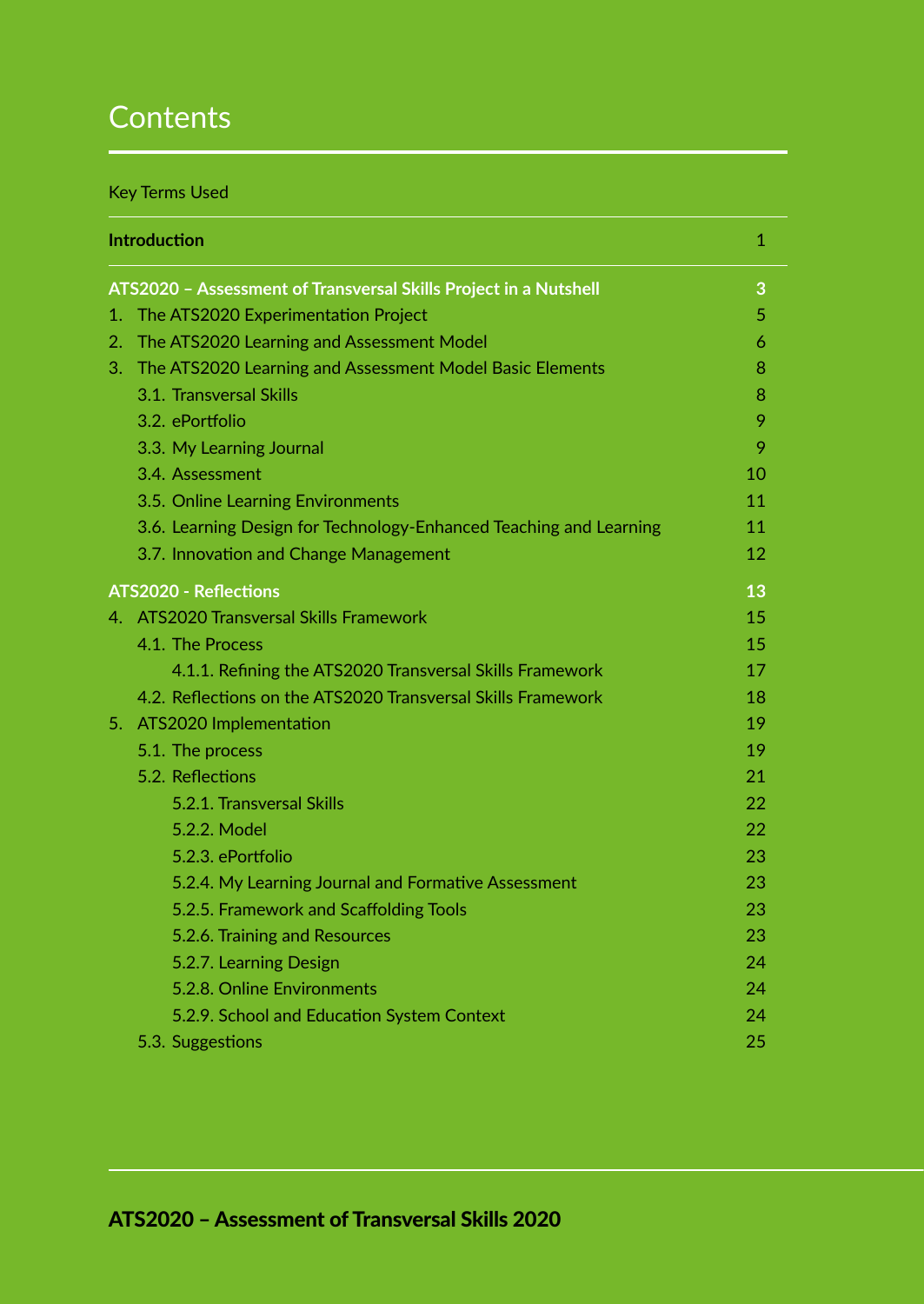|                             | 6. Experimentation Evaluation                                | 26 |  |  |
|-----------------------------|--------------------------------------------------------------|----|--|--|
|                             | 6.1. The Process                                             | 26 |  |  |
|                             | 6.2. Discussion of the Findings                              | 28 |  |  |
|                             | 6.3. Reflections (on the Experimentation Evaluation Process) | 29 |  |  |
|                             | 6.4. Suggestions (on the Experimentation Evaluation Process) | 30 |  |  |
|                             | <b>ATS2020 - Policy Recommendations</b>                      | 31 |  |  |
|                             | 7. Conclusions and Recommendations                           | 33 |  |  |
|                             | 7.1. Macro Level (European and National Policy)              | 35 |  |  |
|                             | 7.2. Meso Level (School Leadership)                          | 37 |  |  |
|                             | 7.3. Micro Level (Teacher and Classroom)                     | 39 |  |  |
|                             | 7.4. Erasmus+ Policy Experimentation Level                   | 41 |  |  |
|                             | ATS2020 Toolkit-How to Implement the ATS2020 Learning Model  |    |  |  |
|                             | in your School and your Classroom                            | 43 |  |  |
|                             | <b>Useful Links</b>                                          | 44 |  |  |
| <b>Project Deliverables</b> |                                                              |    |  |  |
|                             | References                                                   |    |  |  |

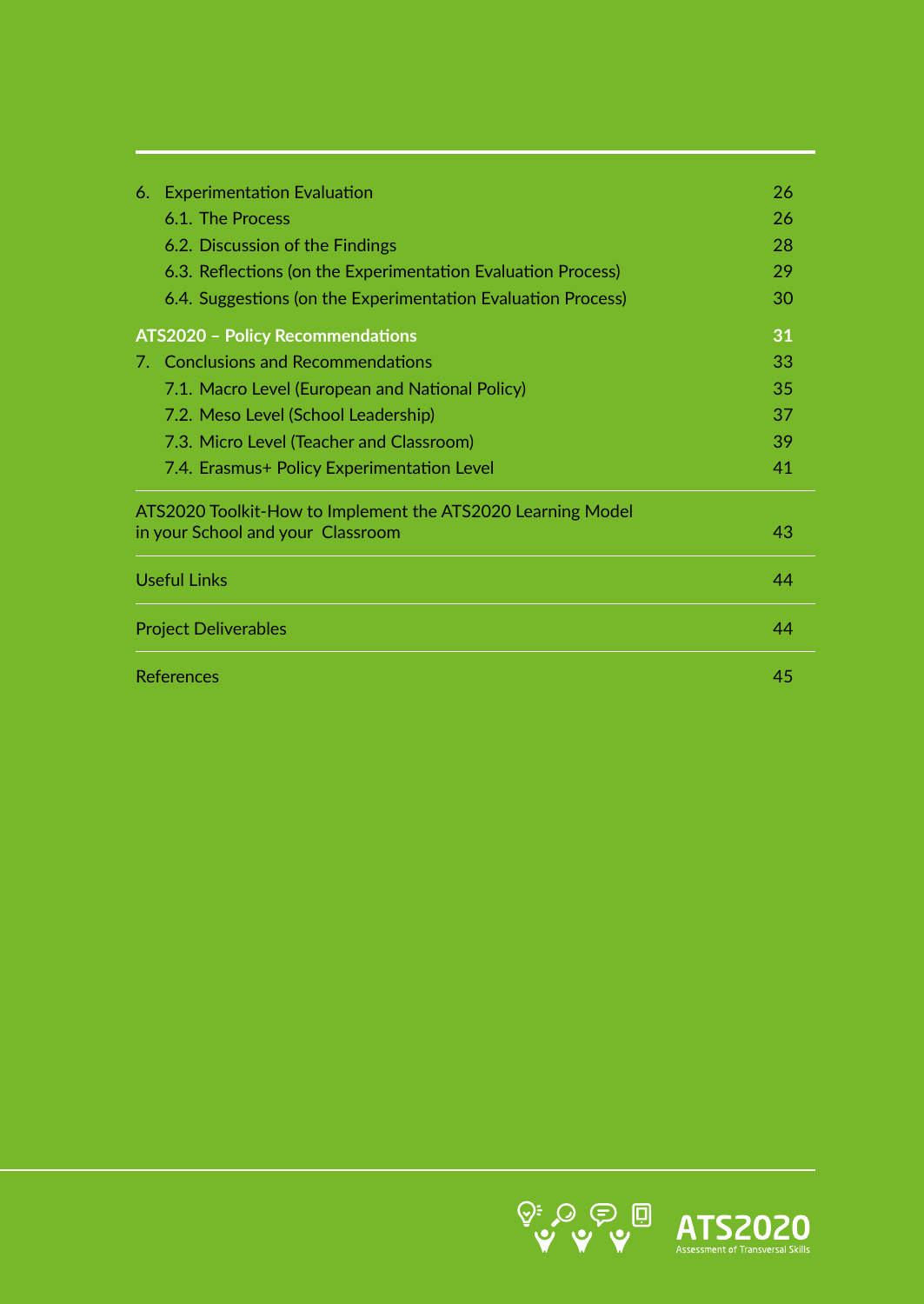*Experimentation:* the evaluation of the implementation of the ATS2020 Learning and Assessment Model as an innovative policy measure; it measured its potential impact by field trial testing on a representative sample of potential beneficiaries. Policy experimentations follow "experimental" or "semi-experimental" scientific methods that verify hypotheses in a "controlled" environment, i.e. through measurable direct interventions and comparisons (e.g. "before/after", or "treated"/"non-treated" groups)3.

*ATS2020 implementation:* the implementation of the ATS2020 Learning and Assessment Model, independently of the experimentation evaluation.

*ATS2020 Learning and Assessment Model:* the policy initiative on learning and assessment of transversal skills, developed and applied by the ATS2020 project.

*ATS2020 Transversal Skills Framework:* the framework developed with the competence areas and transversal skills selected for the ATS2020 Learning and Assessment Model experimentation.

*Competence Areas:* the competence areas in the ATS2020 Transversal Skills Framework, consisting of sets of transversal skills.

*Skills:* the transversal skills identified under each competence area of the ATS2020 Transversal Skills Framework.

*Learning Cycle:* a learning unit within a sufficient period of time to allow a complete implementation of the ATS2020 Learning and Assessment model, through coherent learning goals, the students' My Learning Journal and students' ePortfolio.

*My Learning Journal:* a tool that guides students to design their learning, supported by a formative assessment process and includes the following steps: assessing prior knowledge; setting learning goals and negotiating success criteria; developing learning strategies; evidence of learning, reflection and feedback; self-evaluation.

<sup>&</sup>lt;sup>3</sup> GUIDELINES FOR APPLICANTS, Call for proposals, EACEA No 10/2014, Key Action 3: Support for policy reform - Prospective initiatives.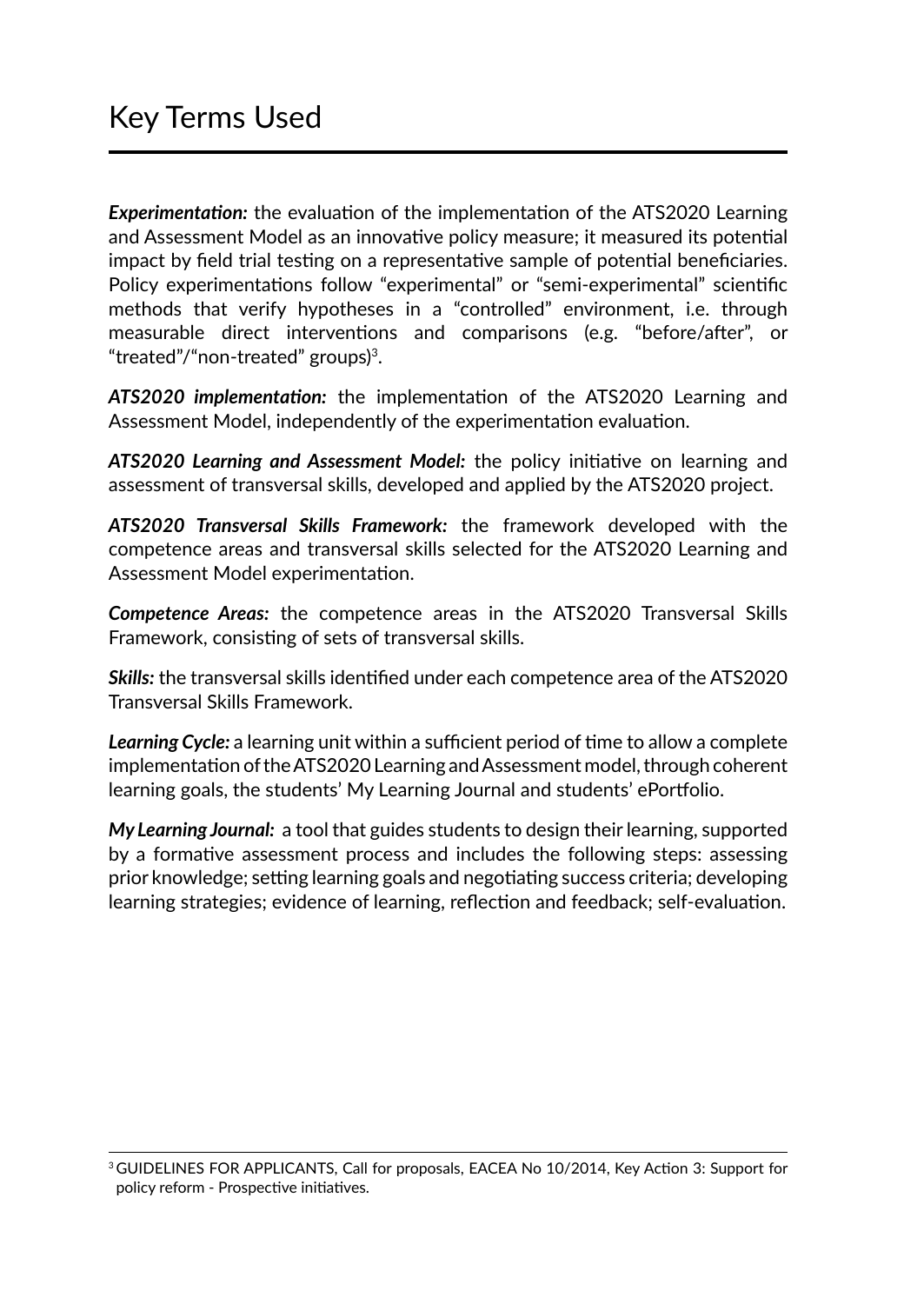## Introduction

This booklet, Reflections and Policy Recommendations on Transversal Skills Development and Assessment (based on ATS2020, an Erasmus Policy Experimentation Project, 2015-2018) provides recommendations for policies aimed at developing and assessing transversal skills in the school context, targeting policy makers, school leaders, teachers and researchers, as well as anyone interested in the development and assessment of transversal skills in the digital era. These recommendations stem from the experience of the ATS2020 project, through the discussions and reflections of the *implementation* of the ATS2020 learning and assessment model, as well as the *experimentation evaluation* results. Information is also given, unveiling the practices that took place during the three years of the project.

Two main evaluation questions were explored through the experimentation evaluation: "To what extent did the ATS2020 learning model promote the development and the assessment of the transversal skills defined for the purposes of the project?" and "How has the ATS2020 model (and its critical aspects) on the development and assessment of the targeted transversal skills been implemented?". The answers to these questions allowed the ATS2020 consortium to address two points, critical for policy recommendations: "Was the intervention, or any of its aspects, successful?" and "Can the intervention model, or any of its aspects, be scaled up into an implementable policy?".

This document has two main goals: to give an overview of the ATS2020 project and to offer policy recommendations. It is divided in three sections:

- *ATS2020 Assessment of Transversal Skills Project in a Nutshell*, presents the project, the learning and assessment model and the model's basic elements (Chapters 1, 2, and 3).
- *Reflections,* describes three project activities, along with reflections and suggestions (Chapters 4, 5, and 6).
- *Policy Recommendations*, provides the project conclusions and policy recommendations for the ATS2020 scaling up (Chapter 7).

The policy recommendations are presented at: the *Macro level* (European and national policy), the *Meso level* (school leadership) and the *Micro level* (teacher and classroom). Additional recommendations for the Erasmus+ policy experimentation programme, build on the experiences of consortium members, piloting teachers and students.

We hope that the ATS2020 initiative for policy innovation will contribute to the effort of the European Commission to create opportunities for *organisations*, *teachers* and *learners* to innovate, through Opening Up Education<sup>1</sup> and stimulate innovative teaching and learning practices that support the Digital Education Action Plan<sup>2</sup>, towards a digitally-enhanced transformation of education.

<sup>1</sup> COM(2013) 654: Communication on Opening up Education: Innovative teaching and learning for all through new Technologies and Open Educational Resources

<sup>2</sup> COM(2018) 22: Communication on the Digital Education Action Plan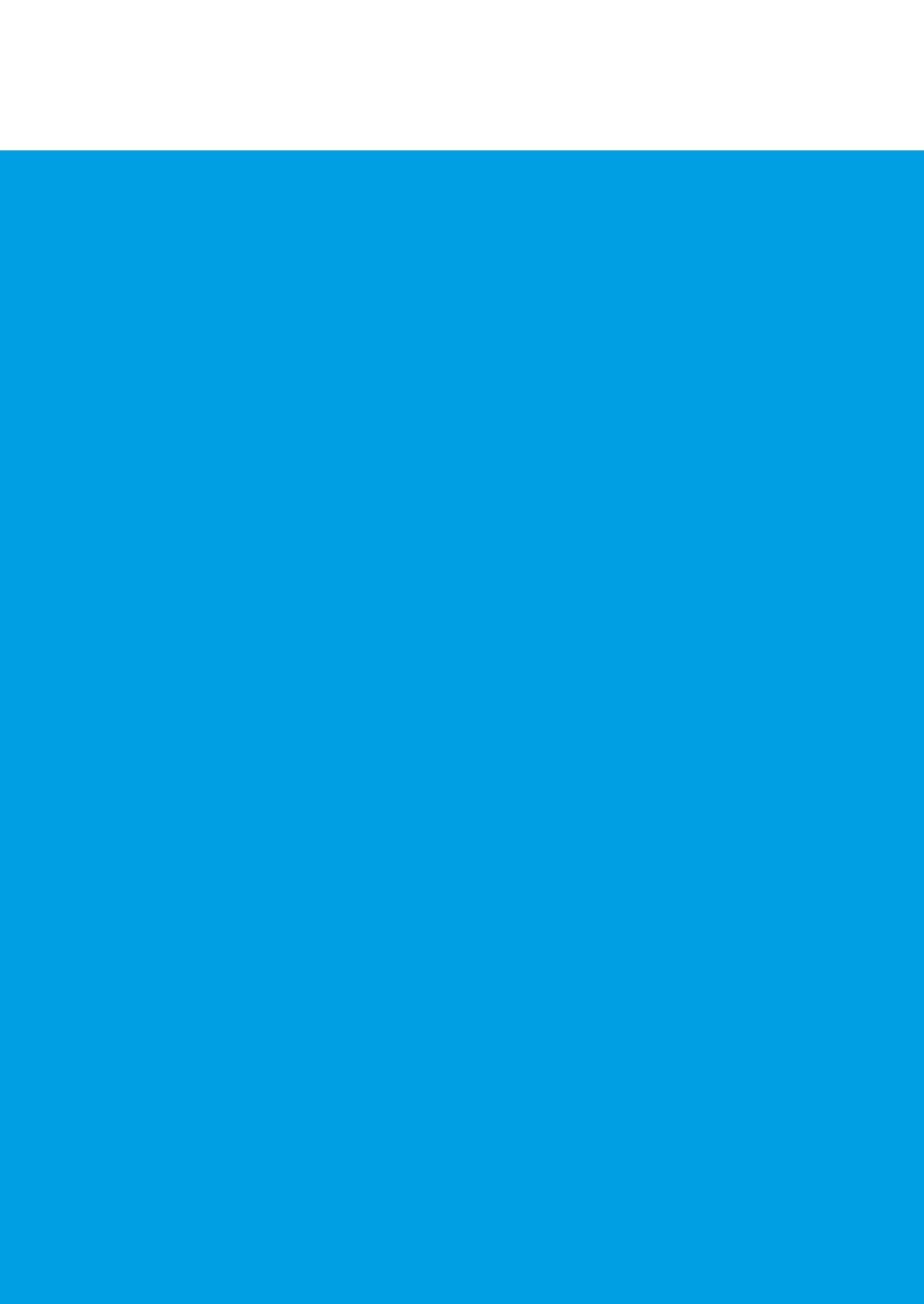

# ATS2020

# Assessment of Transversal Skills Project in a Nutshell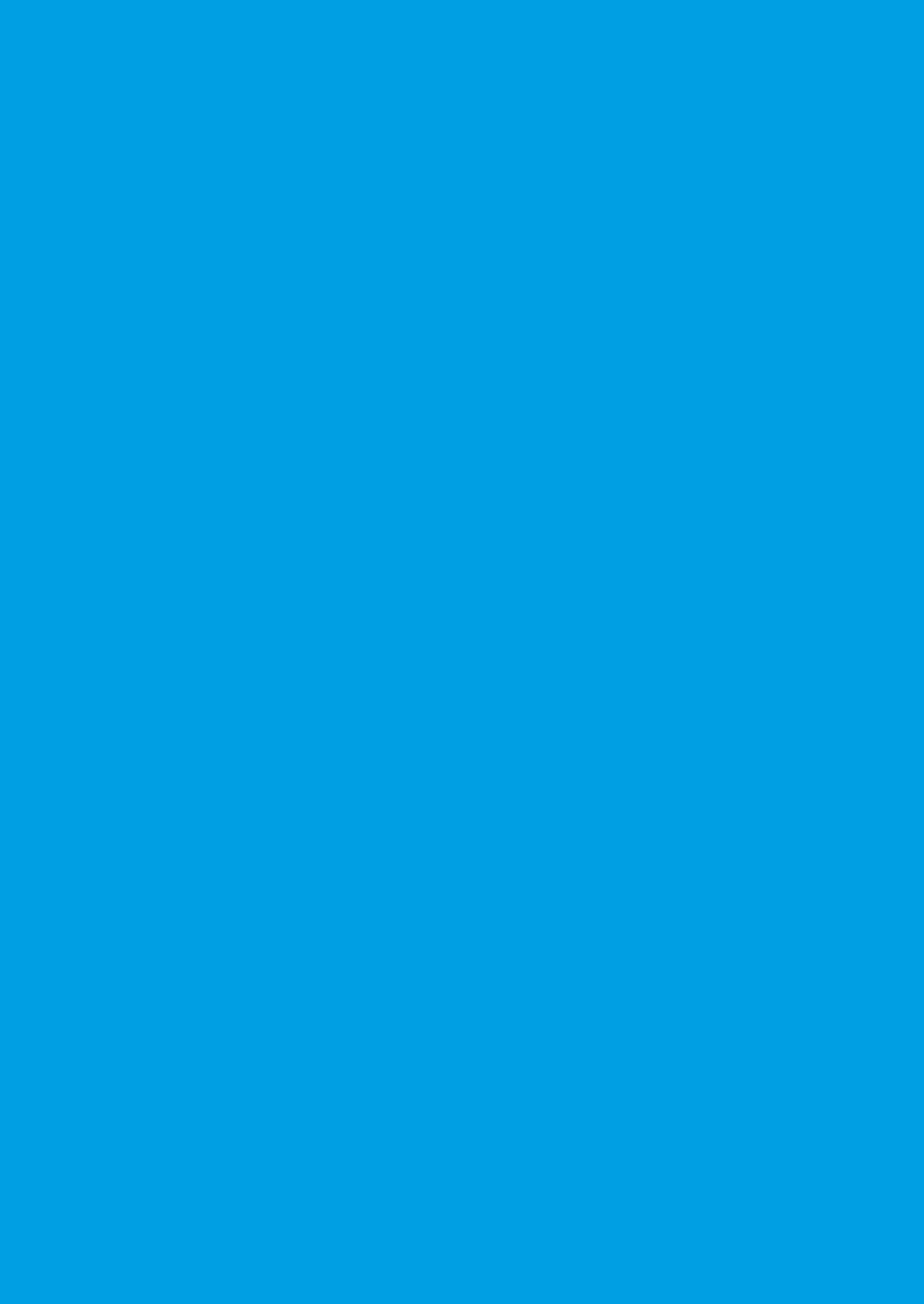



## 1. The ATS2020 Experimentation Project

Assessment of Transversal Skills 2020 (ATS2020) is a policy experimentation project co-funded by the Erasmus+ programme (Key Action 3) of the European Union, for the period 1/3/2015 to 30/4/2018. The project consortium consists of 17 partners from 11 EU countries and is coordinated by the Cyprus Pedagogical Institute (Table 1).

The **ATS2020 project** developed a teaching and learning model, implemented a corresponding intervention in schools and explored its impact at a scale sufficiently large and diverse for valid conclusions, following a quantitative and qualitative evaluation methodology. During the school year 2016-2017, the ATS2020 learning model was implemented on a pilot basis in 10 of the project's participating countries, involving 224 schools, 747 teachers and 11.891 students. In addition to the learning that took place and the new knowledge produced, students, teachers and researchers expressed contentment and enthusiasm about their participation in the ATS2020 project; this subjective experience of a beneficial participation adds substantially to the objective research findings.

Through extensive dissemination activities, the project contributed to the growing discussion around the development and assessment of transversal skills within upper primary and lower secondary education. The experimentation evidence can help Education Ministries and the European Commission to formulate informed policies and implementation strategies for the development and assessment of transversal skills across Europe. At the same time, it enables school leaders and teachers to introduce innovative learning and assessment approaches, in order to transform learning for an effective education of the new citizens in the digital society.

#### **ATS2020 partners**

- Cyprus Pedagogical Institute, Cyprus (coordinator)
- Ministry of Education and Culture, Cyprus
- Centre for Educational Research and Evaluation, Cyprus
- Danube University Krems, Austria
- CVO Antwerpen, Belgium
- Croatian Academic and Research Network, Croatia
- Foundation of INNOVE, Estonia
- University of Tampere, Finland
- Computer Technology Institute & Press "Diophantus", Greece
- Monaghan Education Centre, Ireland
- H2 Learning Limited, Ireland
- Centre of Information Technologies in Education, Lithuania
- National Examinations Centre, Slovenia
- Ministry of Education, Science and Sport, Slovenia
- Educational Research Institute, Ljubljana, Slovenia
- National Education Institute Slovenia, Ljubljana, Slovenia
- Dirección Xeral de Educación, Formación Profesional e Innovación Educativa, Spain

*Table 1: ATS2020 consortium*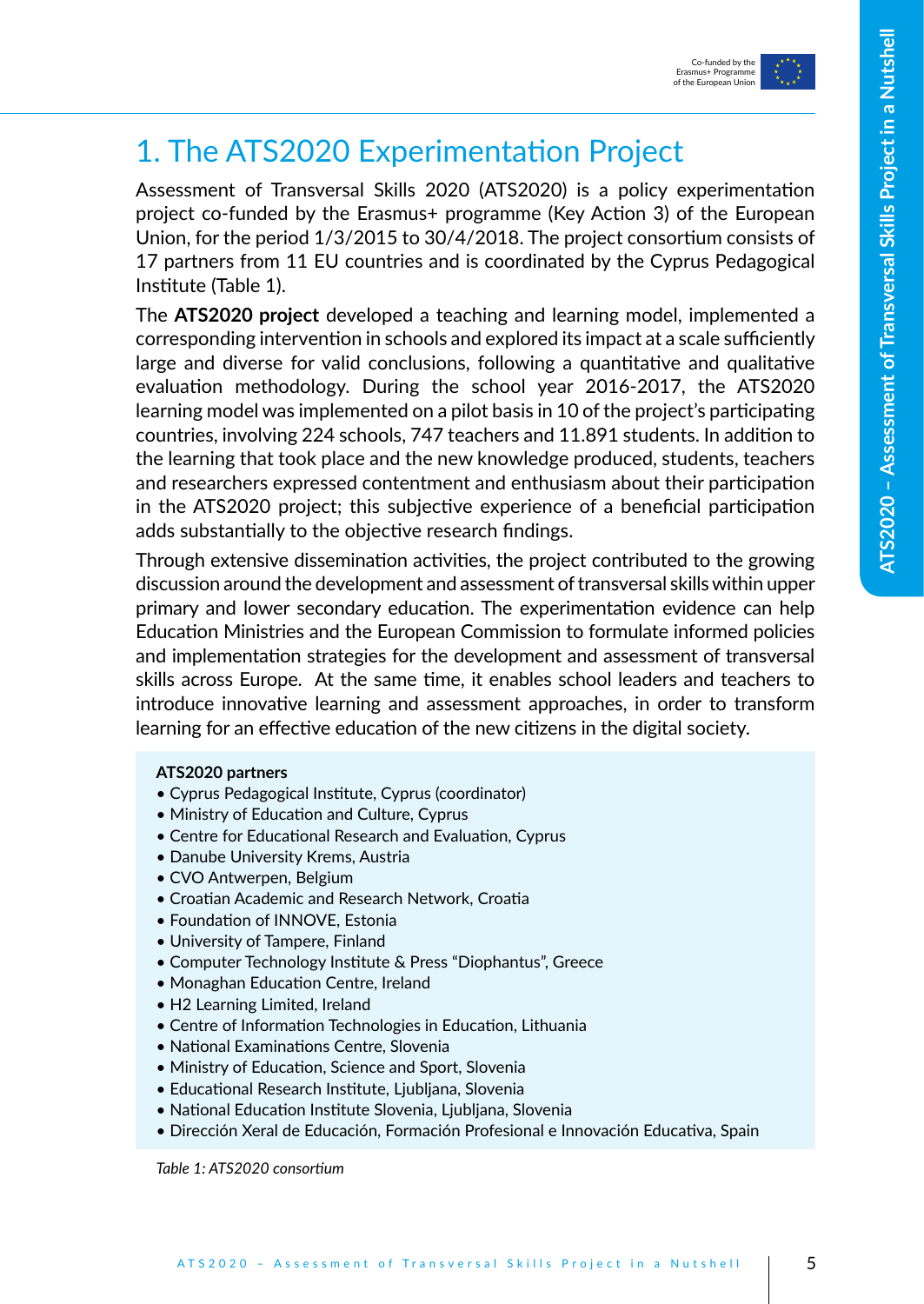## 2. The ATS2020 Learning and Assessment Model

Preparing students for living and working in the 21st century requires education systems to provide citizens with a core body of knowledge along with a set of key competences. The rapid growth of digital tools used by youth challenges national ministries of education. Student exposure to web 2.0 tools, devices, and environments brings new affordances, challenges, opportunities, and demands new skills for teaching and assessment *of*, *for* and *as* learning. Education must reform to accommodate, facilitate and develop 21st century learning, teaching, assessment and skills (Griffin et al., 2012). Education stakeholders agree on this "Opening up"; but many are at a loss for its implementation and assessment, especially within current national curricula. It is clear to all participants in this discussion, and is confirmed by our experience at ATS2020, that development of 21st century skills calls not only for new teaching approaches but also and equally important for innovative assessment methods.

*ATS2020 proposes a comprehensive learning model to enhance transversal, 21st century indispensable student skills, within the diverse EU national curricula, including provision of teachers with modern approaches and innovative tools for the assessment of these skills.*

ATS2020 extends and builds on existing models, elaborating learning as both process and product. It introduces a web of learning activities leading to learning outcomes, supported by technological and scaffolding tools, extended and redesigned. Evidence of learning is collected using an ePortfolio three-level developmental process -repository, workspace and showcase (Abrami and Barrett, 2005), with an embedded continuous reflection cycle of "my learning"4. Teachers and students collaborate and make evidence-based decisions while (re)designing instruction and learning.

<sup>4</sup> As introduced in EUfolio: EU Classroom ePortfolios, a project funded by the European Commission under the framework of the Lifelong Learning Programme (KA1 - Implementation of the European strategic objectives in Education and Training) (2013-2015).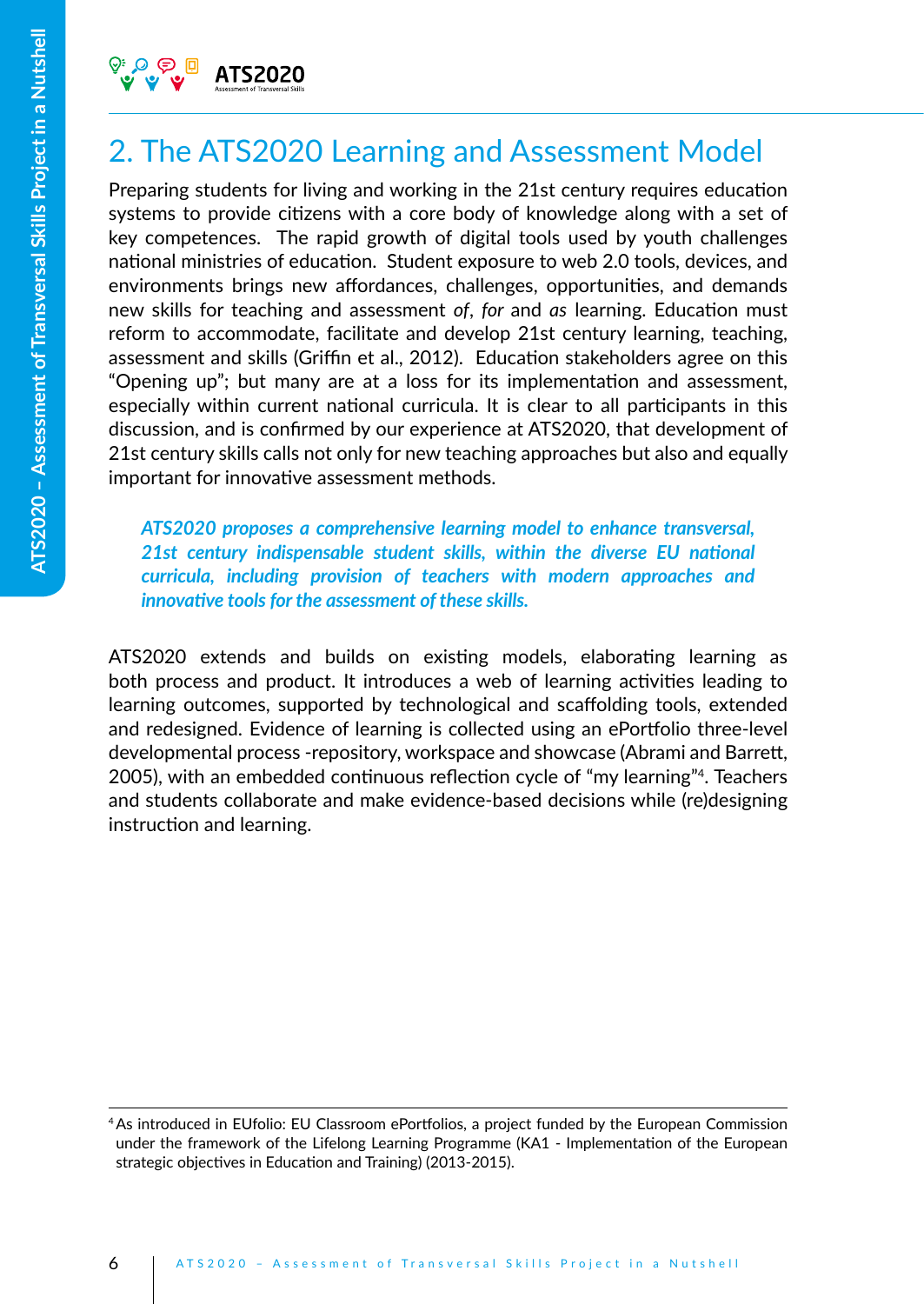



*Figure 1: ATS2020 Learning and Assessment Model*

#### **The ATS2020 learning and assessment model includes:**

- Α learning design process for the development of selected transversal skills (Information Literacy, Collaboration and Communication, Autonomous Learning, Creativity and Innovation, Digital Literacy) within the curriculum.
- Incorporation of digital technologies in the learning design process. Learning activities take place in digital environments that support an ePortfolio process (mainly Mahara, Office365 OneNote), using digital resources and tools.
- Students maintaining a digital journal for their learning (*My Learning Journal*).
- Student ePortfolios for their learning process, as well as for their assessment.
- Assessment of student skills, using formative assessment scaffolding tools (teacher assessment, peer-assessment, self-assessment).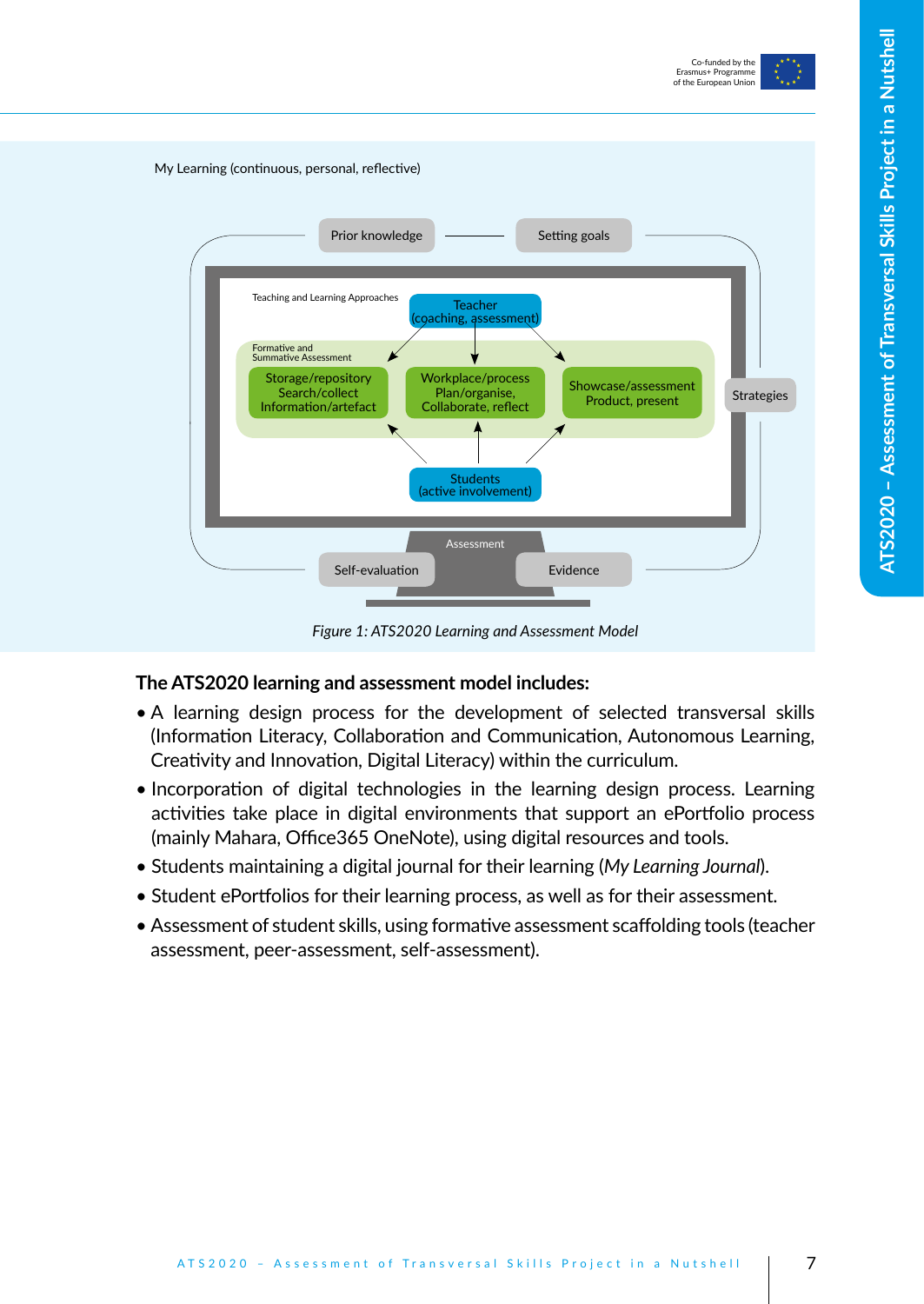## 3. The ATS2020 Learning and Assessment Model Basic Elements

The ATS2020 learning and assessment model is based on and further promotes innovative teaching and learning approaches enhanced by digital technologies. The learning model includes the following basic elements (Figure2): transversal skills, ePortfolio, active student participation in the designing of their learning (*My Learning Journal*), assessment *of*, *for*, and *as* learning, and digital technologies enhanced learning.



*Figure 2: Basic Elements of the ATS2020 Learning Model*

## 3.1. Transversal Skills

The rapid technological growth and digital transformation of our societies, have brought new affordances and at the same time new challenges in people's lives. While many opportunities arise from the use of digital technologies, citizens risk being unprepared for the future. In order to realise the potential of digital technologies, education systems must support students to develop the knowledge, skills and values for living and working in a digital environment.

Transversal skills refer to a broad set of key skills developed through different disciplines; they are critically important for success in school, further education, work, personal and social life. They include the ability to think critically, take initiative, use digital tools, solve problems and work collaboratively<sup>5</sup>. The ATS2020 project focuses on transversal skills for autonomous learning, collaboration and communication, information literacy, and creativity and innovation in a *digital context*.

<sup>5</sup> ET2020 Working Group on Transversal Skills (2014-2015).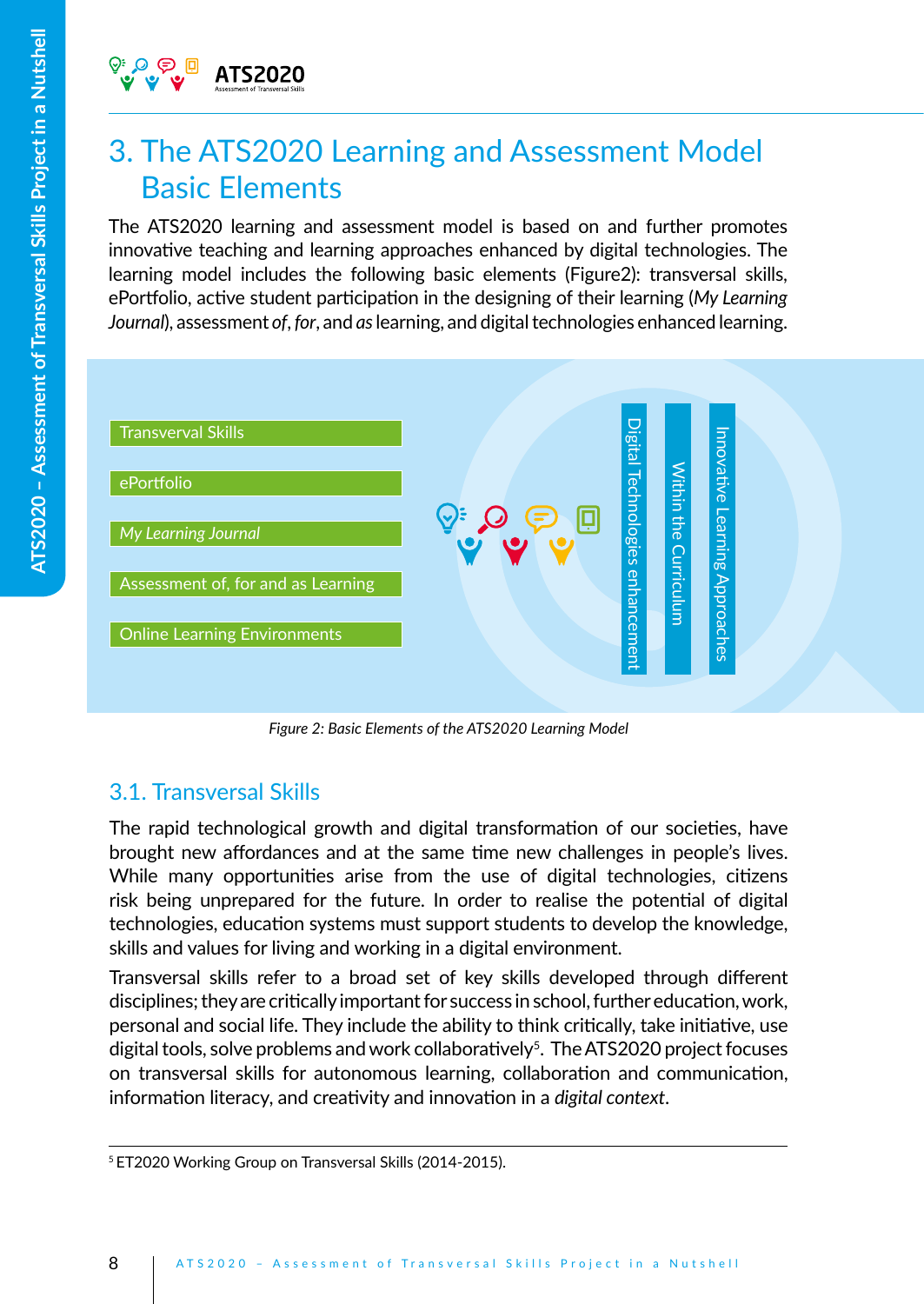

### 3.2. ePortfolio

The ATS2020 model approaches ePortfolio both as a process and a product; it uses an ePortfolio three-level developmental process -repository, *workspace* and *showcase*-, with an embedded continuous reflection cycle of *My Learning Journal*, for student planning of their own learning.

For the purposes of ATS2020, ePortfolio has been adopted as defined in the framework of the European project EUfolio (2014).

*"ePortfolios are student-owned dynamic digital workspaces wherein students can capture their learning and their ideas, access their collections of work, reflect on their learning, share it, set goals, seek feedback and showcase their learning and achievements".* 

*EUfolio project (2014)*

The ePortfolio can provide students with the learning approach and the digital environment that will allow them to cultivate and develop transversal skills, to follow a process of self-reflection and self-assessment and cultivate skills of selfregulated learning. Additionally, the ePortfolio constitutes an innovative method of assessment of student learning and in particular assessment of transversal skills since it (re)presents each student's course of learning and progress.

### 3.3. My Learning Journal

The *My Learning Journal*, as a tool of ATS2020 embedded in the ePortfolio process, places students at the centre of learning by engaging them in a repeated spiral process, during which they design their own learning. During this process, students write down their prior knowledge about the topic that they engage in; they set their learning goals; they develop strategies for achieving these goals; they set assessment criteria as well as the learning evidence that they need to collect. In the end, they reflect on the process that they have followed and assess their learning. This is a spiral and continuous process. Students are expected to design and complete the *My Learning Journal* for each Learning Cycle, as well as for the whole school year. *My Learning Journal* for the school year refer to the transversal skills that students focus on, as well as their whole experience in ATS2020. Each *My Learning Journal* is gradually developed, and its content redesigned as needed.

Just like other skills, transversal skills are developed by exercising them. Thus, for autonomous learning, students through *My Learning Journal* become self-regulated learners, take control of what they are learning, set and share learning goals with teachers and peers, evaluate their own work and the work of their peers and understand feedback they receive.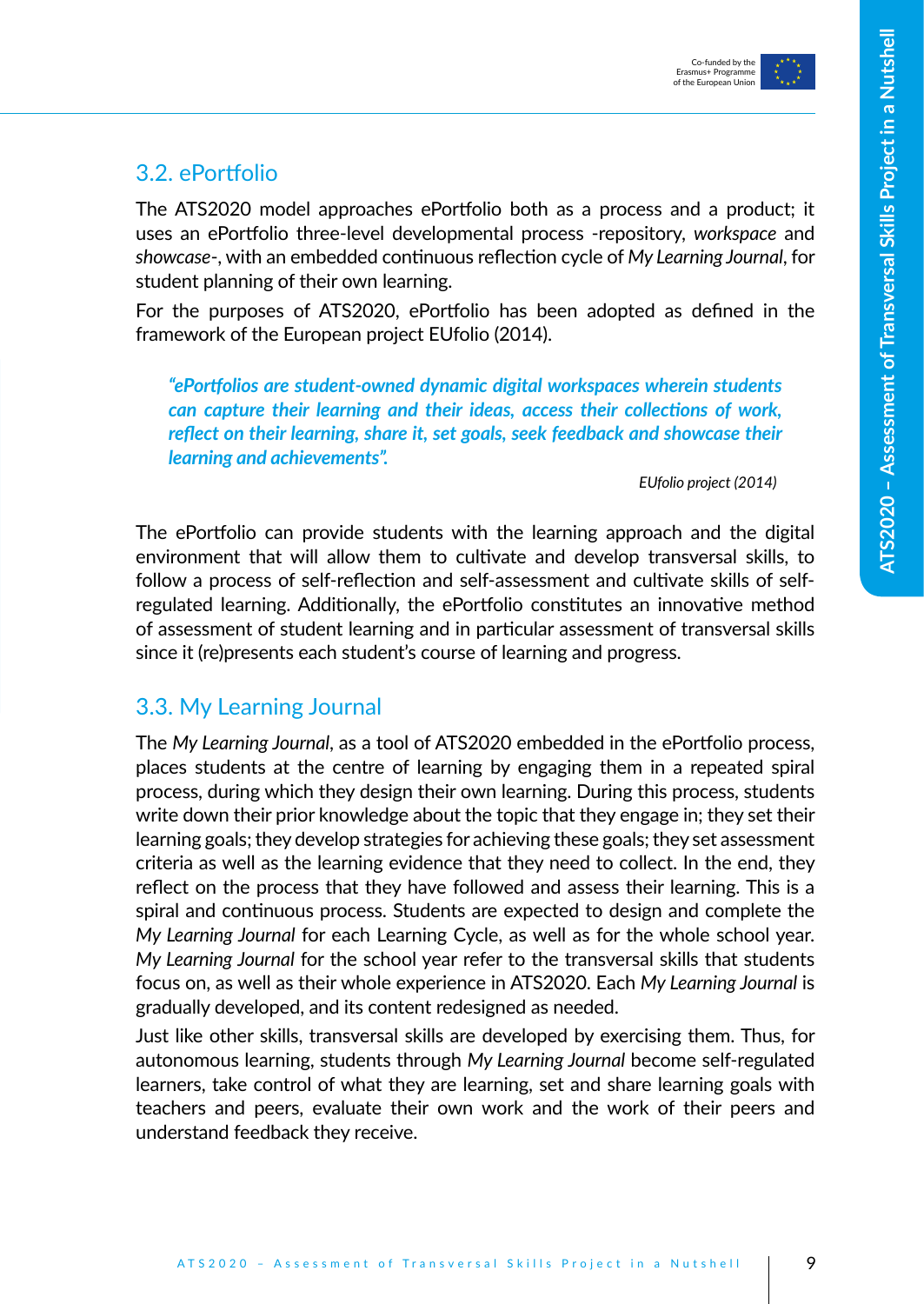



*Figure 3: My Learning Journal* 

### 3.4. Assessment

Assessment is more and more seen as a tool for enhancing and informing learning, rather than just certifying it. To ensure effective formative assessment teachers need to share learning goals with students, enable them to self-monitor and selfregulate their learning, provide high quality constructive beyond informative feedback to students, making multicriteria judgments and help their students close their 'learning gap', involving them in the process of assessment. Assessment **of** learning, gives its way to assessment **for** learning and **as** learning, providing opportunities for students to develop new skills during their learning process.



*Figure 4: Assessment as, for and of learning* 

In such a context, traditional summative assessment methods that were exclusively measuring student classroom aptitude are facing a challenge in assessing transversal skills. The complex nature of transversal skills calls for new kinds of evidence of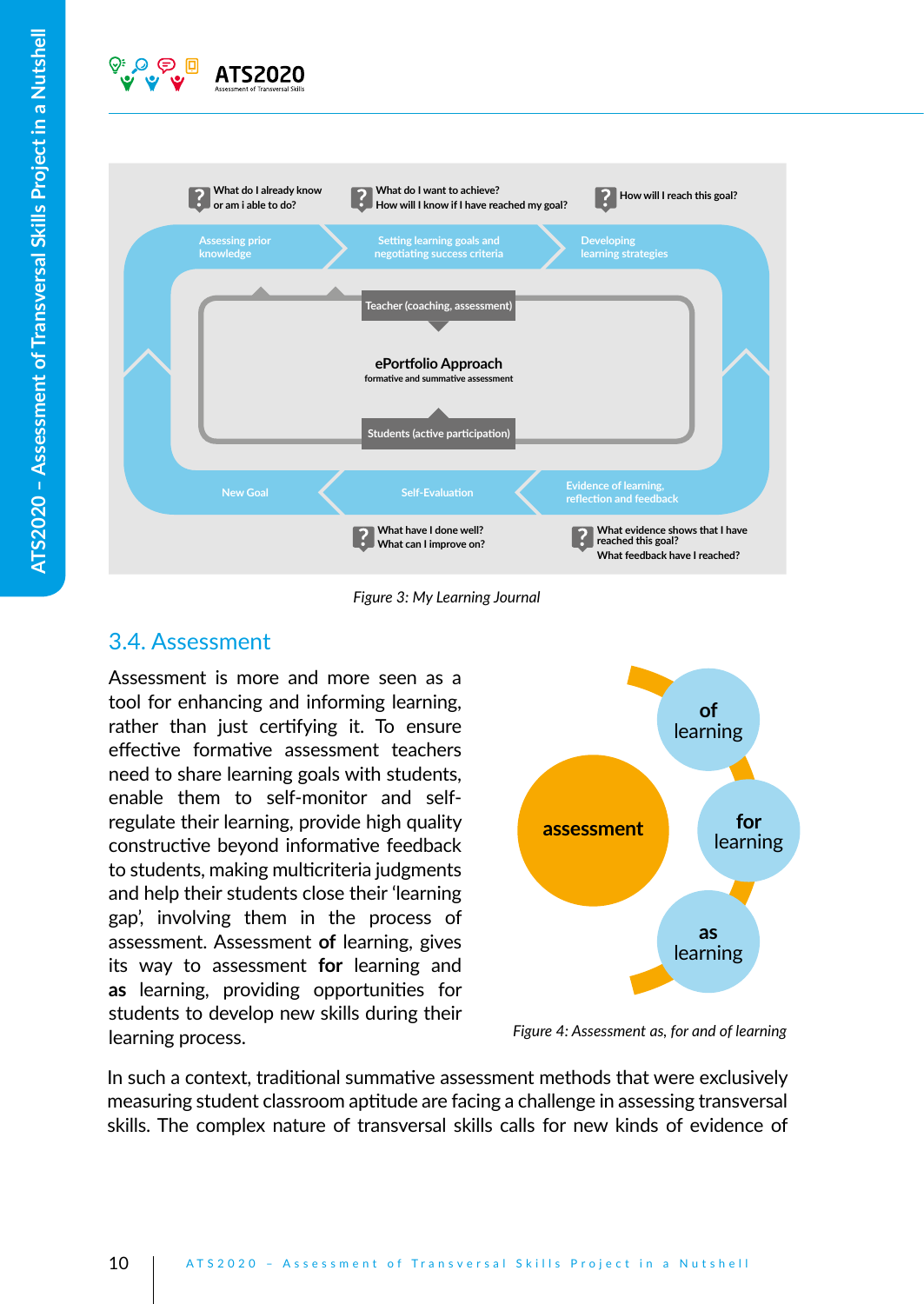

learning, and new forms of assessment are needed to assess such complex performances. These forms of assessment move us away from traditional summative assessment methods towards forms which promote co-constructed formative assessment, where students are directly involved in making the relevant judgements. Portfolio-type self-assessments or observations of key competencies grounded within authentic learning situations are suggested as methods that are better suited to supporting learners to develop key competencies and to validly assessing key competencies (Hipkins, Boyd and Joyce, 2005). The ATS2020 ePortfolio approach aims to assess the development of transversal skills within the learning process, using innovative scaffolding assessment tools *for*, *as* and *of* learning. In reference to Taras (2005), summative assessment is approached in this process as formative assessment, by providing feedback which is used by the learner.

### 3.5. Online Learning Environments

The online learning environments selected for ATS2020 are the open-source environments *Mahara* and the business solution *Office365 OneNote Class Notebook.*

The Mahara environment has been adjusted (mahara.ats2020.eu) to meet the requirements of the learning model. A closed (private) secure environment is provided, which allows users to create and save websites and documents, to upload and download files, to create learning groups providing them with material and lesson activities, to incorporate online tools, to participate in forum discussions, to provide and receive feedback, to complete the *My Learning Journal*, and put together ePortfolios in order to showcase their assignments and artefacts.

The Microsoft Office 365 group of online tools and applications has also been adjusted according to the requirements of the learning model (o365.ats2020.eu). The Office 365 environment utilises OneNote Class Notebook, OneDrive, SharePoint, Yammer, Lync as well as other embedded Web Apps and Office365 processing programs. A closed (private) secure environment is provided which allows users to create, save files, to organize their lessons in OneNote Class Notebook (materials, structure of activities, provision of feedback, utilisation of collaboration space), to fill-in *My Learning Journal*, and create their ePortfolios.

### 3.6. Learning Design for Technology-Enhanced Teaching and Learning

As the ATS2020 learning and assessment model aims that students take an active role in their learning for transversal skills; it also entails for teachers to actively participate in the design and adaptation of their teaching. Although we cannot expect all teachers in the national scale to be innovative and create new educational scenaria, we do require them to be able to adapt their teaching to the circumstances varying what they do, depending on the students, the learning goals and external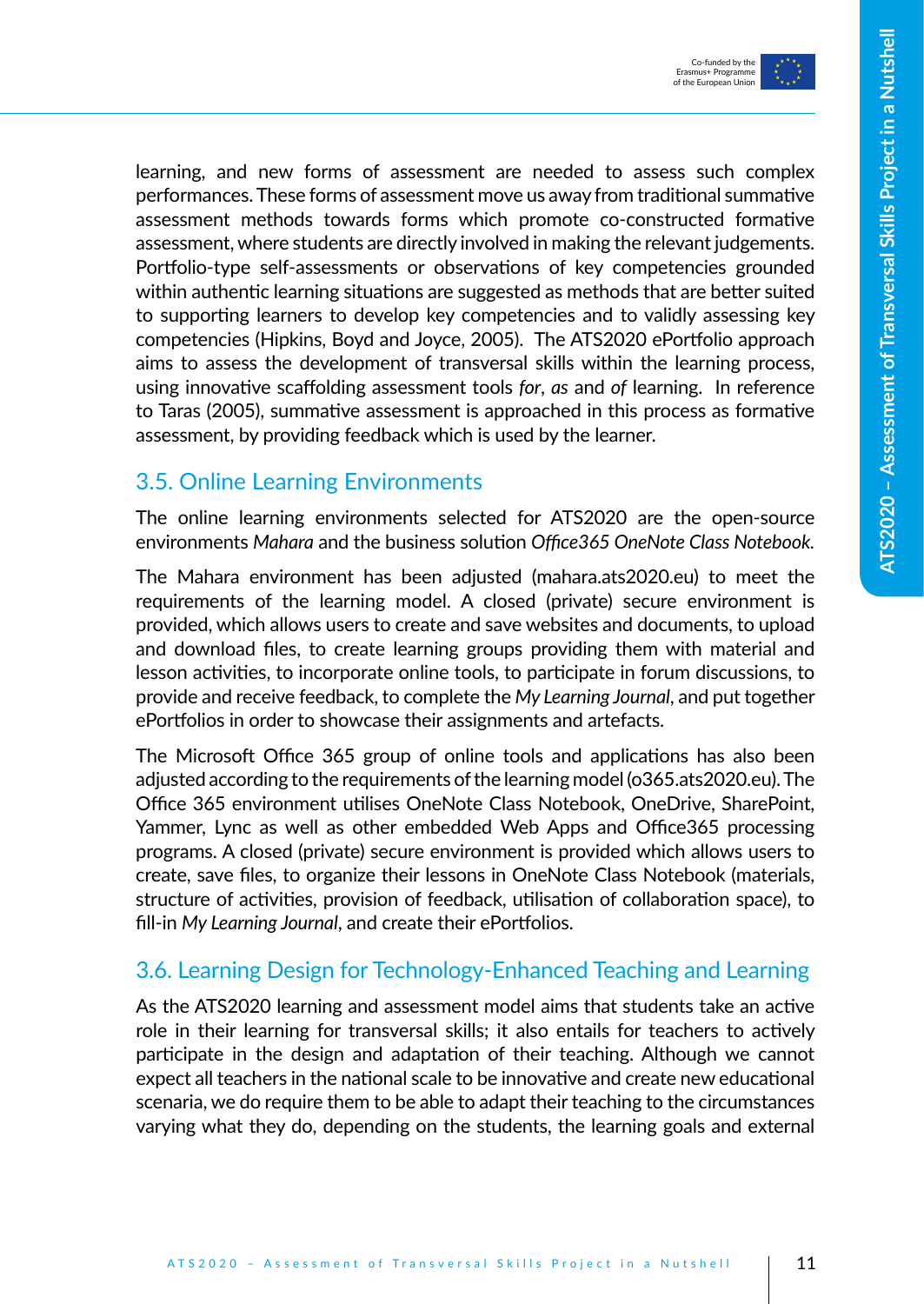

challenges and opportunities. For transversal skills, they will need to do this purposefully, in a focused and disciplined way and this is where learning design for all teachers and not just for the curriculum designers comes in.

Learning Design is a pivotal element of successful teaching and learning, especially when teaching and learning involve innovative approaches and methodologies. The assessment of transversal skills, through an ePortfolio process, involves and requires new skills and tools to support learning to take place. Thus, one important aspect of the ATS2020 teacher professional development programme was the introduction to Learning Design process, so as to guide teachers to explicitly include transversal skills in the learning goals and align learning activities with goals and assessment. ATS2020 teachers were expected to design their own educational scenarios or adapt existing ones that were developed at project level.

For that purpose, a Visualised Learning Design (VLD) approach has been adapted for the needs of the project, based on the work of the UK Open University and the European project "Design Practice – PREATY"6 , during which it was investigated how the VLD approach can support teachers in the design of technology-enhanced activities (Avraamidou and Economou, 2011).

The VLD approach was adapted to the needs of the ATS2020 learning model and its elements, in order to help ATS2020 trainers and teachers in the design of learning scenarios leading to successful ATS2020 learning goals, while at the same time to enhance communication among teachers and stimulate innovative teaching.

## 3.7. Innovation and Change Management

Although change and innovation initiatives are not uncommon in education, schools remain fundamentally conservative. Implementing an innovation such as ATS2020 requires leadership and management skills to facilitate change both at the school unit and at the educational system level. The role of school leaders is pivotal for creating a school culture that promotes innovation and change. At the same time, teachers as agents of change have a critical role in the successful implementation of the innovation, and their training and support are essential elements of the ATS2020 implementation.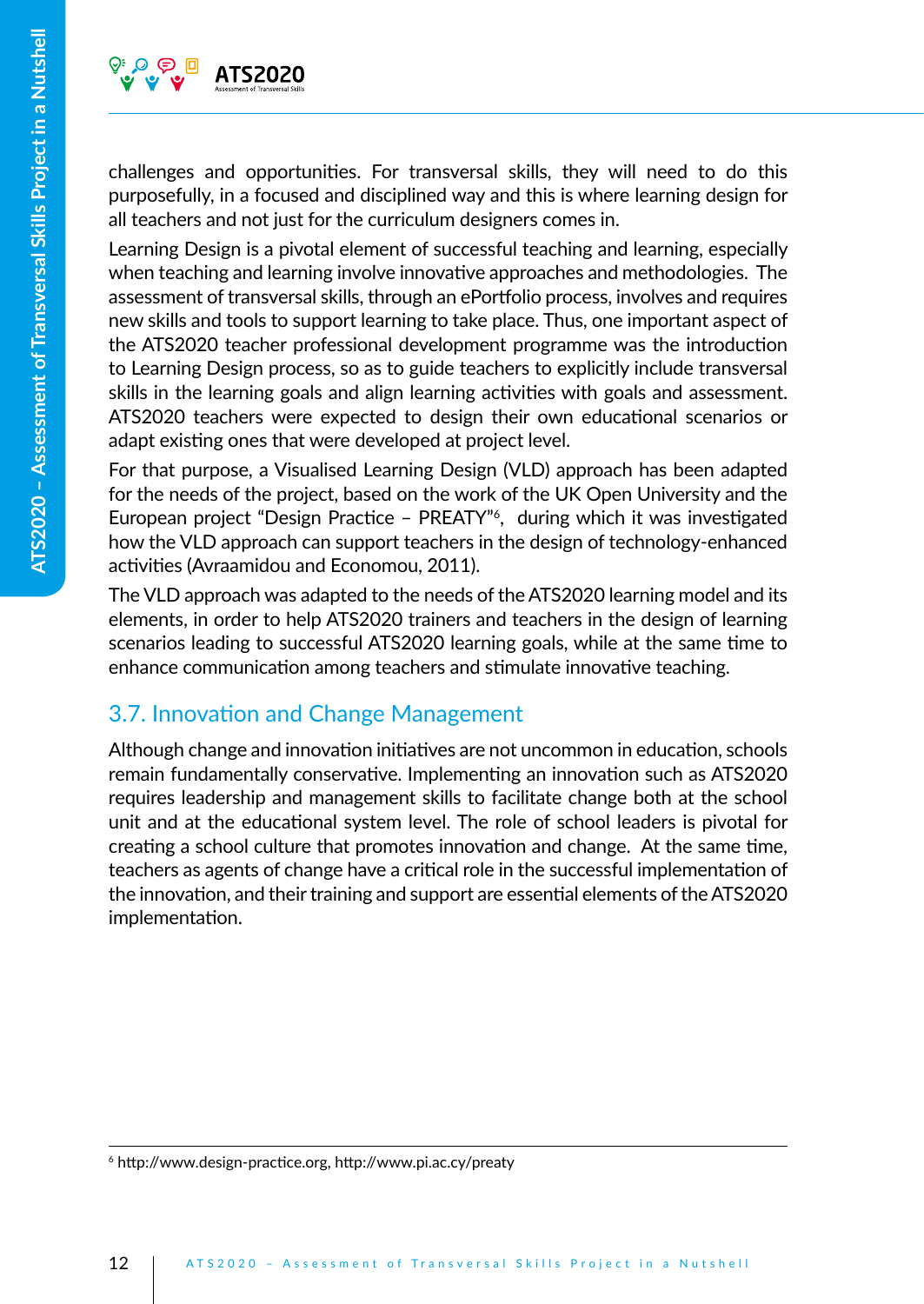

# ATS2020

**Reflections**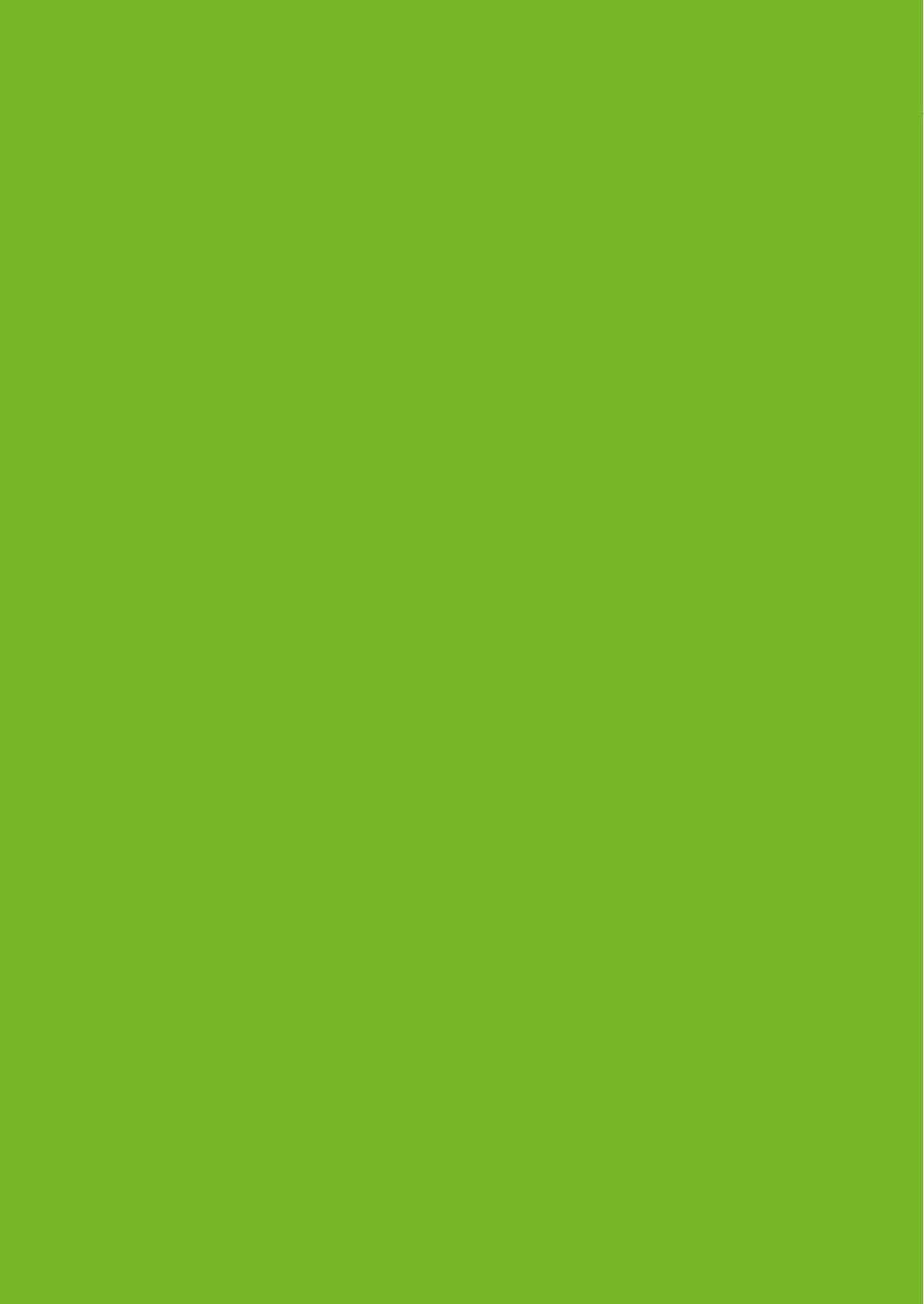

## 4. ATS2020 Transversal Skills Framework

### 4.1. The Process

A number of different terminologies and descriptions of competences can be found for transversal skills, across a number of initiatives defining and promoting such skills in national curriculum policy. The ATS2020 project team went through a systematic literature review on transversal skills and studied a number of existing frameworks worldwide. Based on the literature review and the needs identified by the participating countries, four competence areas (*Information Literacy, Autonomous Learning, Collaboration and Communication, and Creativity and Innovation*) were specified for the purposes of the ATS2020 experimentation evaluation (Figure 3). Digital Literacy competence area skills are embedded and activated in all four areas, as skills are developed and deployed in a digital context through the use of digital technologies. At the same time, the *Autonomous Learning* area skills are developed through the *My Learning Journal*, guiding the learning process for the development of all (*Information Literacy, Collaboration and Communication and Creativity and Innovation*).



*Figure 5: ATS2020 competence areas of skills under focus*

The following *conceptual structure* was developed for the analysis of the framework:

- *competence areas* analysed into *skills*
- *attainment goals* set for each skill, with reference to digital competence area skills
- *attainment examples* given for each attainment goal
- three *proficiency levels* described for each skill

experience<br>
The follo<br>
- comp<br>
- attain<br>
skills<br>
- attain<br>
- three<br>
Figure 6<br>
Standard<br>
2012). Figure 6 shows the analysis of the ATS2020 competence areas into skills, based on existing frameworks, in particular the Digital Competence Framework by the European Commission Joint Research Center (Carretero et al., 2017), the ISTE Standards for Students (ISTE, 2007) and the ATC21S KSAVE Model (ATC21S, 2012).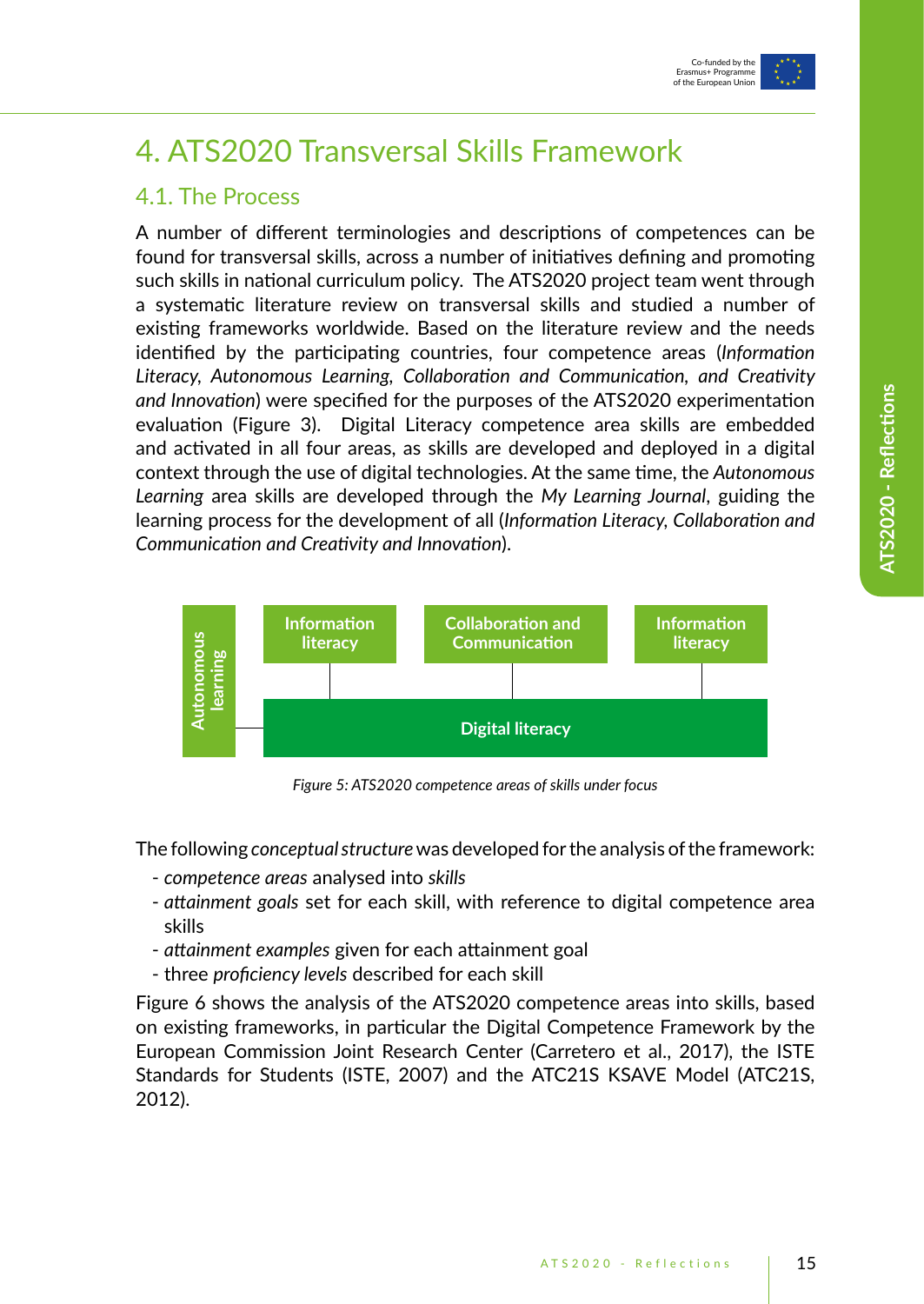

- 1. Plan strategies to guide inquiry.
- 2. Evaluate and select information sources and tools based on the appropriateness to specific tasks.
- 3. Locate, organise, analyse, evaluate, synthesize and ethically use information from a variety of sources and media.
- 4. Process information and construct new knowledge.
- 5. Integrate new knowledge and apply to new situations.
- 1. Interact, collaborate, and publish with peers, experts, or others employing a variety of tools and environments.
- 2. Communicate information and ideas effectively to multiple audiences using a variety of media and formats.
- 3. Contribute to project teams to produce original works or solve problems.

 4. Develop cultural understanding and global awareness by en gaging with learners of other cultures. Collaboration and

## **Digital literacy** Communication

Creativity and **Innovation** 

Information **Lite**<br>Lite<br>V

> Autonomous<br>Autonomous **Learning**

- 1. Identify significant needs for learning based on their prior knowledge.
- 2. Define goals to achieve and develop a strategy to achieve them.
- 3. Plan and manage activities to implement strategy.
- 4. Evaluate process and results and provide evidence for achievement.
- 5. Reflect and explore alternative approaches (metacognition of their Learning Cycle).



- 2. Integrate and re-elaborate
- 3. Innovate and creatively use tools and resources
- 4. Create original works as a means of expression

*Figure 6: ATS2020 competence areas of transversal skills*

The framework includes five broad **competence areas** (four plus digital literacy were specified and selected for experimentation), with several specific **skills** in each competence area (Figure 6). Skills are described at three **proficiency levels**; a number of **attainment goals** are set for each skill with explicit reference to digital skills; and **attainment examples** (for each attainment goal) help students, teachers, trainers and designers obtain a common understanding and through it guide transversal skill assessment -which is the objective of the whole project. The attainment examples are approached under the lens of *ways of thinking* (stands), *ways of working* (actions) and *ways of living* (ethics), so as to scaffold the learning designers to address the broader spectrum of learning.

The example presented in Figure 7, shows the analysis of the attainment goal *Create new content in different formats* under the skill *Process Information and construct new knowledge* of the competence area of *Information Literacy*, to digital skills, attainment examples and proficiency levels.

**ATS2020 - Reflections**

ATS2020 - Reflections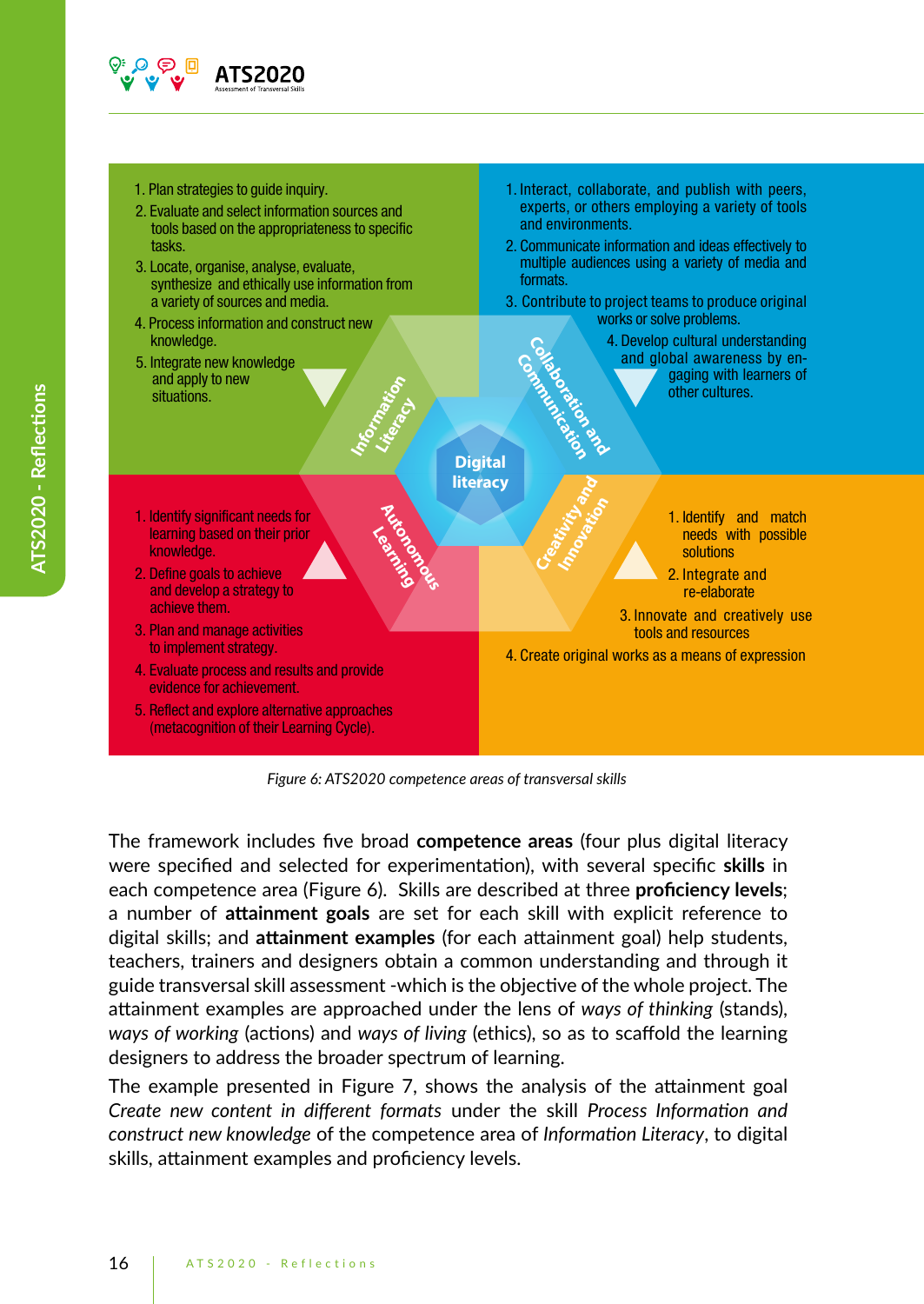

The ATS2020 Transversal Skills framework was the base on which the learning designs, the scaffolding assessment tools and the experimentation evaluation tools were developed.

| <b>Skills</b>                                                                                                                                                                                           | <b>Attainment</b>                                                                                                            | <b>Digital skills</b>                                                                                                                           | <b>Attainment examples</b>                                                                                                                        |                                                                                                                                                                                                                                                                                                                         | levels of                                                                                                                                                                                                                                                                | levels of                                         | levels of                                                                                                                            |                                                                                                                                        |
|---------------------------------------------------------------------------------------------------------------------------------------------------------------------------------------------------------|------------------------------------------------------------------------------------------------------------------------------|-------------------------------------------------------------------------------------------------------------------------------------------------|---------------------------------------------------------------------------------------------------------------------------------------------------|-------------------------------------------------------------------------------------------------------------------------------------------------------------------------------------------------------------------------------------------------------------------------------------------------------------------------|--------------------------------------------------------------------------------------------------------------------------------------------------------------------------------------------------------------------------------------------------------------------------|---------------------------------------------------|--------------------------------------------------------------------------------------------------------------------------------------|----------------------------------------------------------------------------------------------------------------------------------------|
|                                                                                                                                                                                                         | goals                                                                                                                        |                                                                                                                                                 | <b>Stands</b><br>(way of thinking)                                                                                                                | <b>Actions</b><br>(way of thinking)                                                                                                                                                                                                                                                                                     | <b>Ethics</b><br>(way of thinking)                                                                                                                                                                                                                                       | "proficiency"                                     | 'proficiency"                                                                                                                        | "proficiency"                                                                                                                          |
| 4. Process<br>information<br>and<br>construct<br>new<br>knowledge                                                                                                                                       | 4.1 Create<br>new content<br>in different<br>formats                                                                         | • Create and<br>edit digital<br>content<br>• Use software<br>tools to create<br>and edit text.<br>presentations.<br>videos and<br>other formats | • See the<br>potential of<br>technologies<br>and media for<br>self-expression<br>and knowledge<br>creation<br>• Know which<br>tool/application    | • Create<br>knowledge<br>representa-<br>tions (e.g.<br>mind maps,<br>diagrams)<br>using digital<br>media<br>$\bullet$ Create<br>original works<br>as a means<br>of personal or<br>group expres-<br>sion<br>· Use basic<br>packages<br>to create<br>content in<br>different forms<br>(text, audio,<br>numeric,<br>images | $\bullet$ Judge<br><b>Process</b><br>constructively<br>information<br>and appreciate<br>to create or<br>the work of<br>edit content<br>others<br>in a variety of<br>formats, using<br>different tools.<br>Figure 7: An example of the analysis for the ATS2020 framework |                                                   | <b>Process</b><br>information<br>to create or<br>edit content<br>in a variety<br>of formats.<br>using<br>different<br>tools.         | <b>Process</b><br>information<br>to create or<br>edit content<br>in a variety<br>of formats,<br>using different<br>tools.<br>Construct |
| 1. Plan strategies to quide inquiry<br>2. Evaluate and select information sources<br>specific tasks<br>3. Locate, organise, analyse, evaluate,<br>4. Process information and construct new<br>knowledge | and tools based on the appropriateness to<br>synthesize and ethically use information<br>from a variety of sources and media |                                                                                                                                                 | fits better the<br>kind of content<br>s/he wants to<br>create<br>• Know<br>that digital<br>content can<br>be produced<br>in a variety of<br>forms |                                                                                                                                                                                                                                                                                                                         |                                                                                                                                                                                                                                                                          | Construct<br>their own<br>(and new)<br>knowledge. | their own<br>(and new)<br>knowledge,<br>in a creative<br>and innovative<br>way. Publish<br>new content<br>with respect<br>to others. |                                                                                                                                        |
|                                                                                                                                                                                                         |                                                                                                                              |                                                                                                                                                 | • Understand<br>how meaning<br>is produced<br>through<br>multimedia<br>(text, images,<br>audio, video)                                            |                                                                                                                                                                                                                                                                                                                         |                                                                                                                                                                                                                                                                          |                                                   |                                                                                                                                      |                                                                                                                                        |

#### 4.1.1. Refining the ATS2020 Transversal Skills Framework

The first version of the framework was developed with the input of the ATS2020 project team members and trainers. It was then used by the trainers to develop the ATS2020 learning designs and formative assessment scaffolding tools, as well as the researchers to develop the experimentation evaluation tools. During this phase, feedback was given leading to the revision and refinement of some descriptions, as well as to the enrichment of attainment examples. This second version was presented in three views: (i) *full view* of each competence area with all the levels of analysis presented, i.e. skills, attainment goals, attainment examples, and proficiency levels, (ii) *proficiency levels view* of each competence area, i.e. skills, attainment goals and proficiency levels of analysis only, and (iii) *attainment*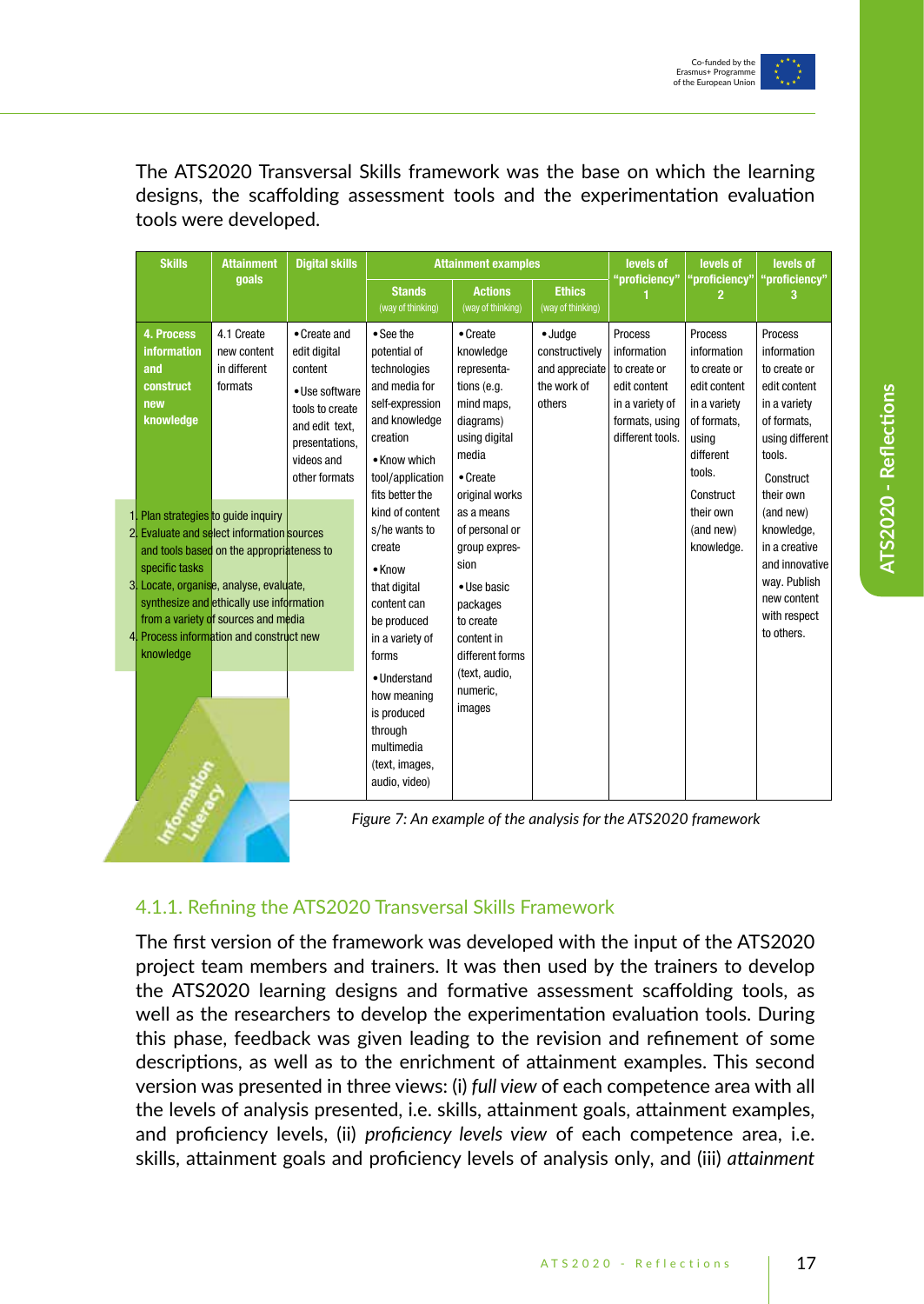

*examples view* of each competence area, i.e. skills, attainment goals and attainment examples only.

The framework was revisited after the classroom implementations for further refinement and its final for the ATS2020 project version.

#### 4.2. Reflections on the ATS2020 Transversal Skills Framework

The process of developing the ATS2020 framework was a rich learning experience and enabled the development team to further understand how transversal skills can be developed and assessed. The analysis of each competence area into skills and setting goals to attain these skills, enabled the learning design for developing such skills within the curriculum. Moreover, the description of attainment examples and proficiency levels, facilitated the development of the assessment tools for these skills. The final ATS2020 Transversal Skills Framework as an output guided and supported the learning model implementation and triggered teachers' involvement in the design of more formative assessment scaffolding tools.

Developing, such a framework took a great effort and a strong team. The involvement of researchers, evaluation experts, curriculum developers, and teachers during the process proved to be indispensable. The development was a continuous process and the framework, as well as the process itself, allowed for flexibility and adaptations after its employment. The revision of the framework after its employment in real teaching and learning is a necessary step as, the theoretical analysis and description of terms, is revised in real situations.

It is not expected that each school, research project, large-scale experimentation, and even national curriculum, should try and develop their own framework. Rather, they can adopt existing, tried frameworks, such as the ATS2020 one. It is important that the framework to be adopted, should be revised and adapted based on the context-specific needs. To revise the framework after its use in real classroom situations is a necessary and valuable part of the process of its improvement.

In the event of developing a new framework, from our experience what is important is: (i) to allocate at the beginning sufficient time and effort in a clear and rigid approach for describing the framework, including an ontology of the levels of analysis, from which the identification and descriptions of all elements will follow, and (ii) to include the revision of the framework after its use in actual school education as a necessary and valuable part of the process.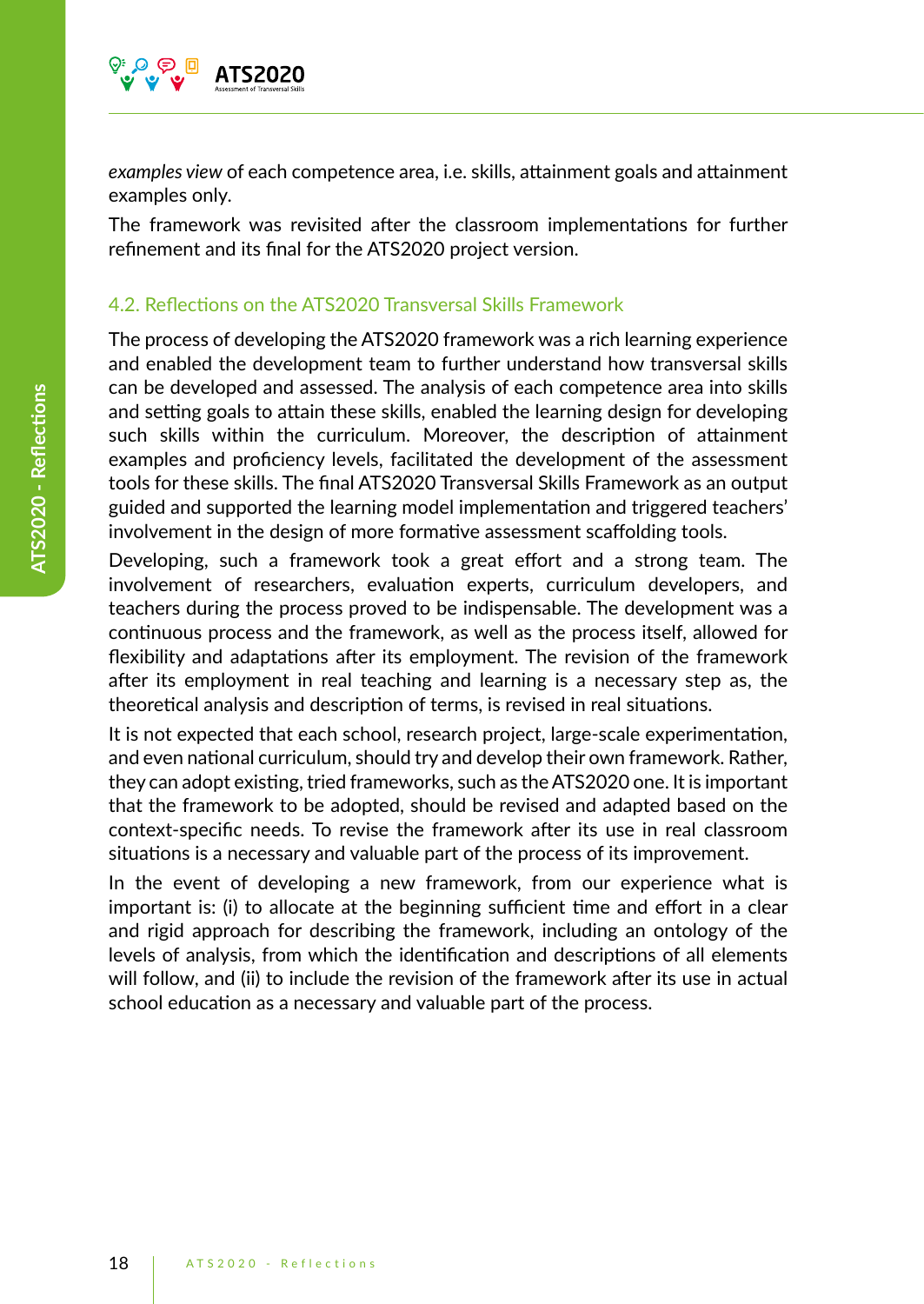

## 5. ATS2020 Implementation

### 5.1. The process

ATS2020, a policy experimentation project, introduced the ATS2020 Learning and Assessment model as a policy initiative. For the project experimentation and monitoring, activities and tasks were organised under the following scheme: Planning, Implementation, Evaluation, Dissemination, and Management. Providing a common ground and understanding among the project stakeholders and focusing on teacher training and continuous support, as well as the experimentation evaluation methodology and tools, were the guiding principles (Figure 8).



*Figure 8: Project implementation scheme*

The countries' implementation of ATS2020 Learning and Assessment model, as well as the experimentation evaluation, was planned for effectiveness in three levels (project, country and teacher level), involving teachers' professional development, classroom implementations and experimentation evaluation (quantitative and qualitative). The organisational structure presented in Figure 9 was introduced.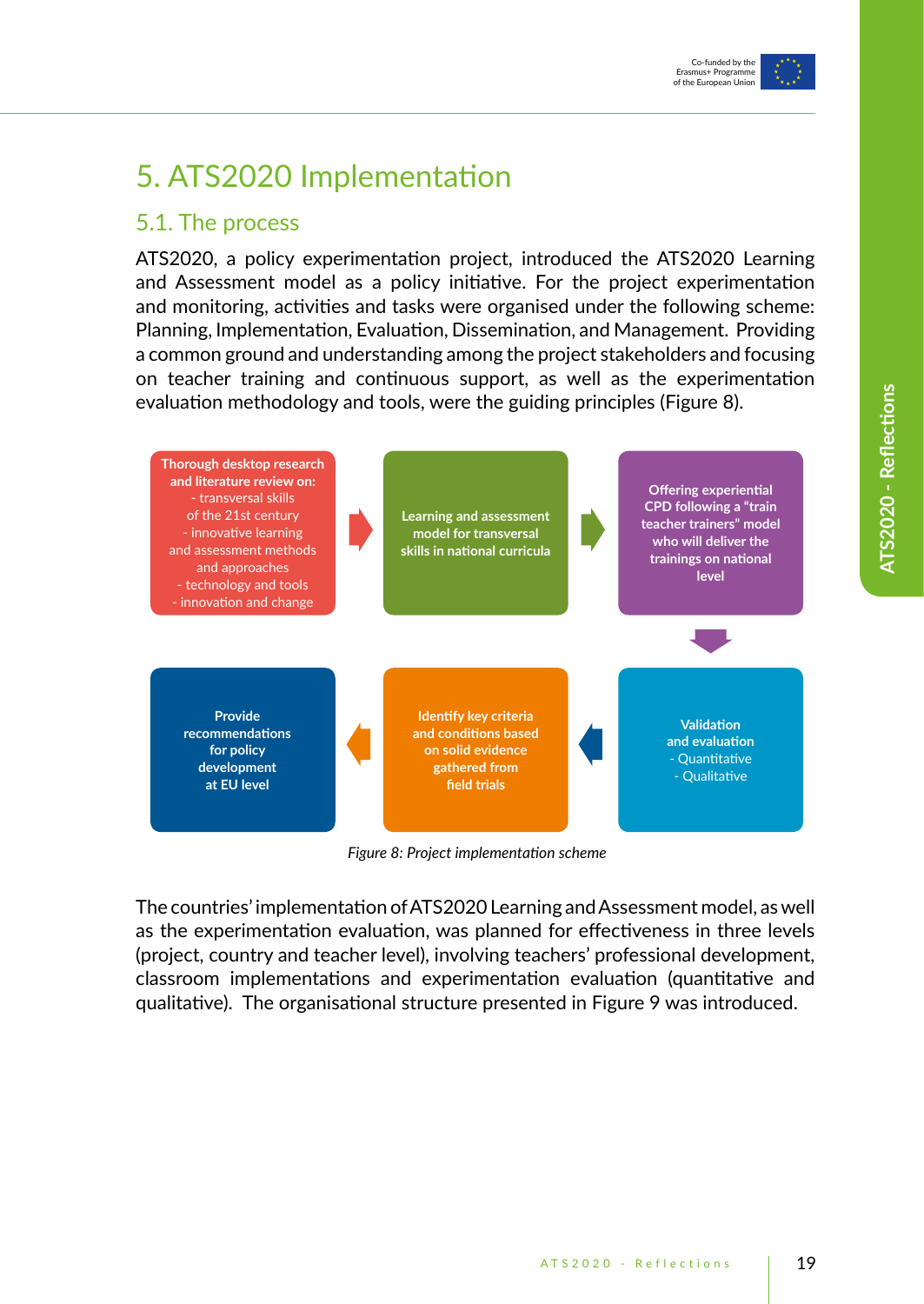



*Figure 9: Project implementation organisational structure*

ATS2020 implementation addressed 10-15 years-old students of upper Primary and lower Secondary Education.

The professional development programme and the educational resource development began with the recruitment of the teacher trainers from all implementing countries. Trainers were involved in a series of training activities starting as early as September 2015, with emphasis on workshops with active participation in experiential learning activities and continuous reflections, taking the role of the trainer, teacher and student.

Schools were invited to participate through an open call. Schools' recruitment started in Spring 2016 and was completed in the beginning of the piloting school year (September 2016). Schools interested in implementing ATS2020 informed their teachers, in order to schedule participation.

The teachers through their training actively participated in the development of the ATS2020 learning and assesment model, its elements and assessment and learning resources and tools. Their training was continuous and enhanced through the individual support provided by their assigned coach (trainer) both in-school and online.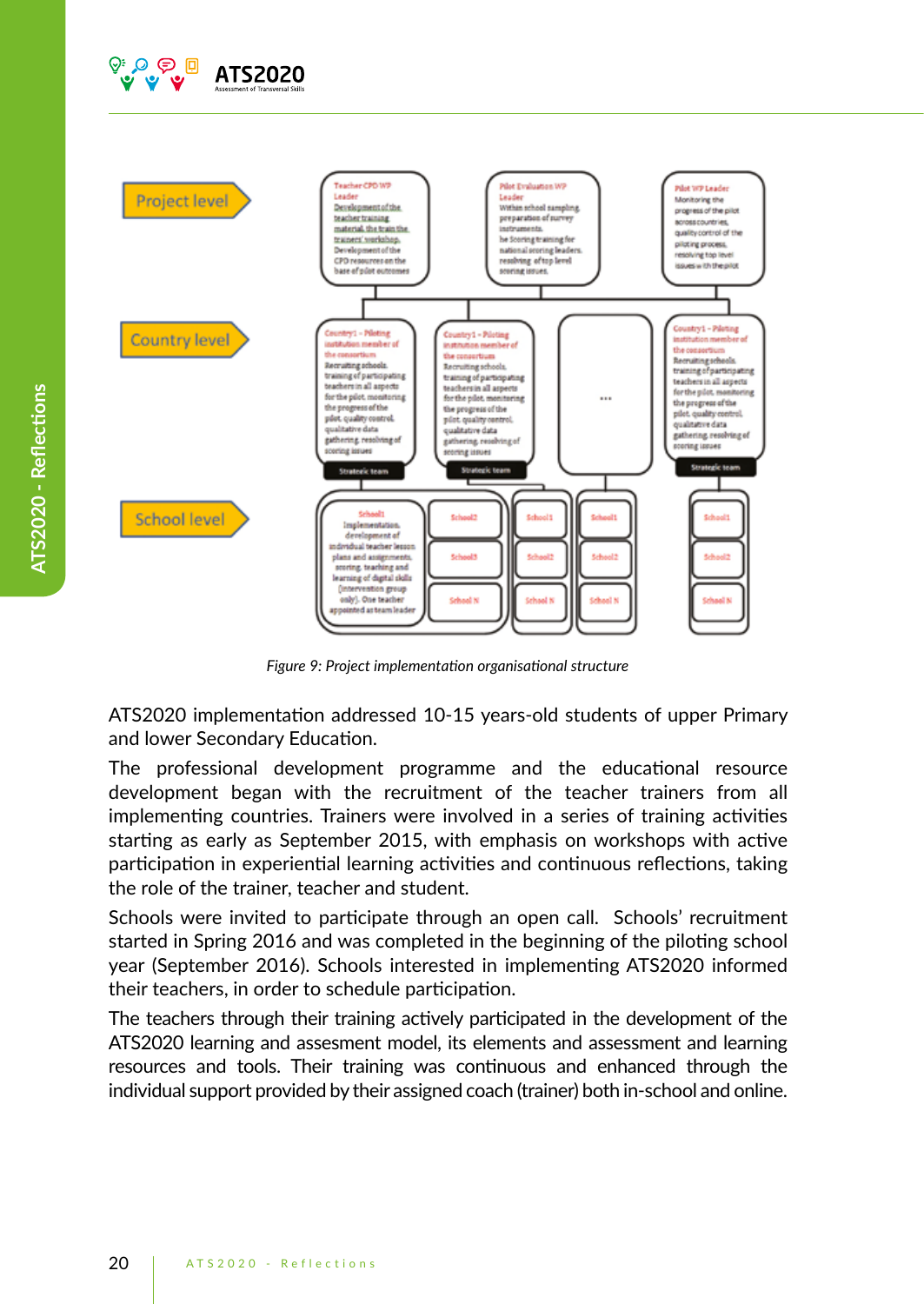

School implementations, depending on the national and school context, deployed one of the following implementation models:

- 1 teacher in 1 class
- 2 teachers in 2 classes
- 2 or more teachers in 1 class
- 1 teacher in 2 or more classes

Typically 3-4 learning cycles were implemented by each ATS2020 teacher in a variety of subjects, aiming at skills from the ATS2020 framework competence areas. The implementation outcomes include a rich pool of learning designs, ePortfolios and learning and assessment resources (hosted in the ATS2020 resource portal and in national portals), enriched by the sharing of experiences and good practices among the project teachers and trainers, through online meetings, several national events and at the final project conference on February 2, 2018.

#### 5.2. Reflections

The ATS2020 implementation was successful in its goals: a realistic scientific model for the development and assessment of transversal skills in school education was developed; a large-scale multi-country implementation was carried out; appropriate teacher professional development was organised and carried out; students had the opportunity to develop their transversal skills via innovative learning approaches and tools, and these skills were assessed with novel, appropriate methods; finally quantitative and qualitative evaluation of the impact was carried out -which verified the suitability of the model and the success of the implementation.

Some reflections on the implementation of the ATS2020 project, which may prove useful to future similar endeavors, are presented here. They have to do with *time*, *sound model* to *follow*, and *people*.

*Time is a most critical resource*. Classroom time was not sufficient, and students often had to supplement with work at home when engaging in such learning activities; but they were happy ('satisfied' is the research finding) with what they were doing. Teacher's working time was not sufficient for training, developing new activities and reflecting on their work. The whole implementation duration was short for the students to fully develop transversal skills and for the feedback of the project to allow another round of model development. Experimentation and impact evaluation also requires more time than was available.

*A sound model to follow is a crucial element for introducing an innovation.* Solid learning approaches such as ePortfolio, a consistent and clear if complex model, and mature research on which to base school implementation were sine qua non aspects; if they are replaced, they should be replaced with same quality.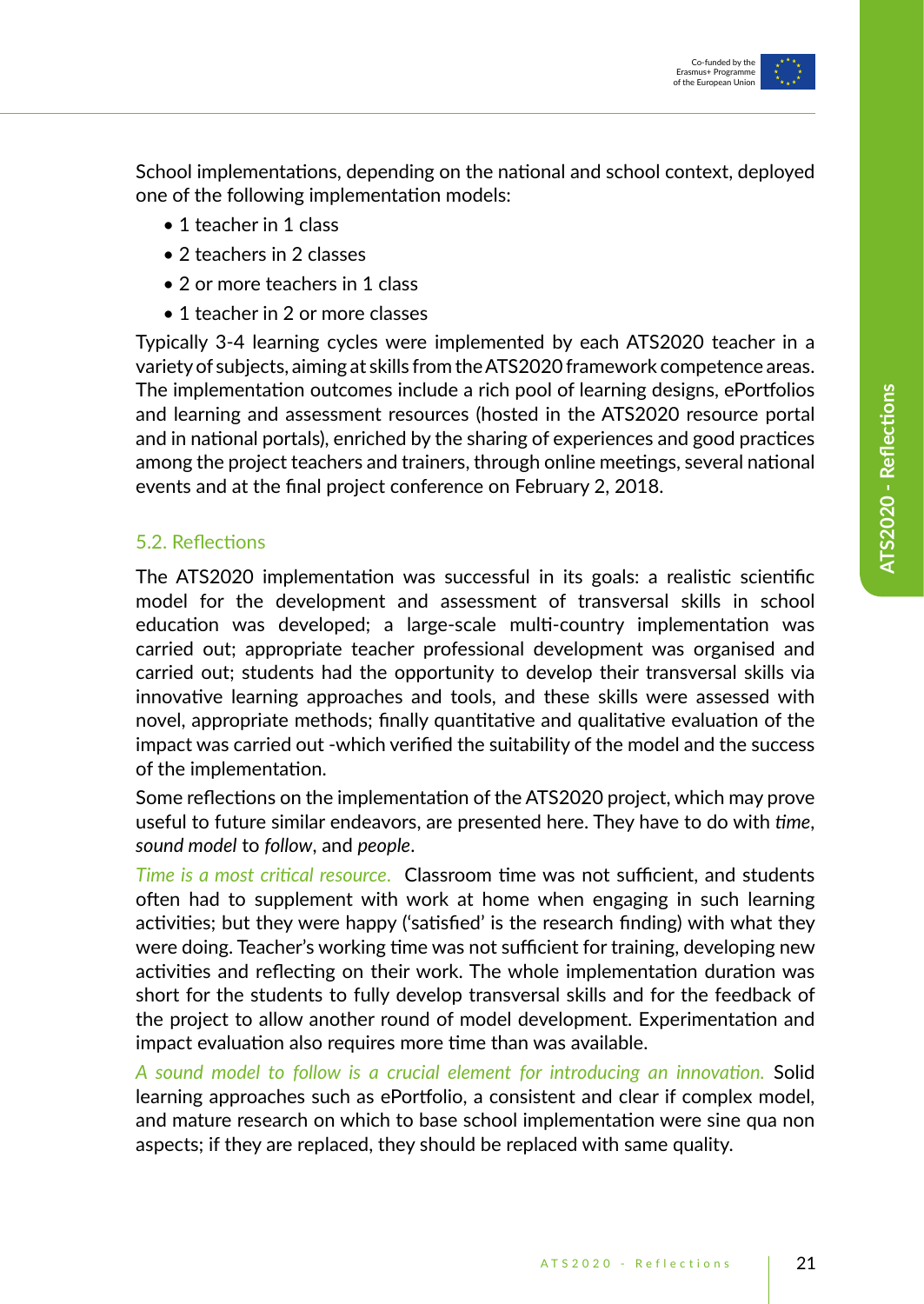

*The human aspect is the soul of the implementation.* The human aspect of this ambitious collective effort contributed to positive resolutions through various difficulties, more than anything else. The challenging encounter of practitioners, researchers and policy makers, together, in a constructive interaction and collaboration, allowed the approach of the ATS2020 innovation from different perspectives, and found solutions to satisfy the needs of everyday practice, research and policy. The enthusiasm of a group of people believing in the development of transversal skills in the digital world that we live in, supported innovative teaching, learning and assessment approaches in an ePortfolio learning process. This is reflected in the overall satisfaction from partners, participating teachers and students for implementing the ATS2020 learning model in the schools. The classroom observations, the implementation outcomes (teachers' and students' artefacts), the trainers', teachers' and students' reflections, showed enthusiasm and enjoyment of the teaching and learning ATS2020 experience.

In addition to the reflections above, during the "Structured Dialogue" among partners on implementation reflections and policy recommendations that took place in the 7th project meeting, the following aspects of the implementation were considered important to address and reflect on:

- Transversal skills
- ATS2020 model
- ePortfolio
- My learning journal and formative assessment
- Framework and scaffolding tools
- Training and resources
- Learning design
- Online environments
- School and education system context

#### 5.2.1. Transversal Skills

All competence areas were tackled during the implementation within the learning cycles. Lesson designs involved learning activities to support the development of transversal skills, reflecting the learning goals. Many activities targeted *Information Literacy* and *Collaboration and Communication skills*, while Autonomous Learning skills were identified as the most difficult to pursue. The fact that through the ePortfolio process students were gathering evidence of their learning, made their learning visible, which supported and encouraged further the skills development.

#### 5.2.2. Model

The ATS2020 learning and assessment model, involves innovative elements which require at the early start, time for teachers to familiarise with and acquire basic knowledge about, then deepen their knowledge and adapt it to their own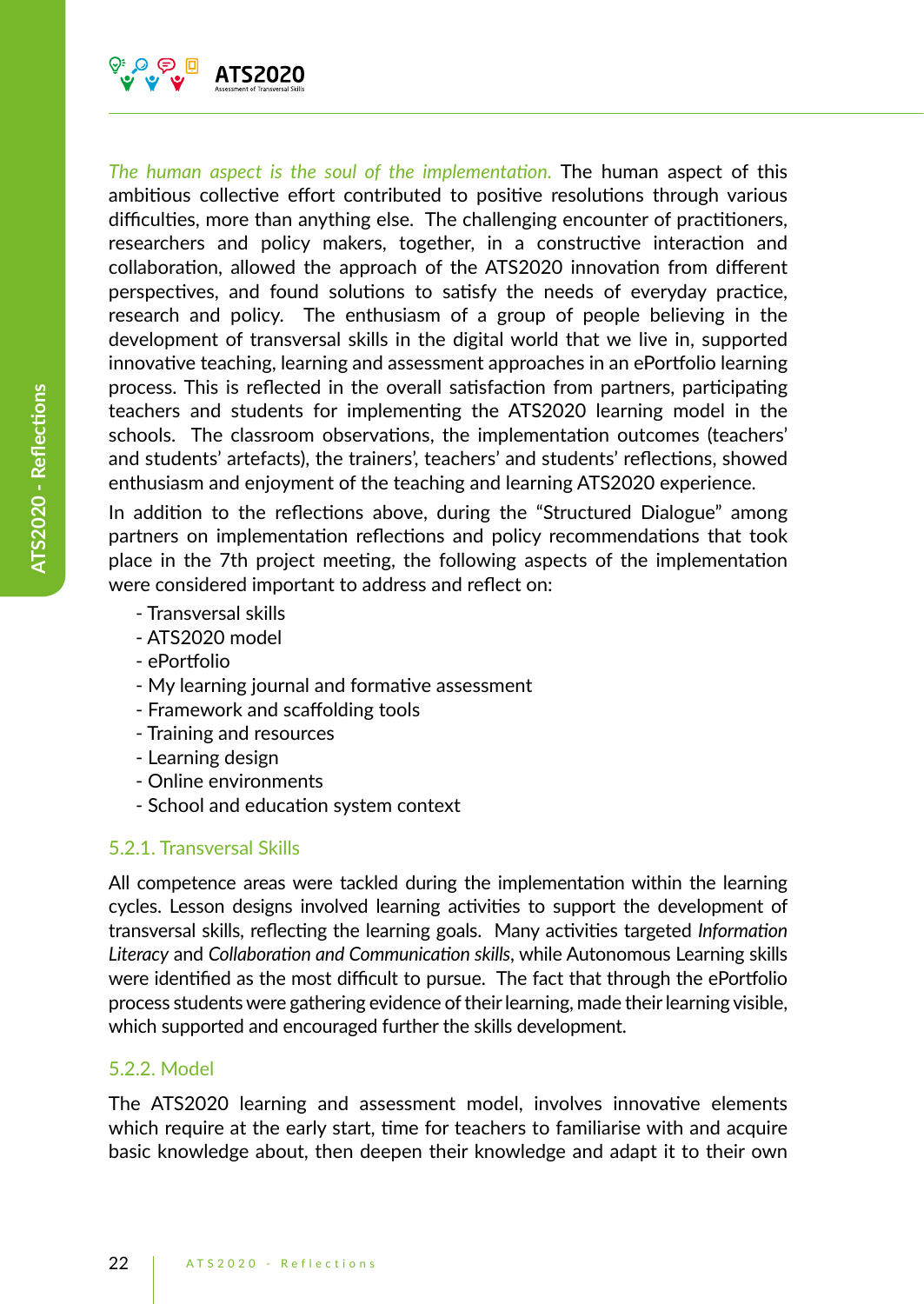practice, and finally adopt it to their teaching practice and even expand it to new possibilities (UNESCO, 2011). The fact that teachers' support by a coach during the implementation was an integral part of their training, facilitated the reported progress of teachers' engagement with the model. Both teachers and students were more able to employ the model and its elements towards the end of the school year while during the first learning cycle they needed more support.

Moreover, where two teachers implemented the learning model for the same class, in two different subjects, students seemed to perform better as they had more time and diverse aspects to familiarize and engage with the model.

#### 5.2.3. ePortfolio

*ePortfolio*, reflecting learning as a process and recording learning as a product is a key aspect of the model. *ePortfolio* enabled students to monitor their own learning, give and receive feedback, as well as provide evidence of their learning and reflect on it. *ePortfolio* puts the students at the center of the learning process. It is time consuming but not mundane; students also worked fruitfully at home on it.

#### 5.2.4. My Learning Journal and Formative Assessment

*MyLearning Journal* was used as the tool for students to plan and design their own learning. It is a key strength of the model, as it also provides opportunities to apply assessment *of*, *for* and *as* learning, as well as to develop autonomous learning skills. Even though found to be one of the hardest parts of the model to achieve, students showed progress on their Autonomous learning skills after the first learning cycles. As one teacher noted "*I was surprised to spot posts and messages coming through to me through the online class notebooks, and not only that but asking each other for assistance or clarification, all being done in the online space. And there's no problem, you can see that they are doing their work independently but that they are able to help each other as necessary and that just because I'm not there, they are able to collaborate to get the work done.*"

#### 5.2.5. Framework and Scaffolding Tools

Assessment scaffolding tools were developed, but more were needed, both as global tools for the ATS2020 Transversal Skills Framework (for example a tool for *assessing critical evaluation of information*) and as contextualised tools, referring to particular activities (for example a tool for assessing *Creativity and Innovation* skills during the process of a poster design).

#### 5.2.6. Training and Resources

A strong aspect of the teacher training was the support during the school implementation, school-based and teacher need-driven. Integrating the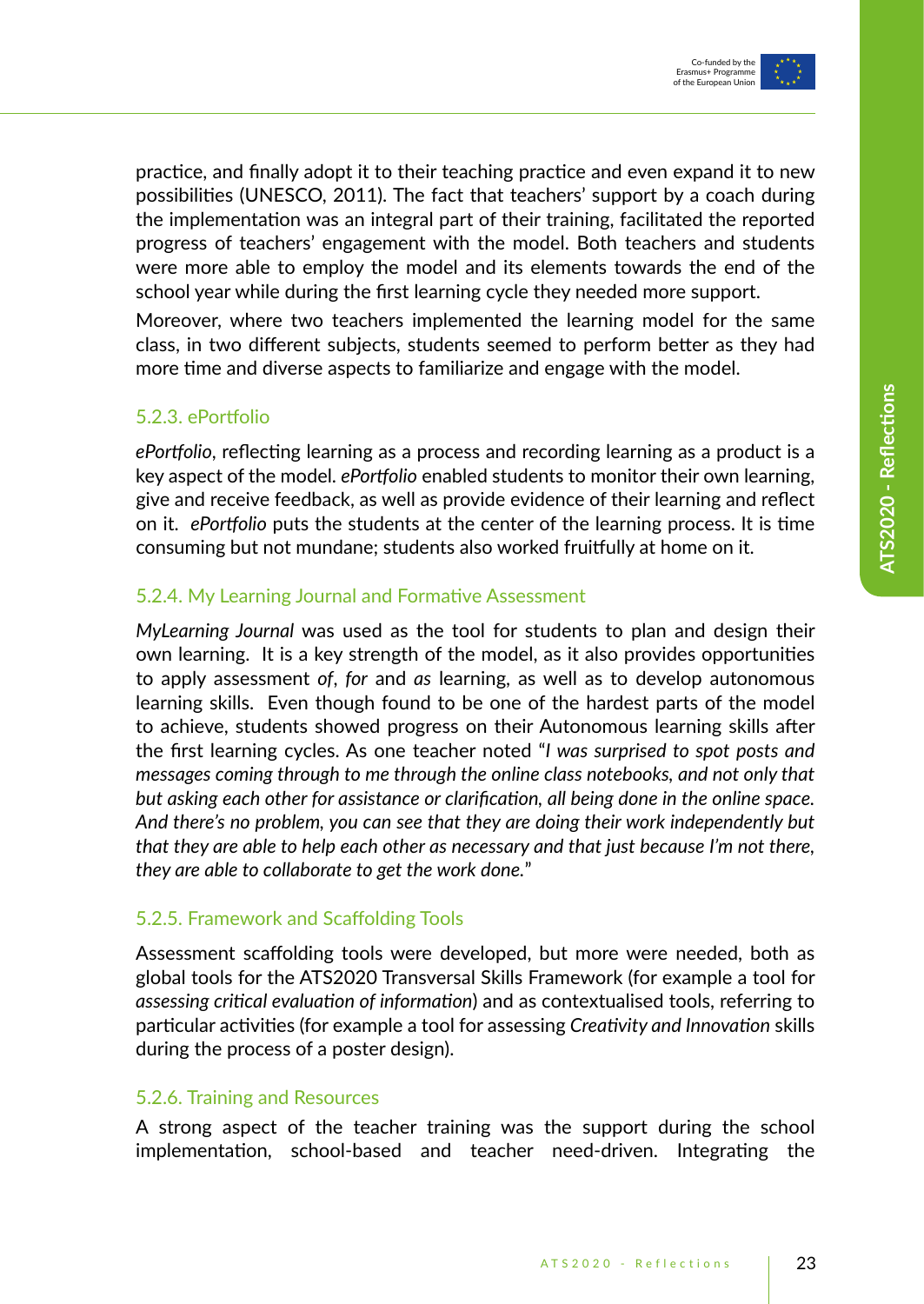

implementation of a new teaching and learning approach in real classroom situations as part of the training scheme, is essential for such complex initiatives. The evidence of teachers' learning progress during the school year supports the claim that a long supporting process is needed for teachers to familiarize with a new approach, understand it better and adopt it in their teaching practice. At the same time, teacher training prior to the implementation is crucial for models targeting transversal skills (Yoko, 2015).

#### 5.2.7. Learning Design

The Visualised learning design process, helped teachers to explicitly refer to the transversal skills in their learning designs as well as align the learning goals with the activities, outputs and assessment. It also supported the communication of their ideas with their coach and other colleagues, facilitating giving and receiving feedback. The time needed for designing new scenarios was not always available for the teachers. Thus, the learning designs pool of examples was very helpful for teachers; they could fruitfully exercise their learning design skills for adapting these examples.

#### 5.2.8. Online environments

Mahara or Office 365 OneNote Class Notebook were used for the implementation. In small number of cases, teachers chose to continue using other online platforms already in use with their students, provided that these platforms satisfied the ATS2020 tool affordance specifications. Where teachers had already Information and Communication Technologies (ICT) skills, it was evidently much easier to use these environments with their students and take advantage of their affordances for learning.

#### 5.2.9. School and Education System Context

School context was a critical factor for supporting or hindering the implementation of the ATS2020 model. The ATS2020 learning model implementation was facilitated in schools which already had in place supportive mechanisms for collaborative teaching, had transversal skills under focus for teaching and learning, had leadership and school culture open to innovation and change. Teachers in many schools had to overcome difficulties related to limited access to technology and most particularly good internet access.

Students' and teachers' expertise in basic computer usage skills was as expected a supportive factor. Additionally, where two teachers used the model in the same class of students, it was considered as a supportive factor. Similarly, 80/90 minutes lessons were more effective, as activities with students' involvement need more time to complete.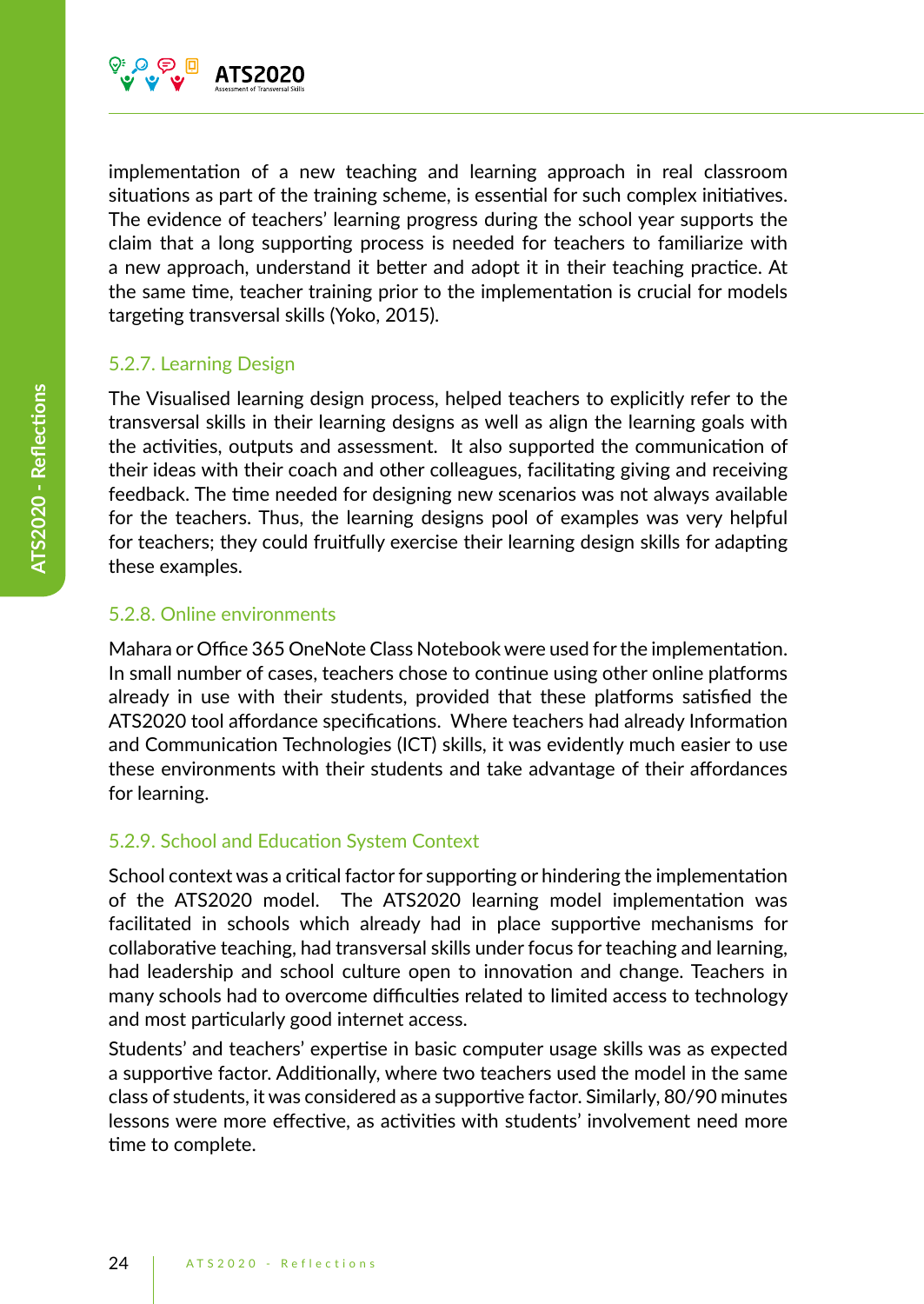

### 5.3. Suggestions

Here follow some suggestions stemming from the discussions and reflections on the project implementation:

#### *What the Educational system can do for the Teacher*

- Allow enough time for teachers to get acquainted with the ATS2020 learning and assessment model and its elements, before they can adapt, use, and adopt it and only then expect a change in their teaching practice. Experimentation projects facilitate this process and support such professional development schemes.
- Provide opportunities for teachers prior to (and during) implementation of the ATS2020 or other model on transversal skills, for more in-depth study of the elements (ePortfolio, My Learning Journal, formative assessment and constructive feedback, transversal skills, online learning environments), through extensive literature review and opportunities for their own research. More trainings dedicated to different aspects of the learning model could be offered.
- Provide opportunities for teachers to develop and assess their own transversal skills, both during their pre- and in-service education.
- Ensure that teachers are digitally competent and provide training opportunities on technology-enhanced pedagogies.

#### *What the School can do for the Teacher*

- Encourage the implementation of the ATS2020 learning model in more than one subject in each class of students, with the participation of one or more teachers, promoting at the same time collaborative teaching.
- Allow the school time table to support lessons within two consecutive teaching periods (that is at least 80/90 minutes instead of two teaching periods of 40/45 minutes) as experiential activities and active involvement of students take more time.
- Promote collaborative teaching among teachers for co-teaching and peer support during the school hours.
- Allow time within school hours for reflective discussions among teachers on their teaching practice, sharing of resources and good practices.
- Involve the whole school community in introducing innovation and change, involving all school leaders and teachers, school inspectorate, students and parents.
- Promote transversal skills to be included in school strategy and curriculum.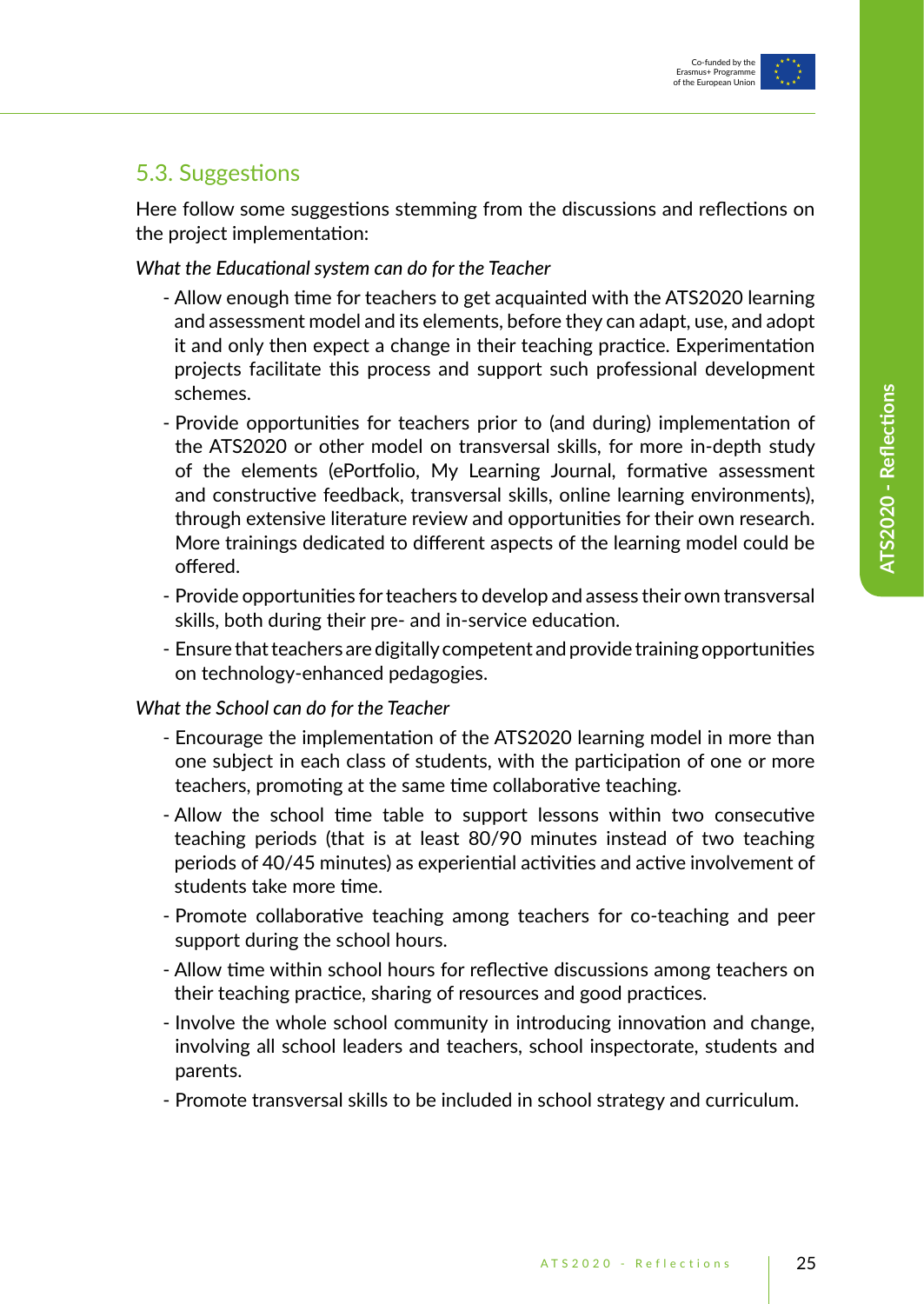

#### *What the Teacher can do for the Student*

- Make sure that students become familiar with concepts and materials used for the ATS2020 model.
- Explicitly include transversal skills in the learning designs, aligning goals with activities, learning outputs and assessment.
- Focus on the development of specific transversal skills and not all of them when designing a learning cycle, so as to include explicit assessment practices.
- Allow time for students to set prior knowledge, goals and strategies and take their goals and strategies into account during the lesson.
- Allow time during the learning process for the My Learning Journal with specific activities rather than the whole learning cycle. Scaffold students with constructive feedback so as to facilitate their autonomous learning skills.

## 6. Experimentation evaluation

### 6.1. The Process

The ATS2020 learning and assessment model, was tried out and its impact was evaluated, following a quasi-experimental and qualitative research design, involving 224 schools, 747 teachers and 11.891 students in 10 piloting countries (Figure 10).



*Figure 10: ATS2020 experimentation*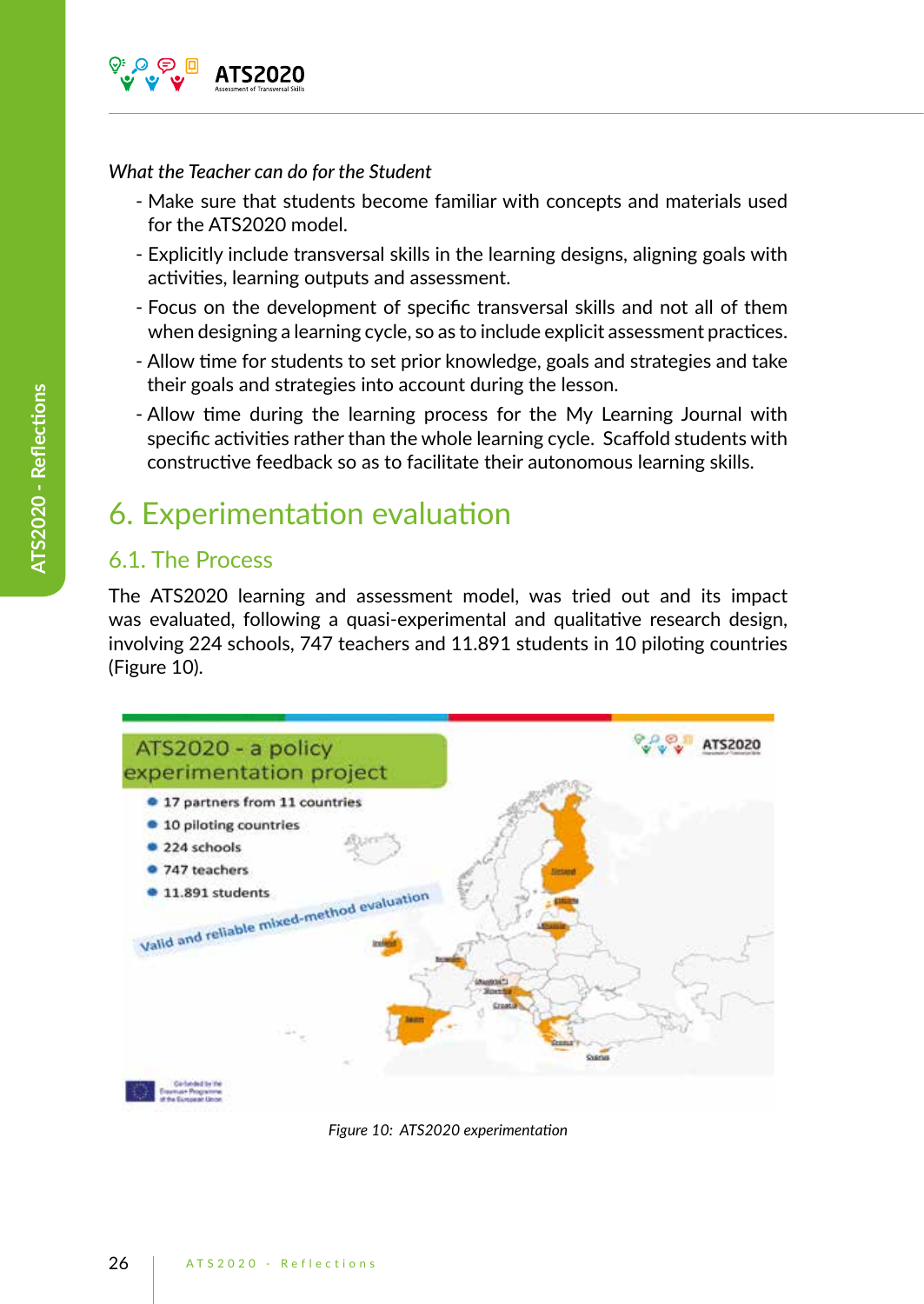Due to the nature of the study and the complexities of the issues investigated, a mixed-methods design was employed, in order to provide a more comprehensive evaluation framework.

A *quantitative* status-quo study on students' transversal skills (with pre- and posttests for students' skills with 60 items in 4 distinct thematic item blocks, across 6 testlets) and on teachers' teaching practices (with pre- and post-questionnaires) was applied before and after the pilot implementation (Figure 11). The students' post-test, included a survey on students' attitudes on transversal skills. Moreover, a *qualitative* evaluation took place during the implementation process (with inclassroom observations, interviews with teachers and students, and students' and teachers' artefact analysis, in two case studies in each country). At the same time a *counterfactual impact* evaluation approach was applied, comparing the outcomes of the experimental groups (the "treated group") with those of a group similar in all respects to the treatment group (the "comparison/control group)7 (Figure 12).



*Figure 12: Counterfactual impact evaluation*

<sup>7</sup> https://ec.europa.eu/jrc/en/research-topic/counterfactual-impact-evaluation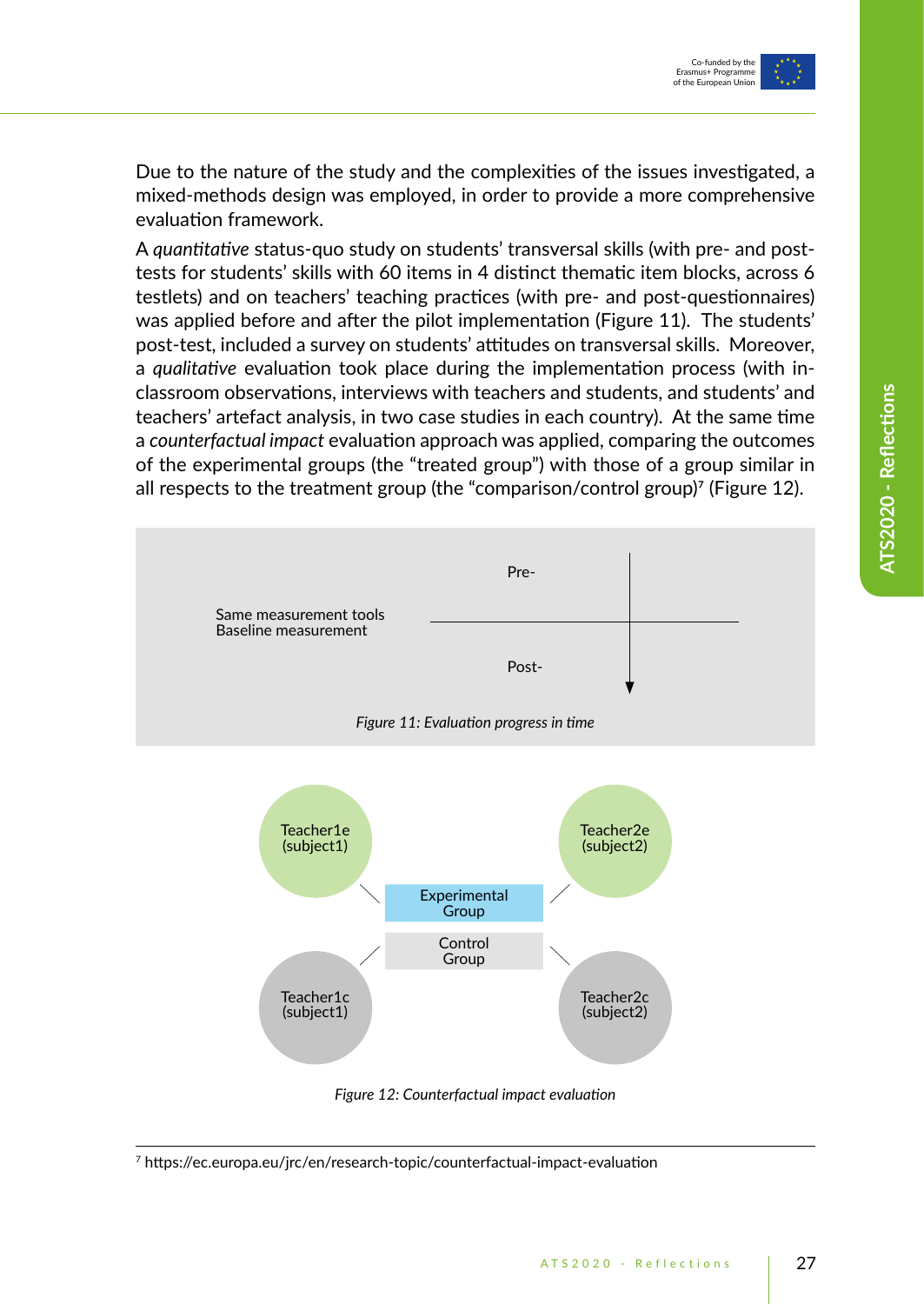

The experimentation evaluation aimed to answer *"What kind of impact, if any, an implemented ePortfolio learning approach might have on the students' development of transversal skills and assessment*", and more specifically, the following questions:

- *'To what extent did the ATS2020 learning model promote the development and the assessment of the transversal skills defined for the purposes of the project?' (outcome-oriented)*
- *'How has the ATS2020 model (and its critical aspects) on the development and assessment of the targeted transversal skills been implemented?' (processoriented)*

A detailed description of the experimentation evaluation methodology is given in "D5.1: Research Methodology", while the experimentation evaluation findings are discussed in "D5.3: Final Experimentation Evaluation Report".

## 6.2. Discussion of the Findings

In response to the research question *"To what extent did the ATS2020 learning model promote the development and the assessment of the transversal skills defined for the purposes of the project?"* the quantitative evaluation analysis showed statistically significant difference of transversal skills in post-test in favor of the experimental classes in 4 out of the 10 implementing countries (Belgium, Croatia, Lithuania and Finland). This finding is also supported by the qualitative evaluation analysis of results, which showed that there was a progress on the students' transversal skills after their exposure to the ATS2020 learning model. It is the belief of the ATS2020 partnership that had the experimentation lasted longer, all countries would have shown similar results, since:

- Implementing an innovative learning model and its critical elements, such as ePortfolio, assessment of, for and as learning, development of transversal skills, and technology-enhanced learning design, is a complex process for both teachers and students, and it needs time to be adopted.
- Both teachers and students need longer engagement in activities promoting transversal skills.
- Assessing student prior and achieved learning is more meaningful and reliable for longer periods.

Some other interesting findings include comparisons between boys and girls, older and younger students, association between student attitude and performance and between teacher attitude and student performance; for the specifics see "D5.3: Final Experimentation Evaluation Report". Such findings can inform further research regarding teacher professional development and learning design.

In response to the research question *"How has the ATS2020 model on the development and assessment of the targeted transversal skills been implemented?"*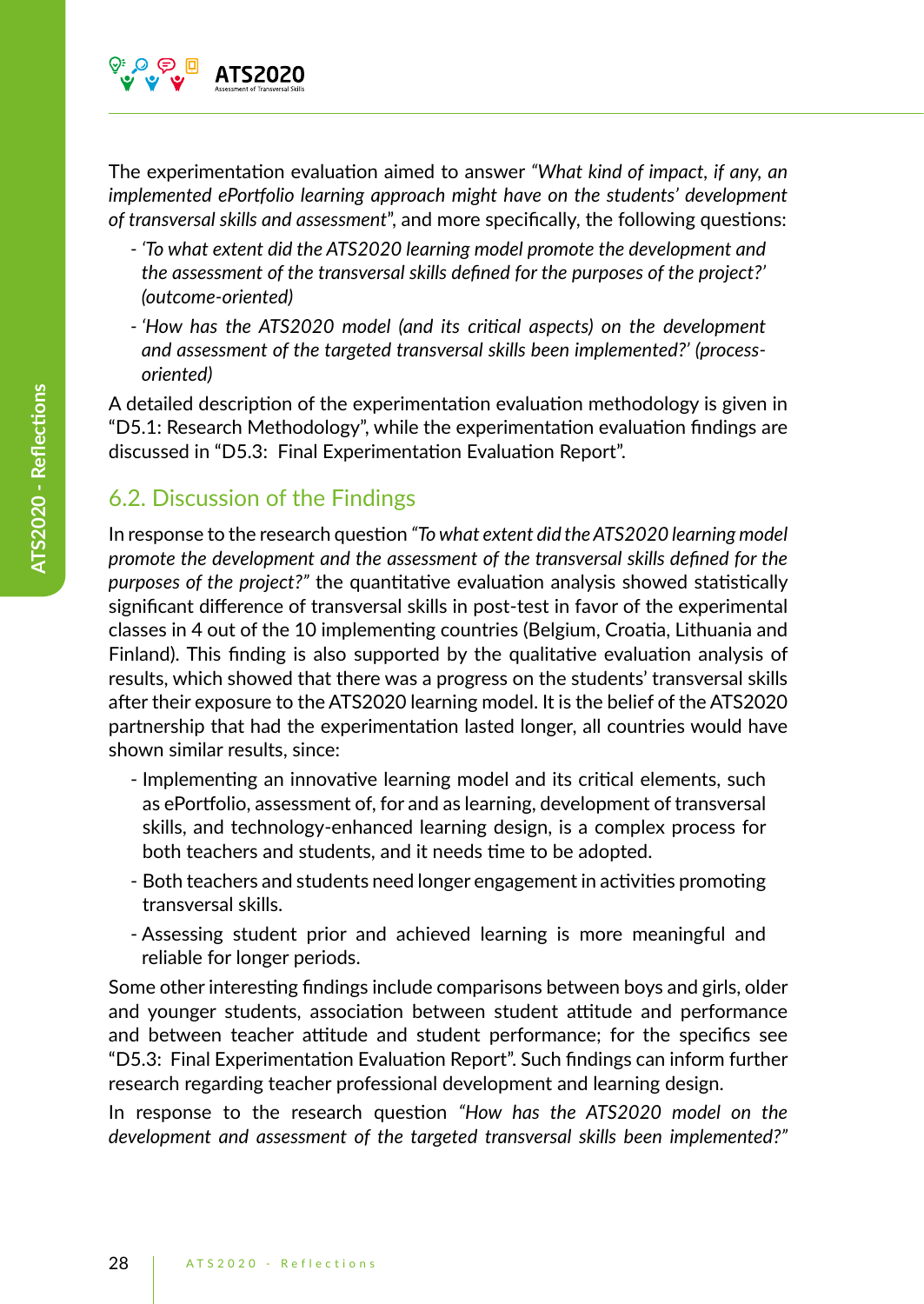the qualitative evaluation analysis showed that the level of satisfaction of the ATS2020 participation was high, with participants overall satisfied with the implementation of the ATS2020 model, while the students enjoyed having a more active and creative role and receiving support from the teacher.

The critical aspects of the ATS2020 model (Transversal skills, ePortfolio, My Learning Journal, Assessment, Innovative Learning Approaches using Online Environments and Digital Tools) also received a high level of satisfaction regarding their level of success, despite the difficulties or obstacles faced (Table 2).

|                                                                                           | <b>Satisfaction</b>                                                                                                                                                                   | <b>Difficulties</b>                                                                                                                                                                                        |  |  |  |
|-------------------------------------------------------------------------------------------|---------------------------------------------------------------------------------------------------------------------------------------------------------------------------------------|------------------------------------------------------------------------------------------------------------------------------------------------------------------------------------------------------------|--|--|--|
| <b>Transversal</b><br><b>Skills</b>                                                       | Information Literacy (e.g. CY, HR, EE, SI)<br>Collaboration/Communication (e.g. CY, HR,<br>EE, SI, GR, IE)<br>Autonomous Learning (e.g. IE, BE, SI)<br>Creativity/Innovation (e.g.BE) | Information Literacy (e.g.ES, GR, EE)<br>٠<br>Collaboration/Communication (e.g.ES, GR, EE)<br>٠<br>Autonomous Learning (e.g.HR)<br>٠                                                                       |  |  |  |
| ePortfolio                                                                                | Satisfied with the outcome (e.g. LT)                                                                                                                                                  | Time consuming (e.g.CY, ES, GR, IE)<br>۰<br>Confusing and difficult fields (e.g.CY, ES, GR, IE, LT,<br>HR)<br>Questioning ePortfolio (e.g.EE)                                                              |  |  |  |
| <b>MyLearning</b><br>Journal                                                              | Satisfaction (e.g.LT)<br>Useful for students' self-assessment and self- .<br>reflection (e.g.CY)<br>Student-centred approach (e.g.IE)                                                 | Time consuming (e.g. CY, GR, LT, HR)<br>٠<br>Understand the fields setting goals and strategies<br>(e.g.CY, LT, IE, HR)                                                                                    |  |  |  |
| <b>Assessment</b>                                                                         | Satisfaction (e.g.ES, GR)                                                                                                                                                             | Unfamiliar participants (e.g. ES, HR, EE)<br>٠<br>Self-assessment and its wording (e.g.CY, LT)<br>٠<br>Monotonous procedure (e.g. BE)<br>٠                                                                 |  |  |  |
| Innovative<br>learning<br>approaches<br>using online<br>environments<br>and digital tools | Great satisfaction from all countries<br>Mahara (e.g.ES)<br>Virtual environments (e.g.GR)<br>Students' satisfaction (e.g.CY, HR, EE)<br>Opportunities offered (e.g.IE)                | Technical issues (e.g.CY, HR, EE)<br>٠<br>Schools' infrastructure (e.g.CY, HR, EE)<br>٠<br>Teachers familiarity with technology (e.g.HR)<br>٠<br>Difficulties with platforms (e.g.ES, GR, EE, LT, HR)<br>٠ |  |  |  |

*Table 2: Participants' satisfaction on level of success and difficulties on the critical aspects of the ATS2020 learning and assessment model*

### 6.3. Reflections (on the experimentation evaluation process)

The process of developing the test items for the students' test on skills was particularly challenging. Even though the ATS2020 Transversal Skills Framework, provided descriptions for each skill (along with attainment examples), as well as proficiency levels for each competence, it proved that standardised tests need a lot of expertise and time for items to be developed in order to be proper tools for skills assessment.

Moreover, clear, detailed and specific procedures and guidelines should have been given at all stages of the experimentation evaluation process.

Furthermore, as the test items needed to be contextualised in order to test performance (as distinguished from knowledge of or opinion about) a specialpurpose digital environment to host the test items must be developed. Even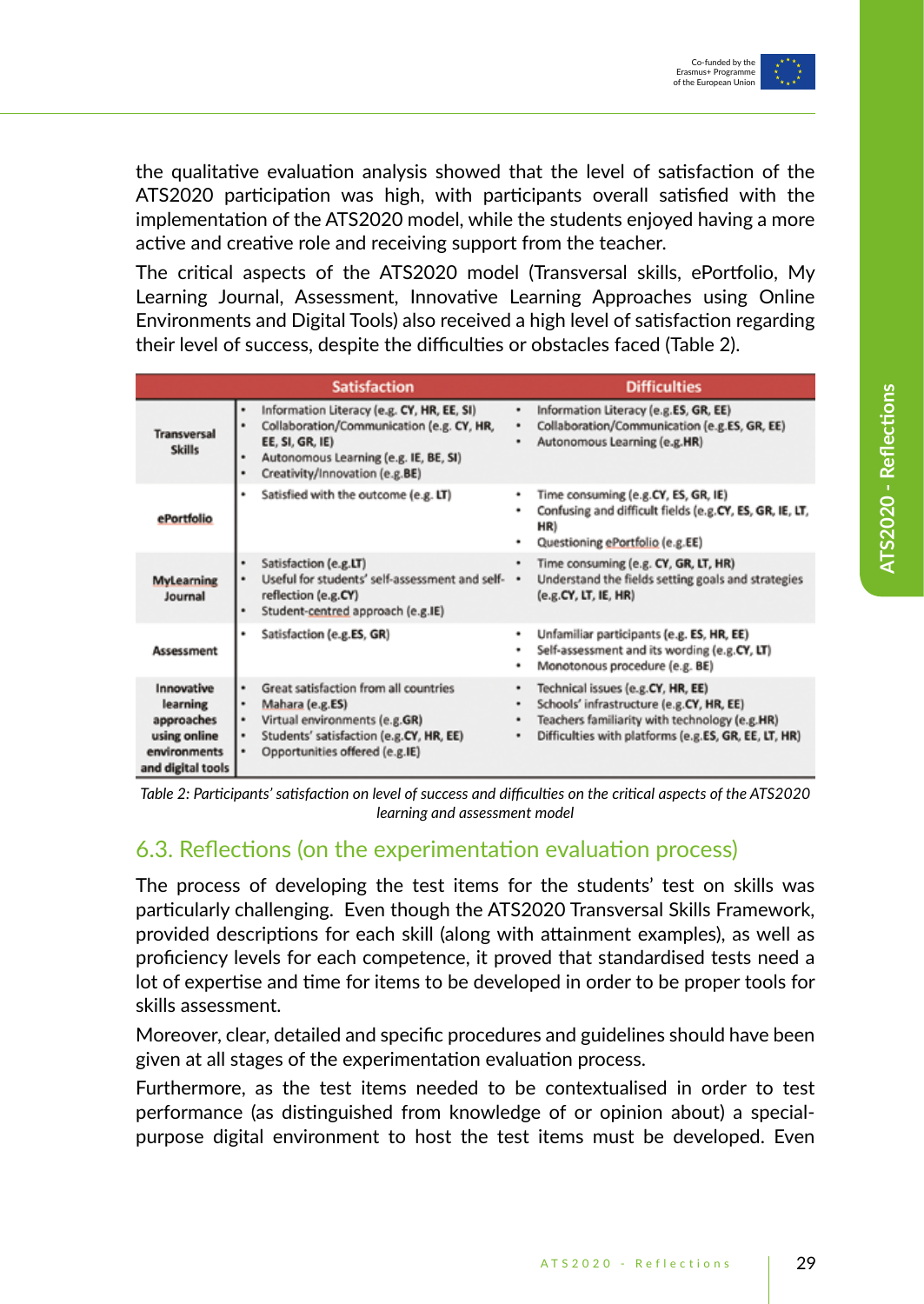

though evaluation time and procedures were planned (for example to have dedicated researchers and scorers), the adaptation to the national languages and context, as well as the scoring of the items (even though automated in most part) proved to demand more time than expected.

Finally, more time was needed for the partners to discuss and reflect on the evaluation findings, in a meeting fully dedicated for that purpose, preceded and followed by online preparatory and closing tasks.

### 6.4. Suggestions (on the experimentation evaluation process)

Based on the above reflections, the following suggestions could help partnerships on similar experimentations:

- Involve from the very beginning, experts on test items development and experts on specialised areas (for example creativity and innovation).
- Involve all project partners in items design and writing (or reviewing).
- Deploy a digital environment that can host the test items, from the early beginning of the project.
- Have a pre-pilot so as to test the items in real classroom situations in all countries and validate the test items and test procedures, as the context in a multinational experimentation varies a lot.
- For such policy experimentation projects, the time needed should extend, so as to cover two consecutive school years (taking into consideration that the experimentation is closely related to the school year calendar). Thus, five years are needed for the experimentation project to define the intervention, design the research methodology, develop the tools and procedures, adapt them to the participating countries languages and context, implement a prepilot, refine the tools and procedures, implement the actual experimentation for a whole school year, collect and analyse data, and report on the findings.
- Comparative analysis among countries with such a diverse context should be done very carefully.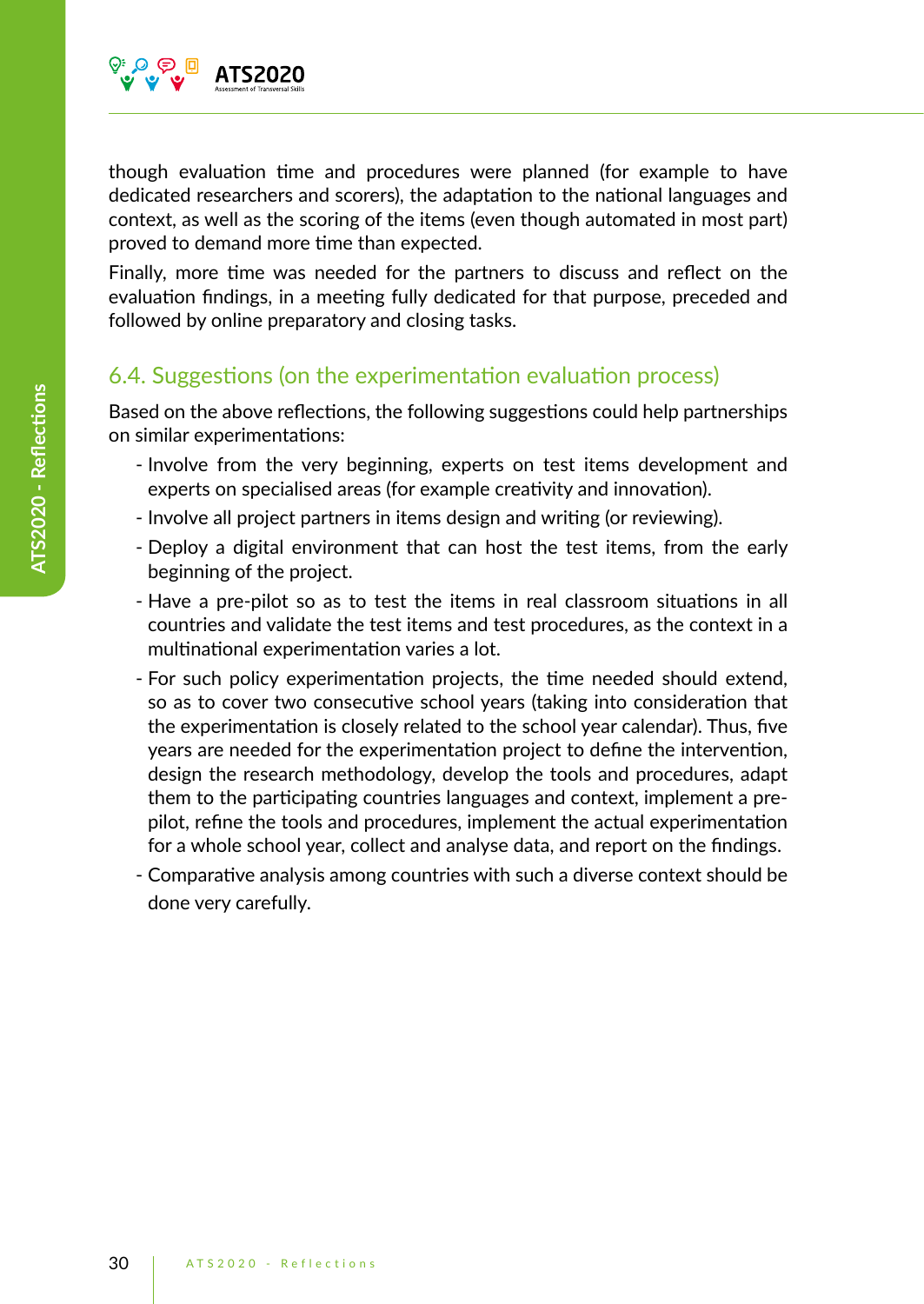

# ATS2020

**Policy** Recommendations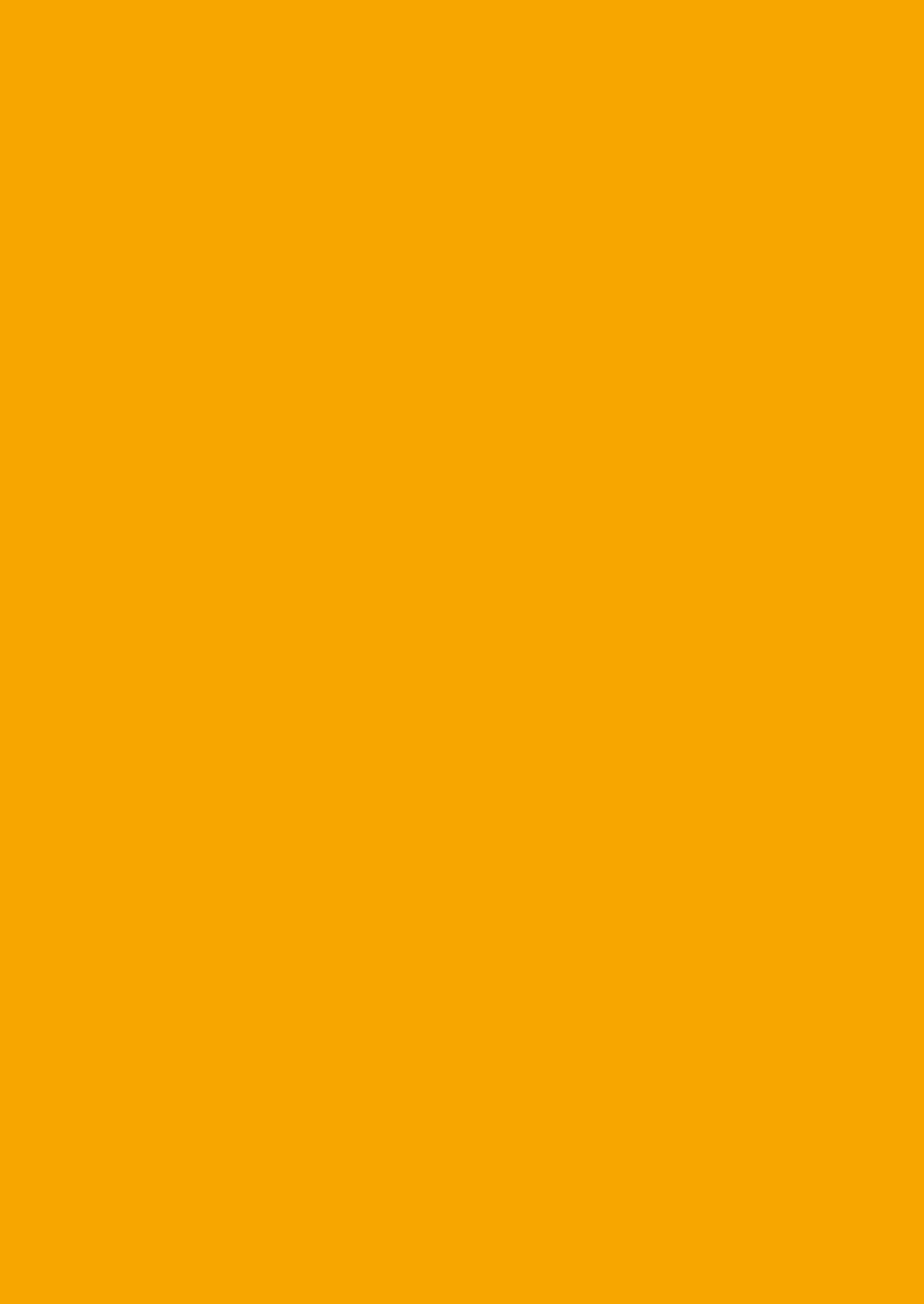## 7. Conclusions and Recommendations

The ATS2020 experimentation with the answers to the two evaluation questions (section 6.1), allow the consortium to address two critical points for policy recommendations:

- *Was the intervention, or any of its aspects, successful?*
- *Can the intervention model, or any of its aspects, be scaled up into an implementable policy?*

The experimentation evaluation findings in combination with the implementation discussions and reflections lead to policy recommendations, at three levels:

- *Macro level* for European and national policy
- *Meso level* for school leadership
- *Micro level* for teacher and classroom strategies

Other recommendations cover the level of the Erasmus+ policy experimentation programme, building on the experiences of the consortium members, and the piloting teachers and students.

The ATS2020 implementation was successful in its goals: a realistic scientific model for the development and assessment of transversal skills in school education was developed; a large-scale multi-country implementation was carried out; appropriate teacher professional development was organised and carried out; students had the opportunity to develop their transversal skills via innovative learning approaches and tools, and these skills were assessed with novel, appropriate methods; finally quantitative and qualitative evaluation of the impact was carried out -which verified the suitability of the model and the success of the implementation. On a different plane but equally important, subjective satisfaction of all participants (partners, trainers, teachers and students) was high.

The field trials indicated the following:

- Where two teachers implemented the learning model to the same class, in two different subjects, students seemed to perform better as they had more time to familiarise and engage with the model.
- Teachers' digital skills and familiarity with ICT was identified as a supportive factor, while limited digital skills were related to implementation challenges.
- Time is needed for teachers to get acquainted with the ATS2020 learning and assessment model and its elements, before they can adapt it, use it, adopt it and only then to expect a change in their teaching practice. Experimentation projects facilitate this process and support such professional development schemes.
- The Visualised learning design process helped teachers to explicitly refer to the transversal skills in their learning designs, as well as align the learning goals with the activities, outputs and assessment.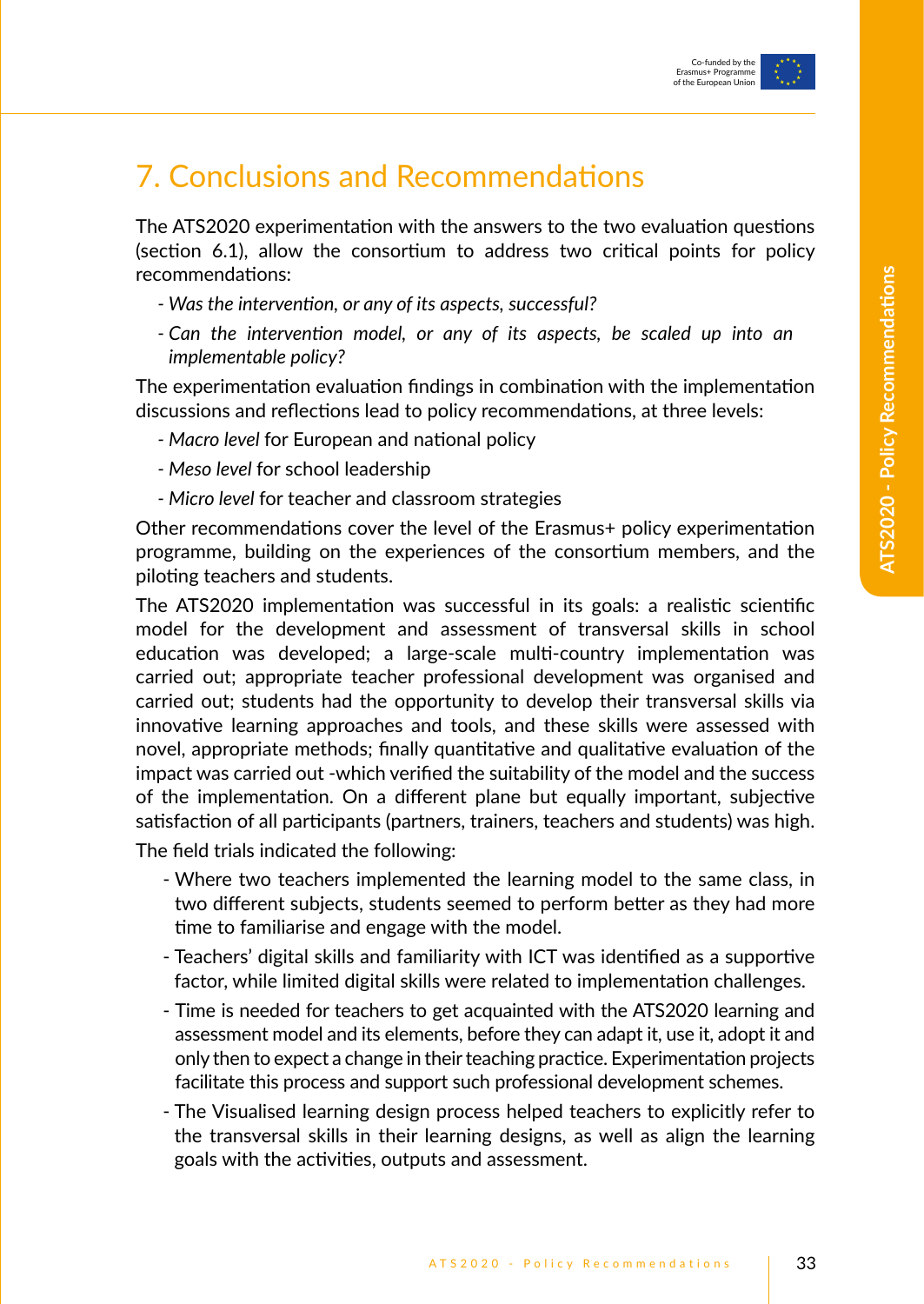

- ePortfolio enabled students to monitor their own learning, give and receive feedback, as well as provide evidence of their learning and reflect on it. ePortfolio put the students at the center of the learning process.
- Through the ePortfolio process students were gathering evidence of their learning and made their learning visible, which supported and encouraged further the skills development.
- My *Learning Journal*, was used as the tool for students to design their own learning. It was a key strength of the model, as it also provided the opportunities to apply assessment *of*, *for* and *as* learning, as well as to develop autonomous learning skills.
- School context was a critical factor for supporting or hindering the implementation of the ATS2020 model.
- Time and infrastructure (computers and internet access) were restrictive factors.

The experimentation findings allow us to claim that the intervention of the ATS2020 learning model and its aspects had an impact and supported the development and assessment of transversal skills. In order for the ATS2020 learning and assessment model or some of its aspects to be scaled up and transformed into an implementable policy, certain conditions should be considered.

Furthermore, the ATS2020 learning model, its processes and tools, cannot alone lead to the effective assessment of transversal skills. It requires the whole ecosystem of the education system and/or the school to enable teachers and students (and the entire school community) to use such tools and technologies effectively (as these were discussed in "D1.4: Technology and tools for a formative assessment process" and D1.5: Change Management and Implementation Models"). In D1.5 we discussed the critical elements for innovation and change in the school system as an open social system. In D1.4 we discussed the critical elements of formative assessment, meaningful feedback and tools to support this process. Extensive trainings of teachers are essential, as well as supportive leadership.

While the assessment of knowledge is facilitated by well-established if questionable tools and approaches, the assessment of skills shows a tendency to assess what can easily be assessed with existing tools. As a result, what is assessed is not always the skills, but often opinions about these skills. As skills are complex entities, we need new assessment approaches and tools in order to capture both the width and depth of their development.

Based on the above, the following policy recommendations are provided (some of the recommendations under the Macro level might be suitable for the Meso level (and vice versa), depending on how (de)centralised the education system is):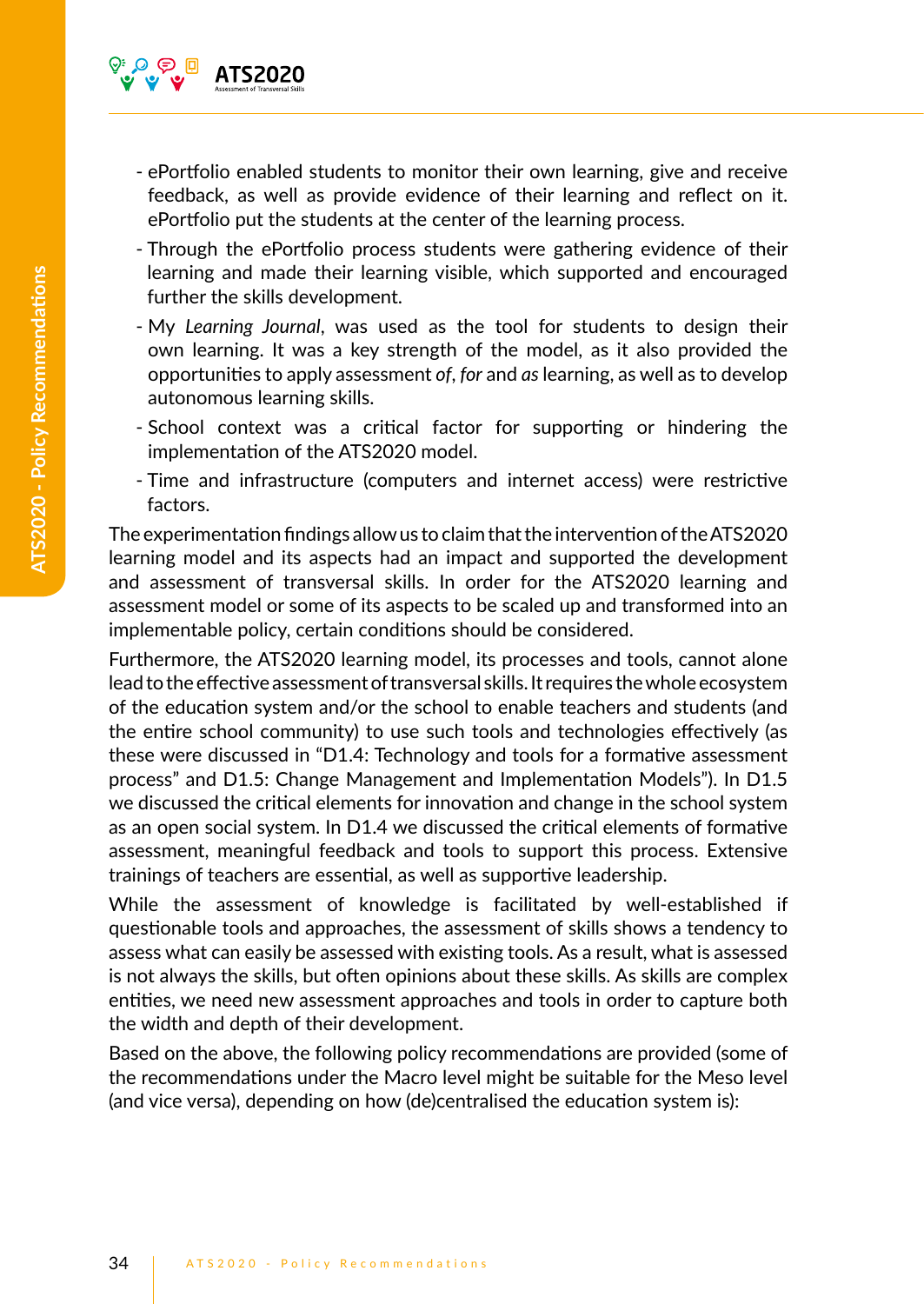## 7.1. Macro level (European and national policy)

#### • Support *new pedagogy* on systemic level

A number of European educational systems are going through a reform process. New pedagogies and technological developments push education in new teaching and learning practices, as for example more learner centered approaches, integrated transversal skills within the curriculum, technology-enhanced teaching and learning. The whole process, needs to be enabled by scientific evidence and support. Communications and initiatives on European level, such as the *Opening up Education Communication*8, the *New Skills Agenda for Europe*9, and the *Digital Education Action Plan*10, provide essential tools to countries' education strategic planning.

- $\rightarrow$  Education systems must engage in full-scale reform processes, following large-scale experimentation based on research and evidence on teaching and learning approaches.
- $\rightarrow$  European level communications and initiatives must continue facilitating this effort.
- *Open up* education to the digital world

Education systems are by nature traditional and conservative. At the same time, schools as open social systems, are exposed to external inputs (such as societal and economical changes). The ATS2020 learning and assessment model, introduces a number of innovations (for the development and assessment of transversal skills for the digital world, through innovative learning and teaching approaches, providing open education tools and resources) that an education system can forward to the schools, enabling a transformation process for teaching and learning.

 $\rightarrow$  Education systems must be open to take advantage of and interact with external inputs, facilitating a transformation process so as to bring desirable outputs on student learning.

#### • Initiate *new assessment* approaches

In a number of European countries, student learning is considered an outcome captured at the end of their school year through final tests, defining in many cases their future studies and lives as the final tests exams constitute their entrance ticket to higher education. New learning and assessment approaches, however, emphasise the student role in the learning and assessment process (Bell & Cowie, 1997; Sadler, 1998; Torrance & Pryor, 1998), as well as the process of learning

<sup>&</sup>lt;sup>8</sup> COM(2013) 0654: Opening up Education: Innovative teaching and learning for all through new Technologies and Open Educational Resources.

<sup>9</sup> COM(2016) 381: A New Skills Agenda for Europe.

<sup>10</sup> COM(2018) 22: Communication on the Digital Education Action Plan.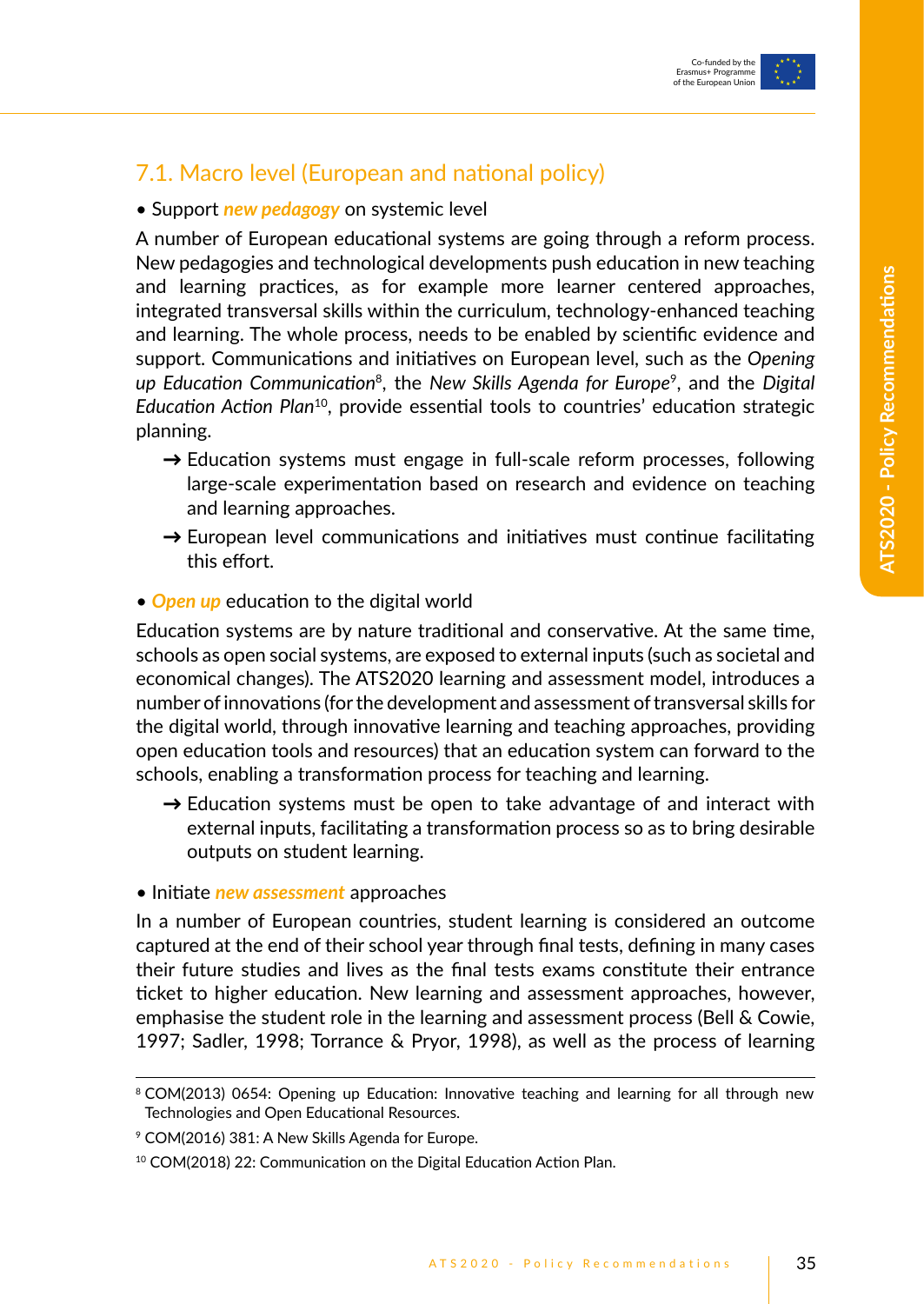

and not the product of learning alone. Moreover, assessing transversal skills particularly need new assessment approaches in order to capture the progress of these skills. Portfolios grounded within authentic learning situations are suggested as methods suited to supporting learners develop and assess key competencies (Hipkins, Boyd, and Joyce, 2005). ATS2020 suggests such assessment approaches and provides tools for their employment.

- $\rightarrow$  Adopt innovative assessment approaches in order to measure students' competences and skills.
- $\rightarrow$  Summative assessment must be enriched. In addition to final tests, involve different assessment methods (with a weight distribution accordingly), such as students' ePortfolios which can capture the process of learning, as well as demonstrate transversal skills, such as critical thinking, reflection, autonomous learning, collaboration, communication, creativity and innovation.
- $\rightarrow$  Standardised (assessment) tests must be embedded in a continuous assessment process; ePortfolios are appropriate tools for that.
- $\rightarrow$  Promote synergies with existing international large-scale assessment studies (such as OECD PISA and IEA ICILS studies) for the assessment of transversal skills, to allow having comparable data among countries.
- Further promote and support *transversal skills* within the curriculum

Education faces the challenge to provide citizens with the skills needed in an information society. Even though a number of education systems do reform their national curricula to support the development of transversal skills, the ATS2020 experimentation evaluation results showed that teachers do not always have sufficient time to develop and implement activities for transversal skills fostering and assessment.

- $\rightarrow$  Education systems must further promote and support transversal skills as specific and integrated curriculum objectives, along with the necessary resources and tools.
- $\rightarrow$  Curriculum schedule must provide the time for activities that foster transversal skills through student-centered experiential learning.
- Provide, maintain and update *technological infrastructure* and tools

Teachers (in almost all ATS2020 partner countries, at different levels) expressed difficulties in implementing the ATS2020 learning model because of limited technology availability, such as functional equipment and good internet access.

 $\rightarrow$  Education systems must ensure that technology is available and easily accessible for all, in the classroom, school, and home. Technology should be "invisible", and granted in the same sense as a utility.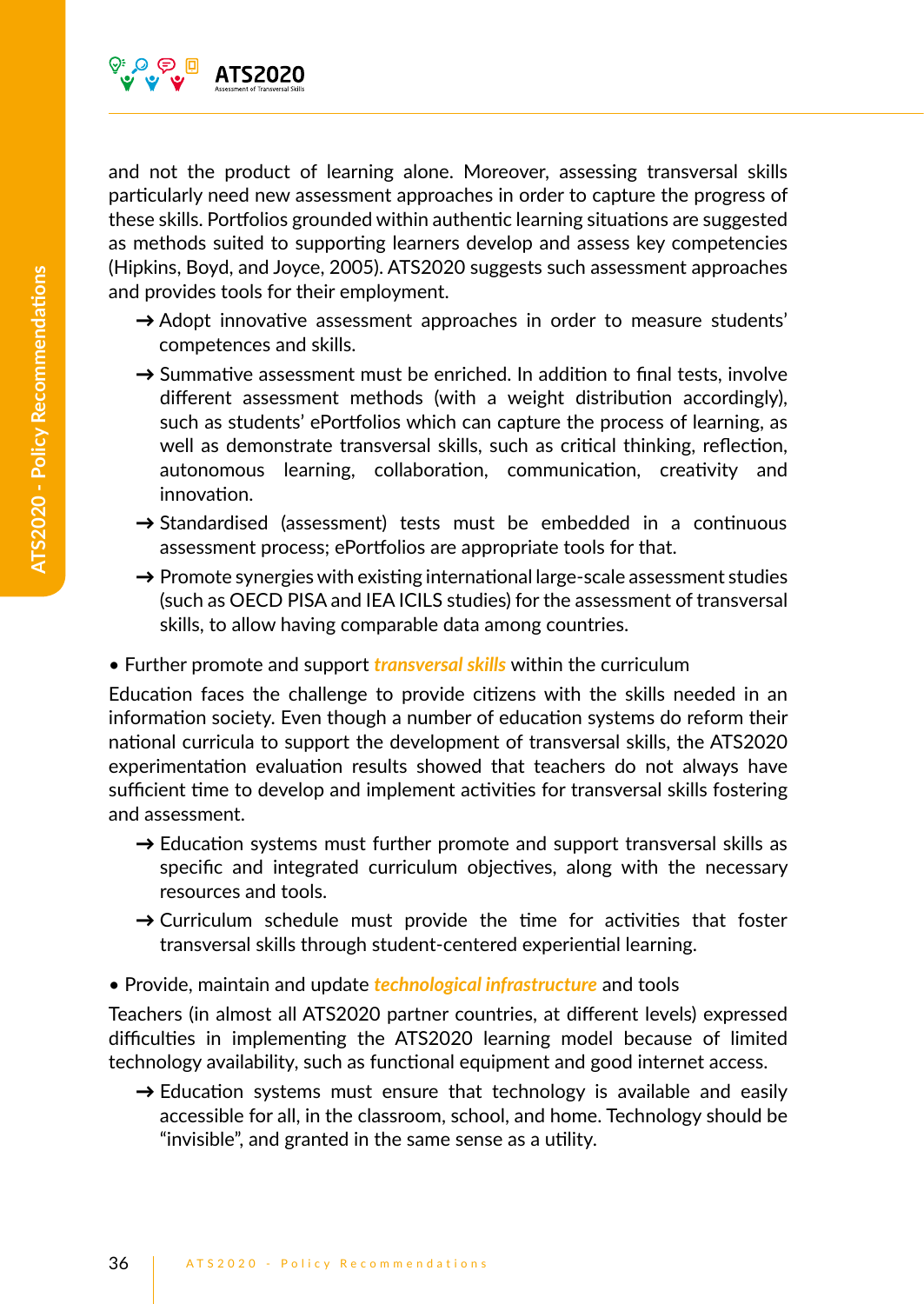#### • Facilitate continuous quality *teacher training and support*

Teacher training and professional development as life-long learning is important for improving the quality of teaching (Serdyukov, 2017). At the same time, teachers comprise one of the most critical aspects in promoting innovation and change in teaching and learning in their classrooms. Guskey's (2002) model of change, regards change as a gradual and difficult process for teachers and highlights the need for regular feedback and on-going support. It is also argued that teachers' practices are influenced by the professional development they are involved in and only after improvement in students' learning is identified by teachers, their beliefs and attitudes change. Specifically, regarding the assessment of transversal skills, teachers request more support in accessing and developing appropriate assessment tools (Care and Luo, 2016). ATS2020 findings pointed out the progress of teachers' understanding and implementing the model from the first learning cycles towards the end of the year, which also affected the student learning progress. Furthermore, it was evident that teachers' transversal skills, including ICT competence, was an enabling factor, whereas its lack was an impediment.

- $\rightarrow$  Ensure continuous support and opportunities for quality professional learning, adapted to teachers' needs, along with the necessary time needed to exploit these opportunities.
- $\rightarrow$  Encourage teachers to implement the learning model in their classrooms, with the support of a coach, as real classroom implementations are an integral part of their training and facilitate the progress of teachers' engagement with the model.
- $\rightarrow$  Teachers' time table must include time (apart from teaching time) needed to take advantage of the support provided, in order to design, create, implement and reflect, as well as collaborate with their colleagues for co-teaching.
- $\rightarrow$  Provide more opportunities to teachers for experiential professional learning and involve them in pilot implementation processes, in order to enable a shift in their teaching practice.
- $\rightarrow$  Pre-service and in-service institutions must introduce or give greater importance to transversal skills and digital competence in their programmes of study.

## 7.2. Meso level (school leadership)

#### • Create a *supportive school culture* and *leadership*

School leaders are considered to be the basic key for developing and managing change in schools. Fullan (1991) states that leaders should be innovative, creative, visionary and reflective, when adopting the dynamic role of change agents. At the same time teachers need to be supported in this effort by the school leadership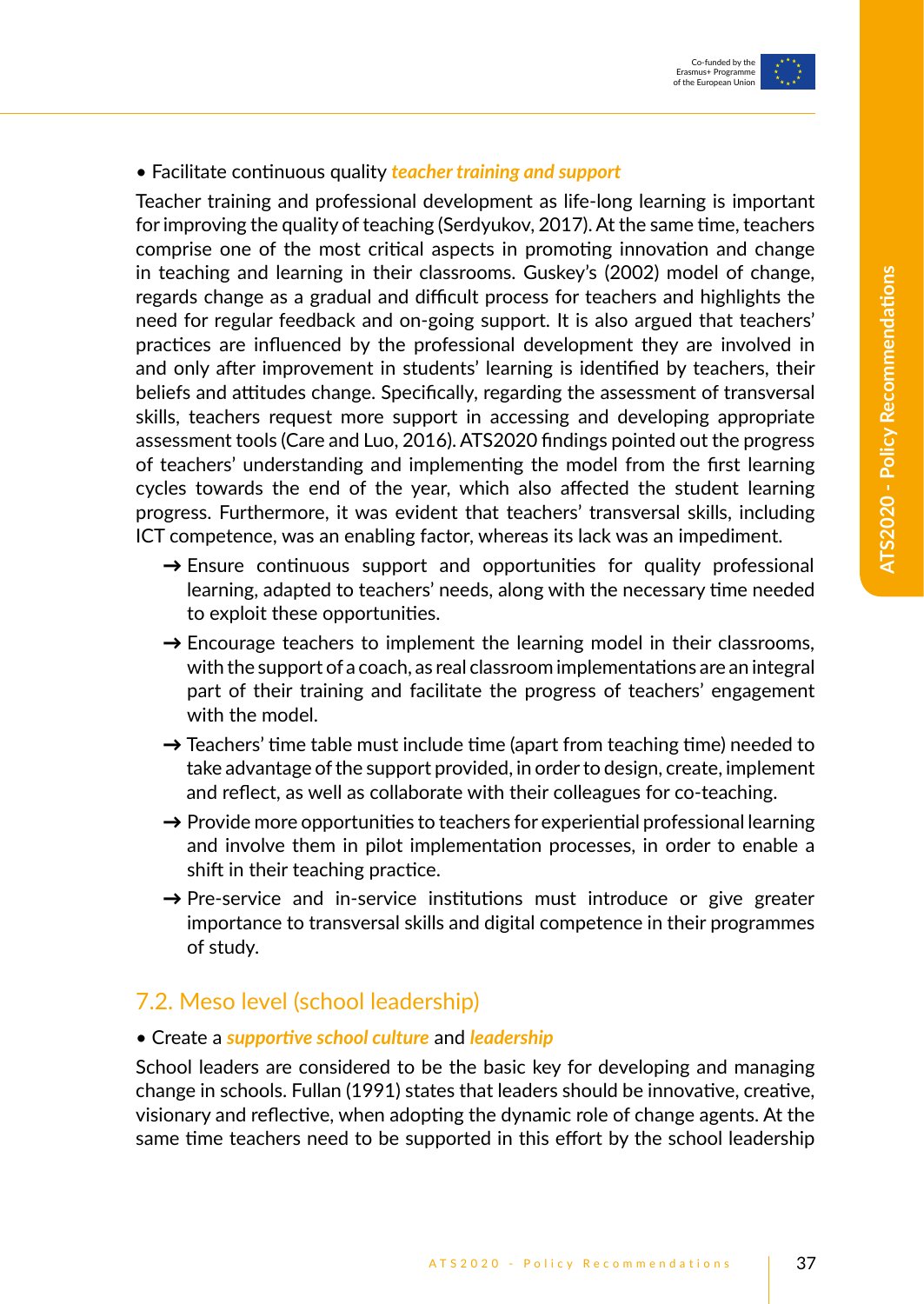

and are provided with the necessary assistance and encouragement (Zuljan and Vogrinc, 2010). Peer learning, school-based support, communities, and coteaching are some of the recommendations of the ATS2020 teachers.

- → Schools must provide constructive leadership to teachers and create a supportive school culture.
- $\rightarrow$  Allow non-teaching time to teachers for collaboration, reflection practices, learning design meetings and co-teaching, towards their professional learning.
- $\rightarrow$  Encourage the development of transversal skills, using of ePortfolios and the ATS2020 model, and involve more than two teachers in the same class, so as to engage students more frequently and through different disciplinaries.
- → Allow flexibility in the school timetable for co-teaching and consecutive periods of teaching (e.g one 80-minutes period instead of two 40-minutes periods, or one 90-minutes period instead of two 45-minutes, as needed).
- $\rightarrow$  Take initiatives to create a supportive culture in the school for transversal skills and innovative learning approaches and provide opportunities for the teachers' own learning and reflective practices on transversal skills and innovative teaching and learning.
- $\rightarrow$  Ensure that all classes are equipped with the necessary technology and infrastructure (especially good internet access) and that every single student and teacher have equal and easy access to it at all times.
- $\rightarrow$  Appoint one teacher as the ICT school coordinator for the use of digital technologies in teaching and learning.

#### • Take *ownership of the school digital competence* as an *innovative organisation*

Applying a systematic approach and strategic planning in the school unit, with the involvement of all stakeholders (leaders, teachers, students and parents), can reinforce a school to promote and encourage innovative learning and assessment practices. Introducing a planning cycle (School ATS2020 "My Learning Journal" and "ePortfolio"), by identifying the existing situation, setting goals and priorities, defining a strategy and action plan, implementing and reflecting on it, schools can progress to a higher level of maturity in being innovative and digitally competent organisations. A number of tools and resources already exist for such a purpose, such as for example SELFIE<sup>11</sup>, a self-assessment tool on schools' digital competence based on the European Framework for Digitally-Competent Educational Organisations (Kampylis et al., 2015), which enables schools to identify their digital competence and monitor their progress, and the *Cyprus Innovative Schools*  Programme<sup>12</sup>, providing a complete methodology, resources and tools, along with

<sup>11</sup> https://ec.europa.eu/jrc/en/digcomporg/selfie-tool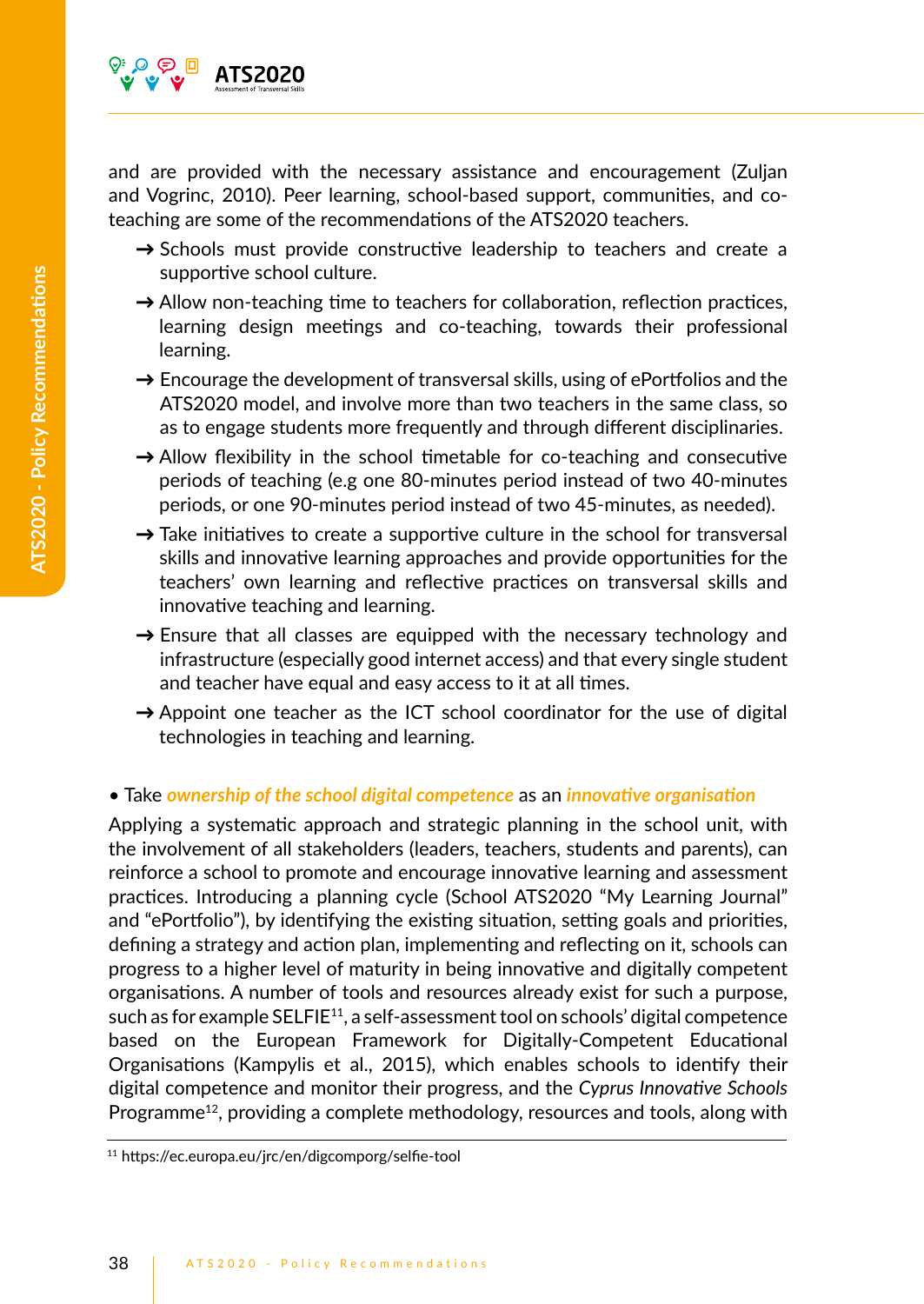

support, for schools to promote, acknowledge, cultivate and encourage the use of innovative teaching and learning in the digital society.

 $\rightarrow$  Schools must identify and take advantage of existing resources and tools, that enable them to become innovative and digitally competent organisations, bringing forward skills for the 21st century to the organisation, teacher and student level.

### 7.3. Micro level (teacher and classroom)

#### • Promote *assessment of, for and as learning*

Assessment *of*, *for* and *as* learning is one of the core elements of the ATS2020 learning model. Formative assessment and constructive feedback constitute an essential part of the design and re-design of learning, on behalf of both the teachers and the students. From the ATS2020 experimentation evaluation it seems that it takes time for a change in teachers' practice regarding formative assessment to occur, as towards the end of the implementation such practices were more evident in the learning cycles.

- $\rightarrow$  Teachers must invest more into their understanding of formative assessment, use formative assessment approaches for their own practice, and allow more time to reflect on their teaching and their student learning.
- Employ students' *My Learning Journal* in the learning design

Students' *My Learning Journal*, was a tool for students towards their active involvement in the process of their own learning in order to develop autonomous learning skills, supporting assessment *of*, *for* and *as* learning. The qualitative evaluation findings of the ATS2020 experimentation showed that teachers considered *My Learning Journal* as a strong element of the ATS2020 learning and assessment model. Though in the beginning it was difficult for students to set their own learning goals and the teachers to adapt them and build on them within the curriculum, there was an evolvement towards this aim as the implementation was progressing and after the first learning cycles.

- $\rightarrow$  Teachers must be open to new teaching and learning practices.
- $\rightarrow$  Gradually transfer the lead to the students for the design of their learning and teachers to undertake the role of a coach.
- $\rightarrow$  Plan time and activities for My Learning Journal and provide constructive feedback to the students.
- $\rightarrow$  Allow a co-constructive approach for designing learning with their students, with flexibility to embed students' needs and personal goals.

<sup>12</sup> https://innovativeschools.pi.ac.cy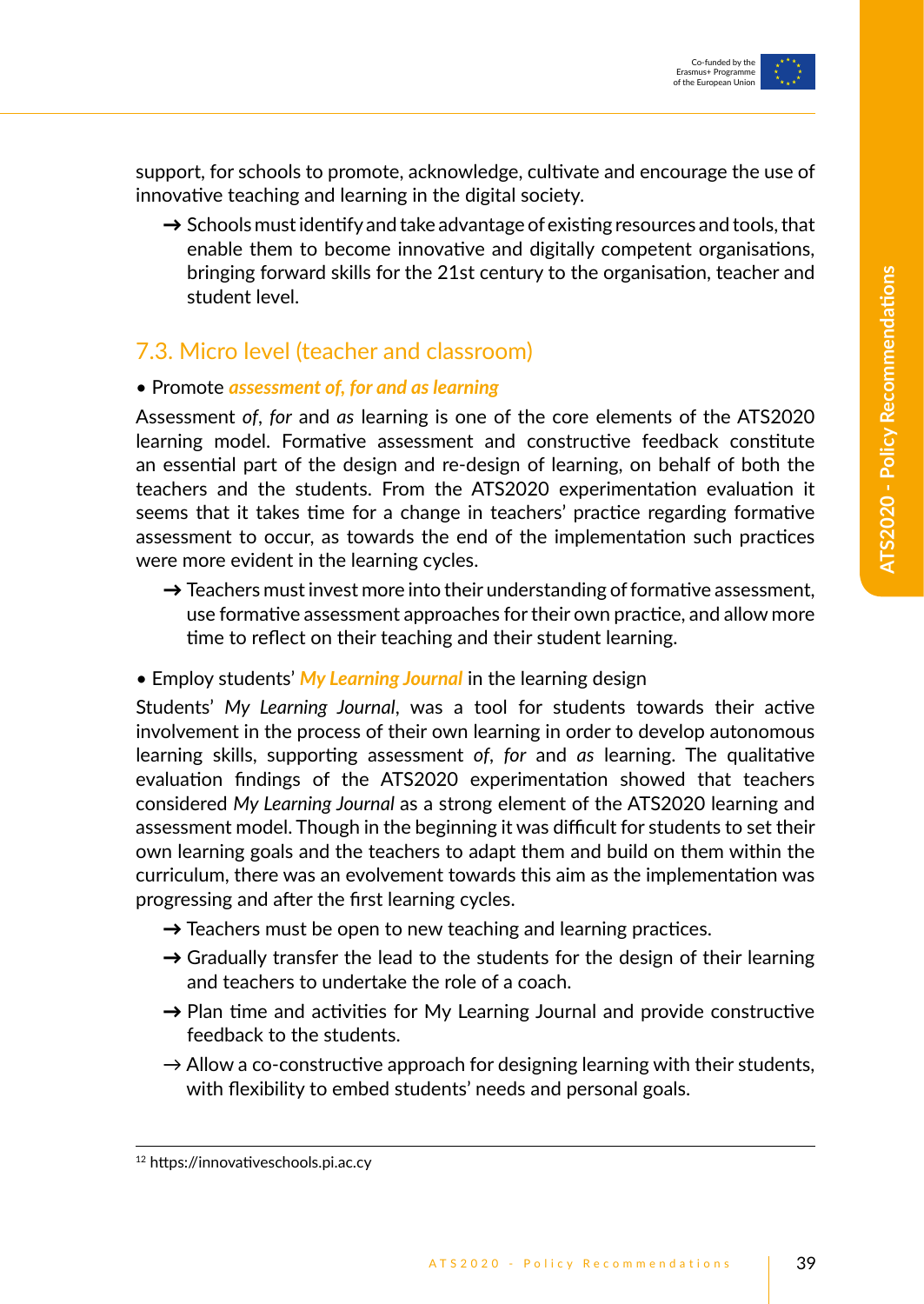

#### • Encourage the use of *ePortfolios as a learning process and a learning product*

ePortfolios are considered to be another strong element of the ATS2020 learning and assessment model. ePortfolios, provided both the teacher and the student with an excellent approach to plan, monitor and reflect on the learning process. At the same time, it enabled students to develop transversal skills and provide evidence of their learning.

- $\rightarrow$  Use ePortfolios as a learning process and not only as a product, incorporating new learning and assessment approaches such as assessment *of*, *for* and *as*  learning.
- $\rightarrow$  Consider ePortfolios as part of the student evaluation, allowing a weight of the student final grade in addition to exams.

#### • Engage in *collaborative teaching and learning*

ATS2020 teachers valued the opportunity to work in collaboration with colleagues as well as their coach, in co-designing learning lessons and activities, co-teaching, and reflecting on their implementations.

 $\rightarrow$  Teachers must plan their personal time schedule so as to take advantage of opportunities for school-based support and peer-learning.

#### • Take *ownership* of *teachers' digital competence*

ATS2020 findings indicated that teachers' transversal skills and competence with ICT was an enabling factor for introducing the ATS2020 learning and assessment model, whereas its lack was an impediment. As new learning approaches position the learners in the center of their own learning, a number of initiatives are providing tools and resources to facilitate teachers to develop their digital competence and innovative teaching and learning technology-enhanced pedagogies. Some examples include the self-assessment tool *MENTEP*13 and the corresponding ecosystems with resources such as the Cyprus<sup>14</sup> and Slovenian<sup>15</sup> MENTEP ecosystems, which aim to facilitate the teachers to engage in a process for their professional learning on digital competence, and the *European Framework* for the *Digital Competence of Educators* (Redecker and Punie, 2017).

 $\rightarrow$  Teachers must take ownership of their own professional learning, by taking advantage of existing resources and tools.

<sup>13</sup> http://mentep.eun.org

<sup>14</sup> https://mentep.pi.ac.cy

<sup>15</sup> https://www.zrss.si/iekosistem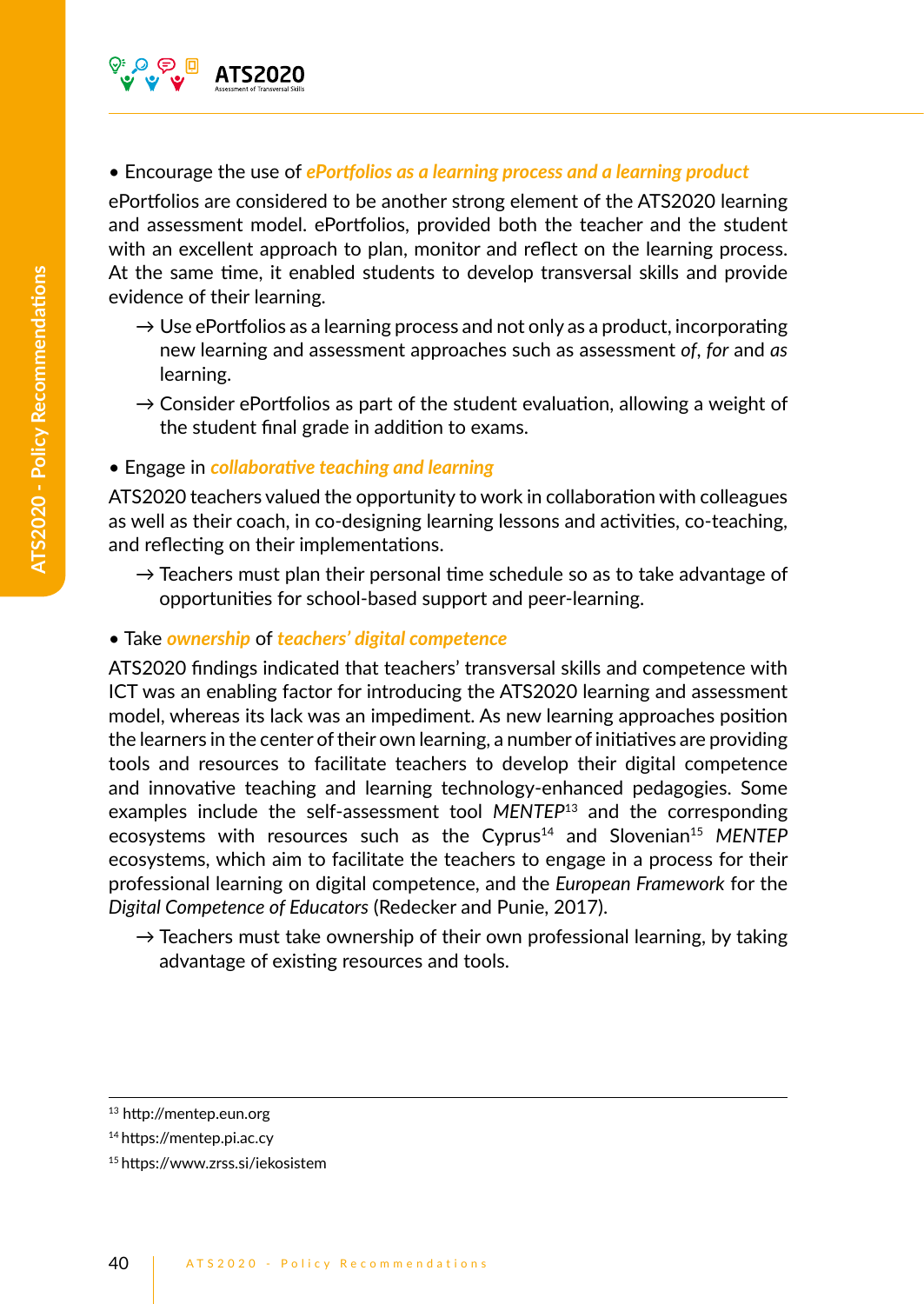

### 7.4. Erasmus+ policy experimentation level

- Policy experimentation initiatives for *promoting a transformational change* in education
	- $\rightarrow$  Use policy experimentation projects to provide an opportunity to bring together education practitioners, researchers and policy makers, allowing and enhancing the approach and study of innovative teaching and learning initiatives from different perspectives and spectrums. Allowing findings to provide recommendations on a more holistic approach and applicable on different levels of policy making, from the European and political level to the classroom and teacher level.
	- $\rightarrow$  Exploit experimentation policy projects as an opportunity for model teachers' professional development and schools' maturity and competence in innovation and change.
	- $\rightarrow$  Allow more time to run policy experimentation initiatives, so as to ensure scientific research methodologies and validated tools as needed.
- *Employ policy experimentation findings and recommendations* in the Open Method of Coordination of the European Commission
	- $\rightarrow$  Build on the existing model of Education and Training 2020 (ET 2020) Open Method of Coordination, for the Commission and Member States to cooperate in the work of furthering policy development, through informed dialogue on mutual learning and good practices, to achieve greater convergence towards the main EU goals $16$ .
- Introduce *longitudinal studies* to compare results through time
	- $\rightarrow$  Provide opportunities for research projects to be extended in a period of time that allow to study the long-term impact and change of educational initiatives. The ATS2020 findings indicate that initiatives in the area of transversal skills and their development and assessment, need to be studied through a process in a longer period of time in order to be able to have more concrete and reliable results on their impact on students' learning, teachers' practice and schools' scope of work and culture.

<sup>16</sup> https://www.eurofound.europa.eu/observatories/eurwork/industrial-relations-dictionary/openmethod-of-coordination, https://eur-lex.europa.eu/summary/glossary/open\_method\_coordination.html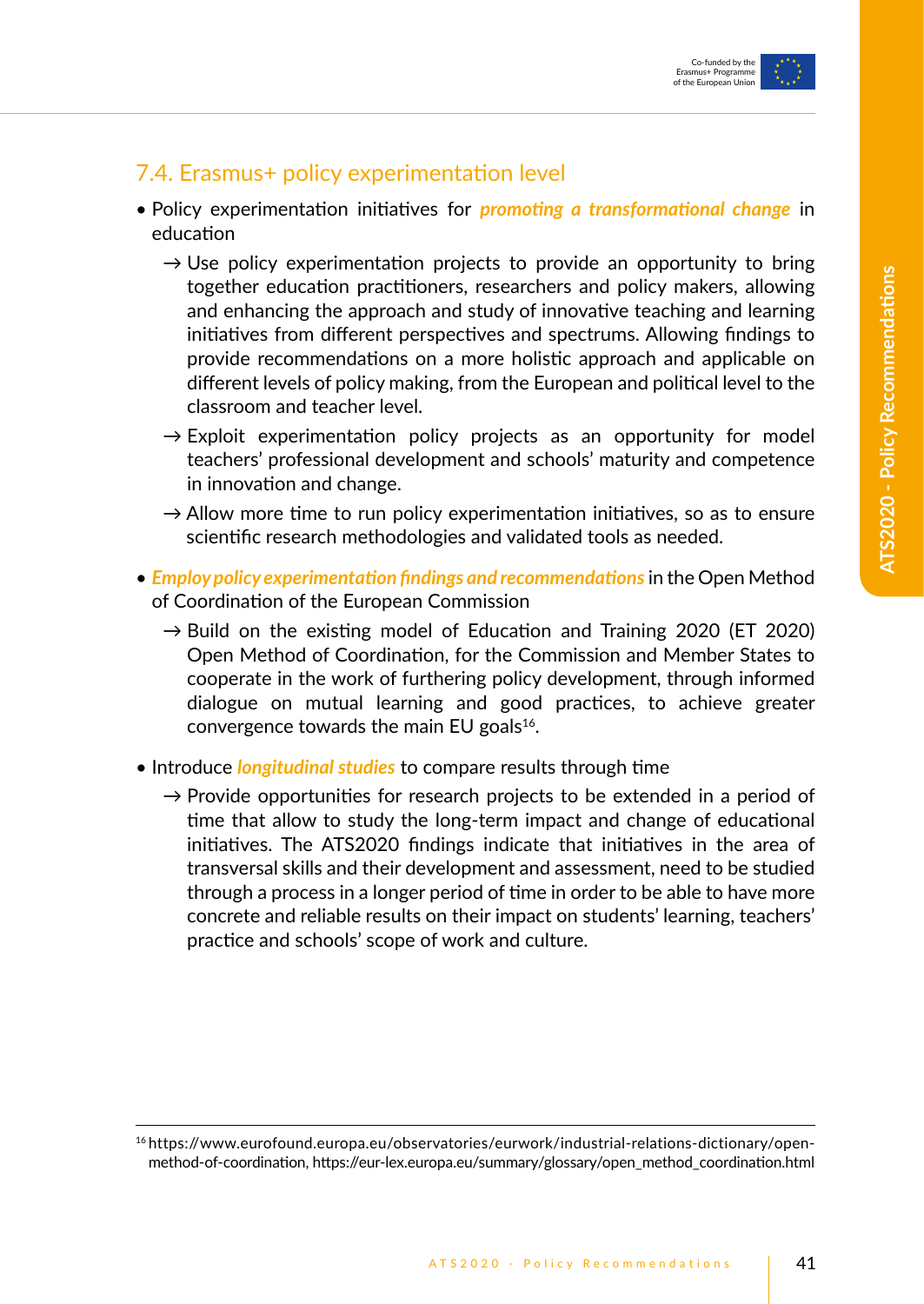

*Concluding this section*, we would like to note that the context in which the experimentation took place, along with personal factors (such as previous experience with transversal skills, ePortfolios and formative assessment) and systemic factors (such as school infrastructure, curriculum, leadership), had a high impact on the implementation of the ATS2020 learning and assessment model. More specifically, the different education systems and the variance of different factors at student, teacher and school level affected the implementation of the ATS2020 model within each country and led to modifications in its implementation across countries. This resulted in having different aspects of the model in focus in different countries, based on the national context (for example emphasis on formative assessment and effective feedback, emphasis on coaching students towards autonomous learning skills, emphasis on collaborative teaching within the school, emphasis in the ePortfolio as a learning process, peer and self-assessment practices, and so on), bringing up in the surface the *richness* of the ATS2020 model and the *flexibility* that it provides for each education system to *focus* on *priorities* set.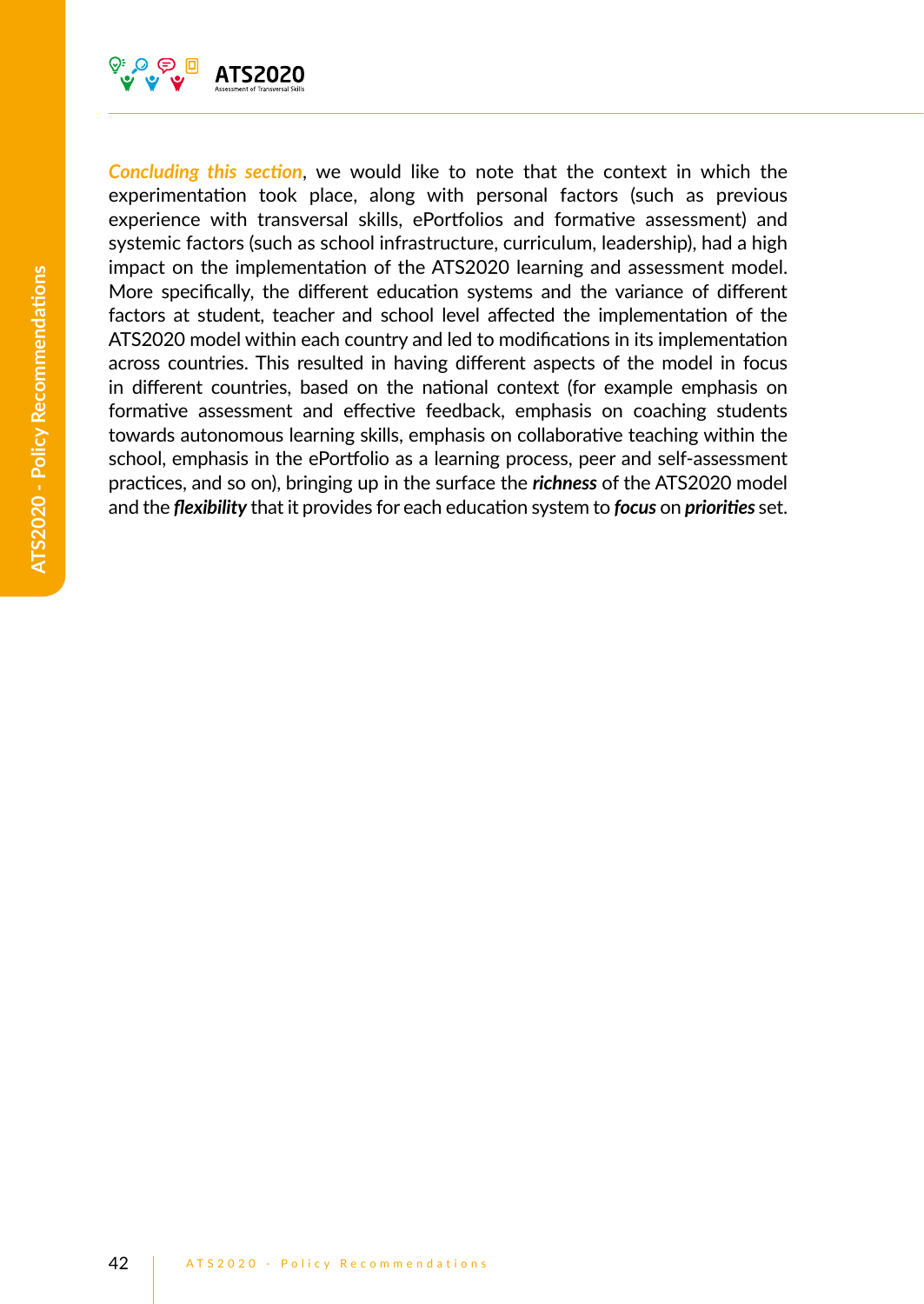

## ATS2020 TOOLKIT-How to implement the ATS2020 learning model in your school and your classroom

Based on the above results, reflections and recommendations, the ATS2020 consortium believes that the ATS2020 learning and assessment model can enhance teaching and learning in the European school context, leading to learning outcomes towards transversal skills, including knowledge, skills, and attitudes.

In order to enable the exploitation of the ATS2020 learning and assessment model, the "ATS2020 TOOLKIT: How to implement the ATS2020 learning model in your school and your classroom" has been developed, which includes a step-by-step guide on how to implement ATS2020 in the school units and in the classroom.

| Preparation                                                                                                                                                                                                                                                                                                            | <b>Initiation</b>                                                                                                                                                                                                                                                                                                                                                                 | Implementation                                                                                                                                                  | <b>Completion</b>                                                                     | Reflection/<br><b>Sharing</b>                                                                                                                                              |
|------------------------------------------------------------------------------------------------------------------------------------------------------------------------------------------------------------------------------------------------------------------------------------------------------------------------|-----------------------------------------------------------------------------------------------------------------------------------------------------------------------------------------------------------------------------------------------------------------------------------------------------------------------------------------------------------------------------------|-----------------------------------------------------------------------------------------------------------------------------------------------------------------|---------------------------------------------------------------------------------------|----------------------------------------------------------------------------------------------------------------------------------------------------------------------------|
| - Inform the school<br>teaching staff<br>- Set up a project<br>team (coordinator,<br>technical support<br>manager)<br>- Present the<br>project to parents,<br>inspectors, and<br>other parties<br>- Ensure sufficient<br>infrastructure is put<br>into place<br>- Obtain relevant<br>permissions (where<br>applicable) | - Obtaining of consent<br>for students'<br>participation,<br>selection of online<br>environment.<br>creation of students'<br>and teachers'<br>accounts<br>- Training and<br>provision of support<br>to teachers<br>- Planning of Learning<br>Cycles<br>- Designing of<br>Learning Cycles and<br>activities<br>- Overview of the<br>implementation for<br>the whole school<br>year | - Introductory lesson<br>about the ATS2020<br>learning model and<br>the online learning<br>environment to be<br>used<br>- Description of<br>participants' roles | - Completion of the<br>Final ePortfolio and<br>My Learning Journal<br>- Certification | - Reflection and<br>self-assessment<br>regarding the<br>implementation for<br>the whole school<br>year<br>- Sharing of outputs,<br>good practices and<br>learning outcomes |

*Figure 13: An overview of the steps to follow for the ATS2020 implementation in the schools and classrooms*

The "ATS2020 TOOLKIT - How to implement the ATS2020 learning model in your school and your classroom" can be viewed and downloaded from https://resources.ats2020.eu/resource-details/ADM/toolkit.



# Assessment of Transversal Ski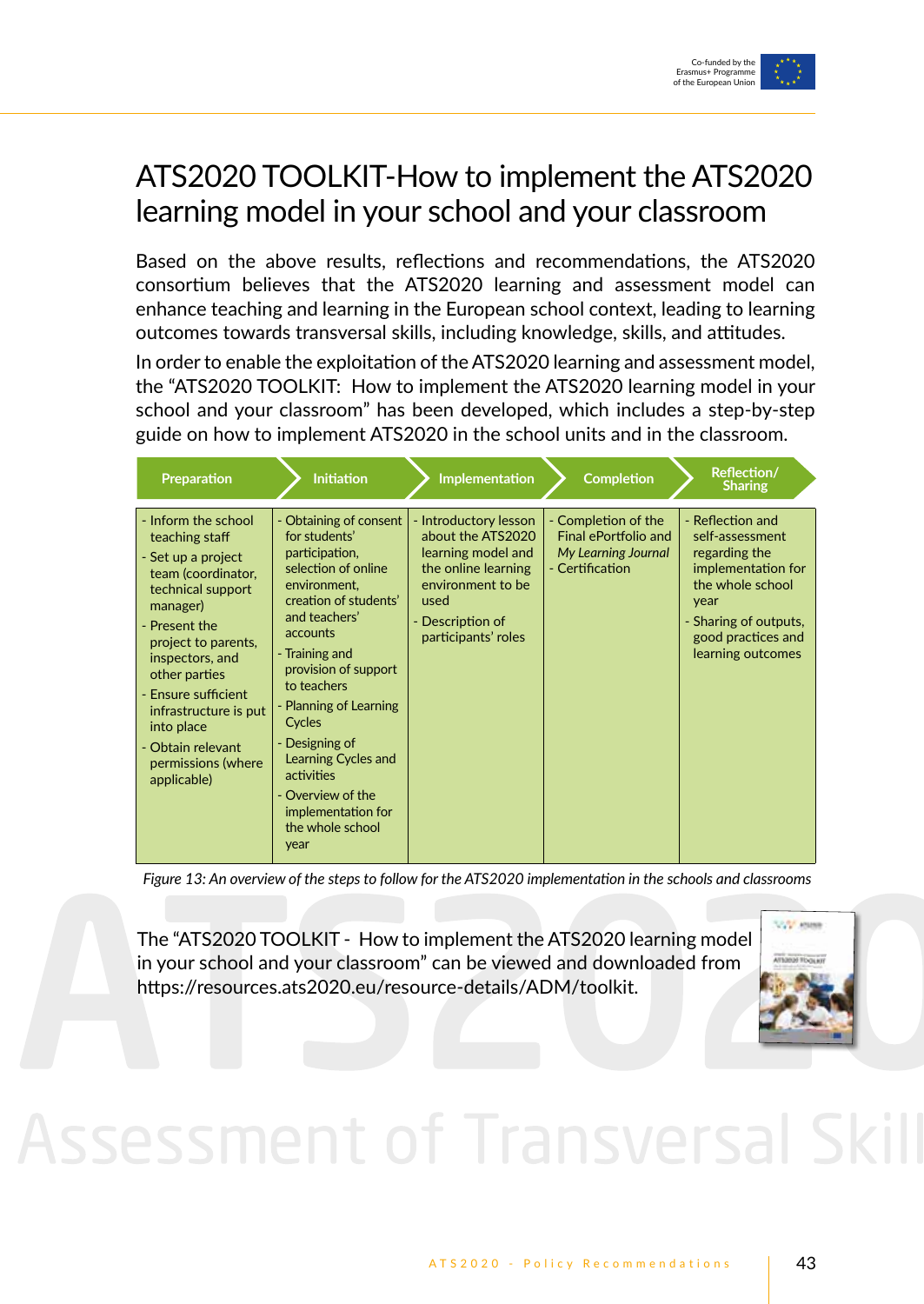

## Useful links

- The ATS2020 website: ats2020.eu
- The ATS2020 deliverables: ats2020.eu/deliverables
- The ATS2020 final conference: ats2020.eu/final-conference
- The ATS2020 resources portal: resources.ats2020.eu
- The ATS2020 Mahara online ePortfolio environment: mahara.ats2020.eu
- The ATS2020 Office365 online ePortfolio environment: o365.ats2020.eu
- The ATS2020 EIS online testing environment: eis.ats2020.eu
- The ATS2020 students ePortfolios: resources.ats2020.eu/ePortfolios
- The ATS2020 students video stories: resources.ats2020.eu/students-video-stories
- The ATS2020 learning designs: resources.ats2020.eu/learning-designs

## Project deliverables

The list below indicates the main project deliverables, which can be found at the project website (ats2020.eu/deliverables), for the reader who wants to go into more depth in the ATS2020 model and its elements, its implementation and outputs, as well as the experimentation evaluation methodology and results.

- D1.1: Research Report on Transversal Skills Frameworks
- D1.2: Research Report on Innovative Assessment for Learning Approaches
- D1.3: ATS2020 Learning and Assessment Model
- D1.4: ATS2020 Technology and Tools
- D1.5. Change Management and Implementation Model
- D2.1: Specification for Tools for a Formative Assessment Process
- D2.2: Tools and Affordances for Student-centred Learning and Assessment
- D3.1: Professional Development Programme
- D3.2: Training Material and Resources
- D3.3: Learning Scenarios
- D3.4: Consolidated Country Reports on the CPD Programmes
- D4.1: Pilot Implementation Plan
- D4.4: Final Pilot Implementation Report
- D5.1: Research Methodology
- D5.2: Data Collection and Analysis
- D5.3: Final Report
- D5.4: Policy Makers' Report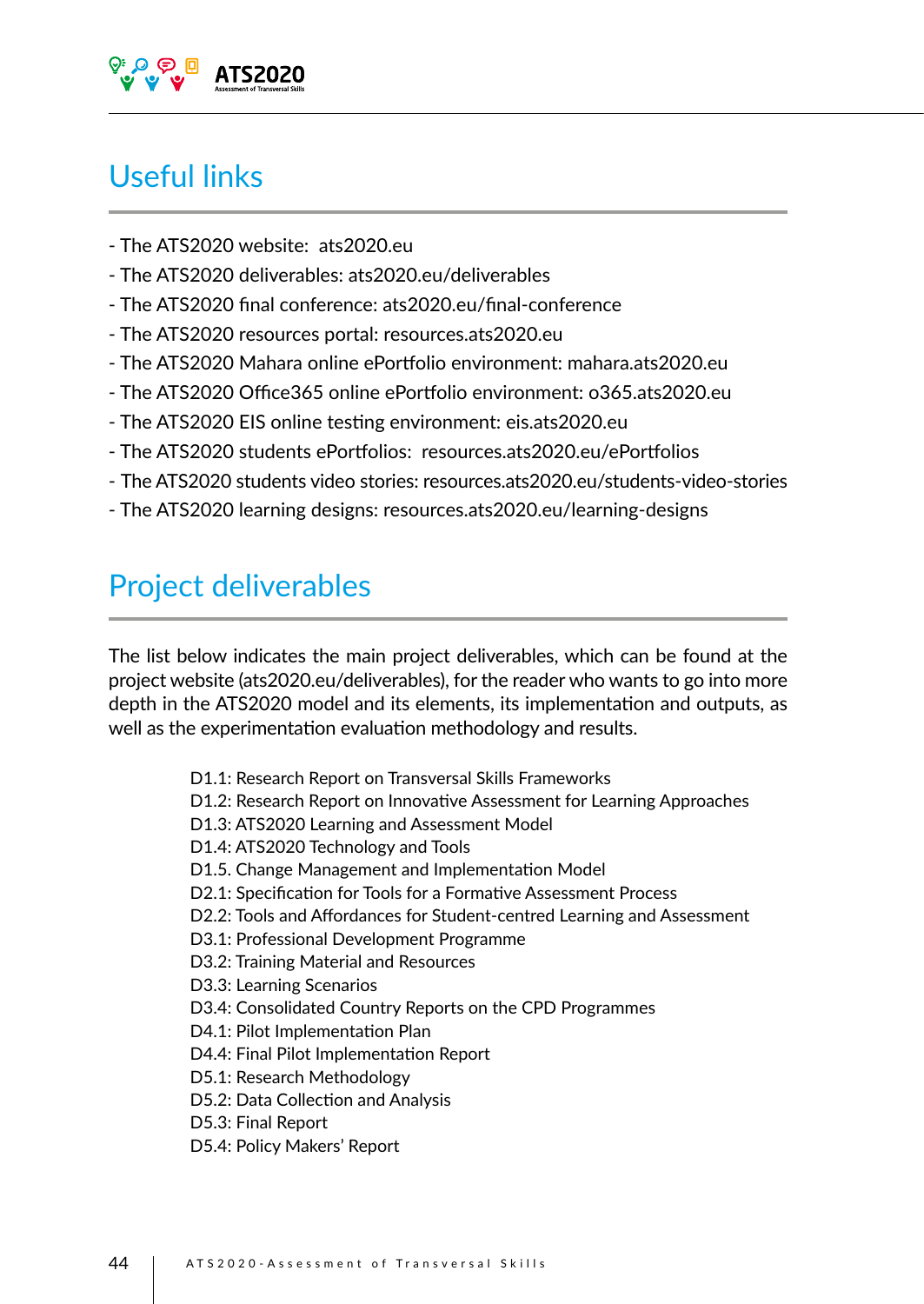

## **References**

- Abrami, C. Ph. & Barrett, H. (2005). Directions for research and development on electronic portfolios. Canadian Journal of Learning and Technology, 31(3). Available online at: http://cjlt.csj.ualberta.ca/index.php/cjlt/article/view/92/86.
- Avraamidou, A. & Economou, A. (2011). Visualized Learning Design: The Challenges of transferring an innovation in the Cyprus educational system. In Cameron, L. & Dalziel, J. (Eds). In Proceedings of the 6th International LAMS & Learning Design Conference 2011: Learning design for a changing world, pp. 108-116. 8-9 December 2011, Sydney: LAMS Foundation.
- Bell, B. & Cowie, B. (1997). Formative assessment and science education: Research report of the Learning in Science Project (Assessment), Hamilton, NZ: University of Waikato.
- Binkley, M., Erstad, O., Herman, J., Raizen, S., Ripley, M., Miller-Ricci, M., & Rumble, M. (2012). Defining Twenty-First Century Skills. In P. Griffin, E. Care, & B. McGaw (Eds), *Assessment and Teaching of 21st Century Skills*. London: Springer.
- Care, E., & Luo, R. (2016). Assessment of Transversal Competencies Policy and Practice in the Asia-Pacific Region. Bangkok: UNESCO.
- Carretero, S., Vuorikari, R., & Punie, Y. (2017). DigComp 2.1: The Digital Competence Framework for Citizens with eight proficiency levels and examples of use. Luxembourg: European Union.
- EUfolio (2014): EU Classroom ePortfolios a project funded by the European Commission under the framework of the Lifelong Learning Programme (KA1 - Implementation of the European strategic objectives in Education and Training) (2013-2015).
- European Commission (2013). Opening up Education: Innovative teaching and learning for all through new Technologies and Open Educational Resources. Brussels: European Commission.
- European Commission (2015). Counterfactual impact evaluation. Retrieved from https://ec.europa.eu/jrc/en/research-topic/counterfactual-impact-evaluation. Last accessed: April 27, 2015.
- European Commission (2018). Communication on the Digital Education Action Plan. Brussels: European Commission.
- Fullan, M. (1991). *The new meaning of educational change*. London: Cassell.
- Griffin, P., Care, E. & McGaw, B. (2012). The Changing Role of Education and Schools. *In* P. Griffin, E. Care, & B. McGaw (Eds), *Assessment and Teaching of 21st Century Skills*. London: Springer.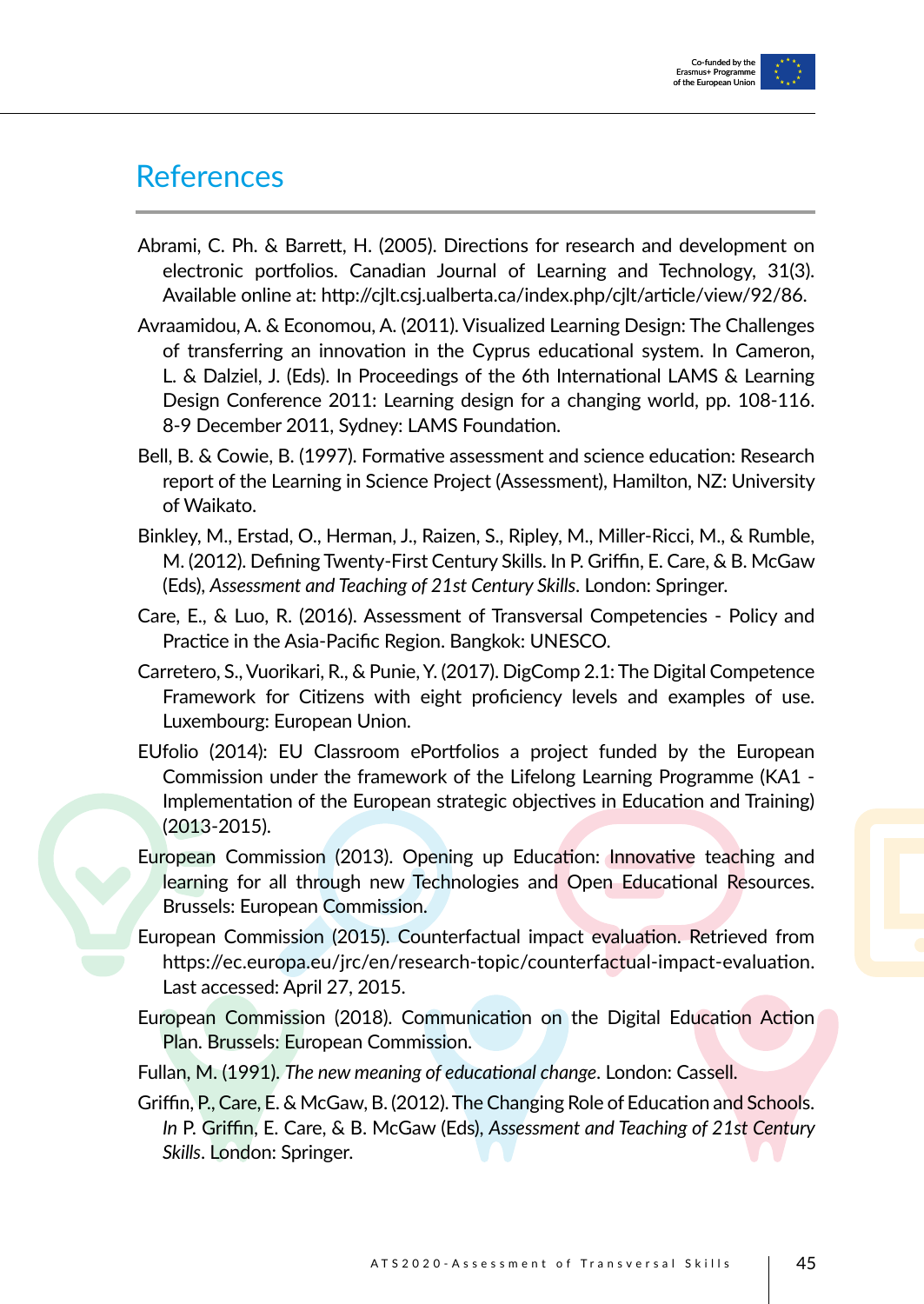

- Hipkins, R., Boyd, S., & Joyce, C. (2005). Documenting learning of the key competencies: What are the issues? A discussion paper. Wellington: New Zealand Council for Educational Research.
- ISTE (2007). ISTE Standards for students. USA: International Society for Technology in Education.
- Kampylis, P., Punie, Y., & Devine, J. (2015). Promoting Effective Digital-Age Learning. A European Framework forDigitally-Competent Educational Organisations. Luxemburg: European Union.
- Redecker, C., & Punie, Y. (2017). European Framework for the Digital Competence of Educators. Luxemburg: European Union.
- Sadler, R. D. (1998). Formative *Assessment: revisiting the territory. Assessment in Education: Principles*, Policy & Practice, 5(1), 77-84.
- Serdyukov, P. (2017). Innovation in education: what works, what doesn't, and what to do about it? Journal of Research in Innovative Teaching & Learning, 10 (1), 4-33.
- Taras. M (2005). Assessment Summative and Formative some theoretical reflections, *British Journal of Educational Studies. 53*(3), 466-478
- Torrance, H. & Pryor, J. (1998). *Investigating Formative Assessment: Teaching, Learning and Assessment in the Classroom*. Buckingham: Open University Press.
- UNESCO (2011). UNESCO ICT Competency Framework for Teachers. Paris: the United Nations Educational, Scientific and Cultural Organization.
- White, H., & Sabarwal, S. (2014). Quasi-Experimental Design and Methods. Florence: UNICEF.
- Yoko, S. (2015). 2013 Asia-Pacific Education Research Institutes Network (ERI-Net) Regional Study on Transversal Competencies in Education Policy & Practice (Phase I). Regional Synthesis Report. Bangkok: UNESCO.
- Zuljan, M. V., & Vogrinc, Z. (2010). The factors of encouraging teacher innovation from the perspective of teachers and headmasters. In *M. V. Zuljan and Z. Vogrinc (Eds.), Facilitating effective student learning through teacher research and innovation* (pp. 455-470). Ljubljana.